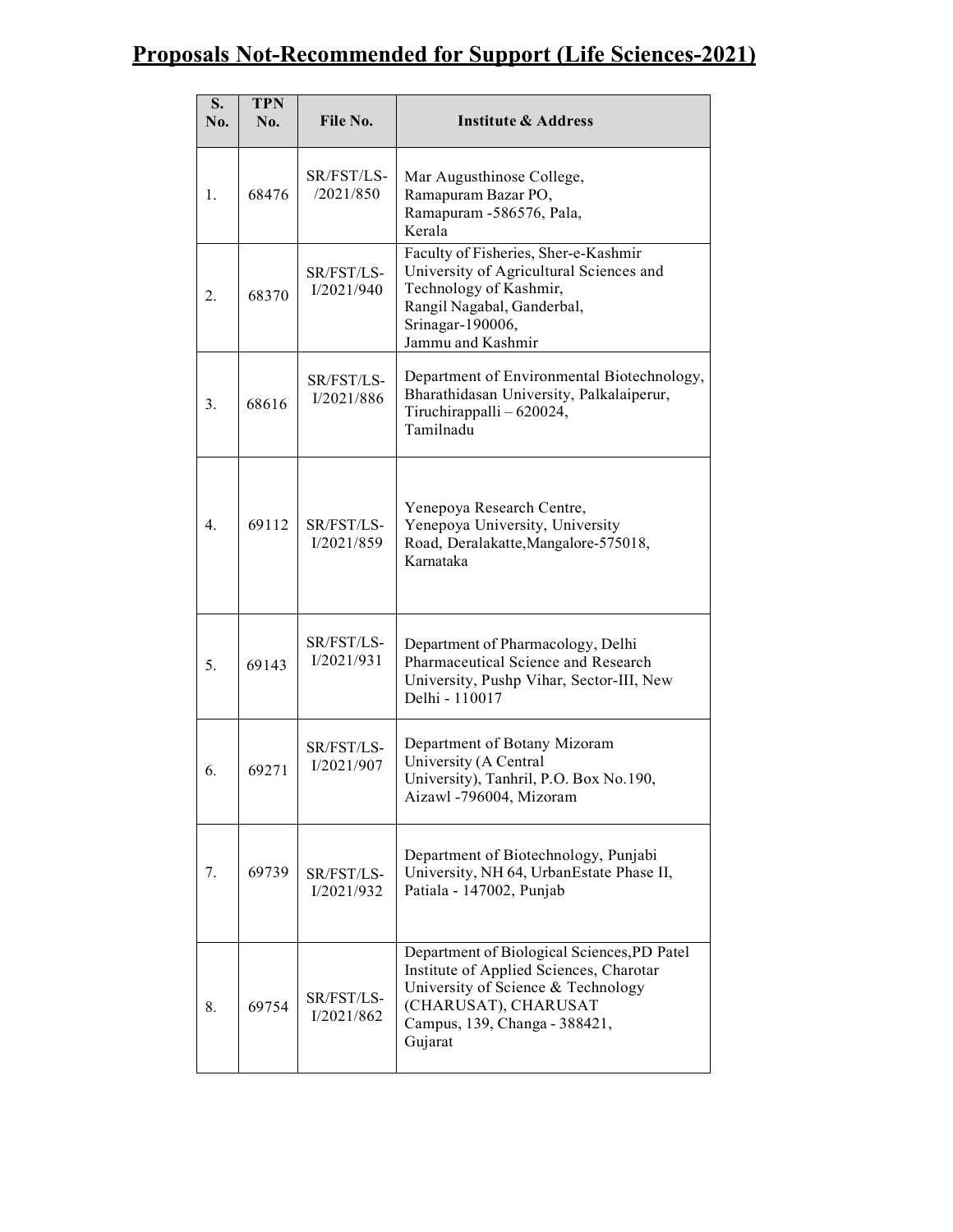| S.<br>No.       | <b>TPN</b><br>No. | File No.                 | <b>Institute &amp; Address</b>                                                                                                                                                               |
|-----------------|-------------------|--------------------------|----------------------------------------------------------------------------------------------------------------------------------------------------------------------------------------------|
| 9.              | 69812             | SR/FST/LS-<br>I/2021/856 | Department of Plant Sciences,<br>Central University of Kerala,<br>Tejaswini Hills, Kasaragod District,<br>Periye - 671316, Kerala                                                            |
| 10 <sub>1</sub> | 69821             | SR/FST/LS-<br>I/2021/821 | Department of Livestock Products<br>Technology and Meat Science,<br>Madras Veterinary College, Tamil<br>Nadu Veterinary and Animal<br>Sciences University, Chennai-<br>600007, Tamilnadu     |
| 11.             | 69868             | SR/FST/LS-<br>I/2021/917 | Department of Botany,<br>Baba Ghulam Shah Badshah<br>University, NH Road 144-A,<br>Dhanore, Rajouri-185234, Jammu<br>and Kashmir                                                             |
| 12.             | 69880             | SR/FST/LS-<br>I/2021/913 | Dr. D. Y. Patil Dental College and<br>Hospital, Pimpri, Pune - 411018,<br>Maharashtra                                                                                                        |
| 13.             | 69896             | SR/FST/LS-<br>I/2021/910 | Department of Agricultural<br>Microbiology, Tamil Nadu<br>Agricultural University, Lawley<br>Road, Coimbatore-641003,<br>Tamilnadu                                                           |
| 14              | 69902             | SR/FST/LS-<br>I/2021/903 | School of Natural Resource<br>Management, College of Post<br>Graduate Studies in Agricultural<br>Sciences, Central Agricultural<br>University-Imphal, Umiam -<br>793103, Barapani, Meghalaya |
| 15.             | 69917             | SR/FST/LS-<br>I/2021/912 | Dept of Prosthodontics, Dr Z A<br>Dental College, Aligarh Muslim<br>University, Aligarh-202002,<br><b>Uttar Pradesh</b>                                                                      |
| 16.             | 69937             | SR/FST/LS-<br>I/2021/809 | Department of Food Processing and<br>Nutrition, Karnataka State<br>Akkamaha Devi Women's<br>University, Toravi, Vijayapura,<br>Bijapur - 586105, Karnataka                                   |
| 17.             | 69948             | SR/FST/LS-<br>I/2021/896 | Department of Biochemistry,<br>Uttar Banga Krishi Viswavidyalaya,<br>Dist- Cooch Behar, Pundibari -<br>736165, West Bengal                                                                   |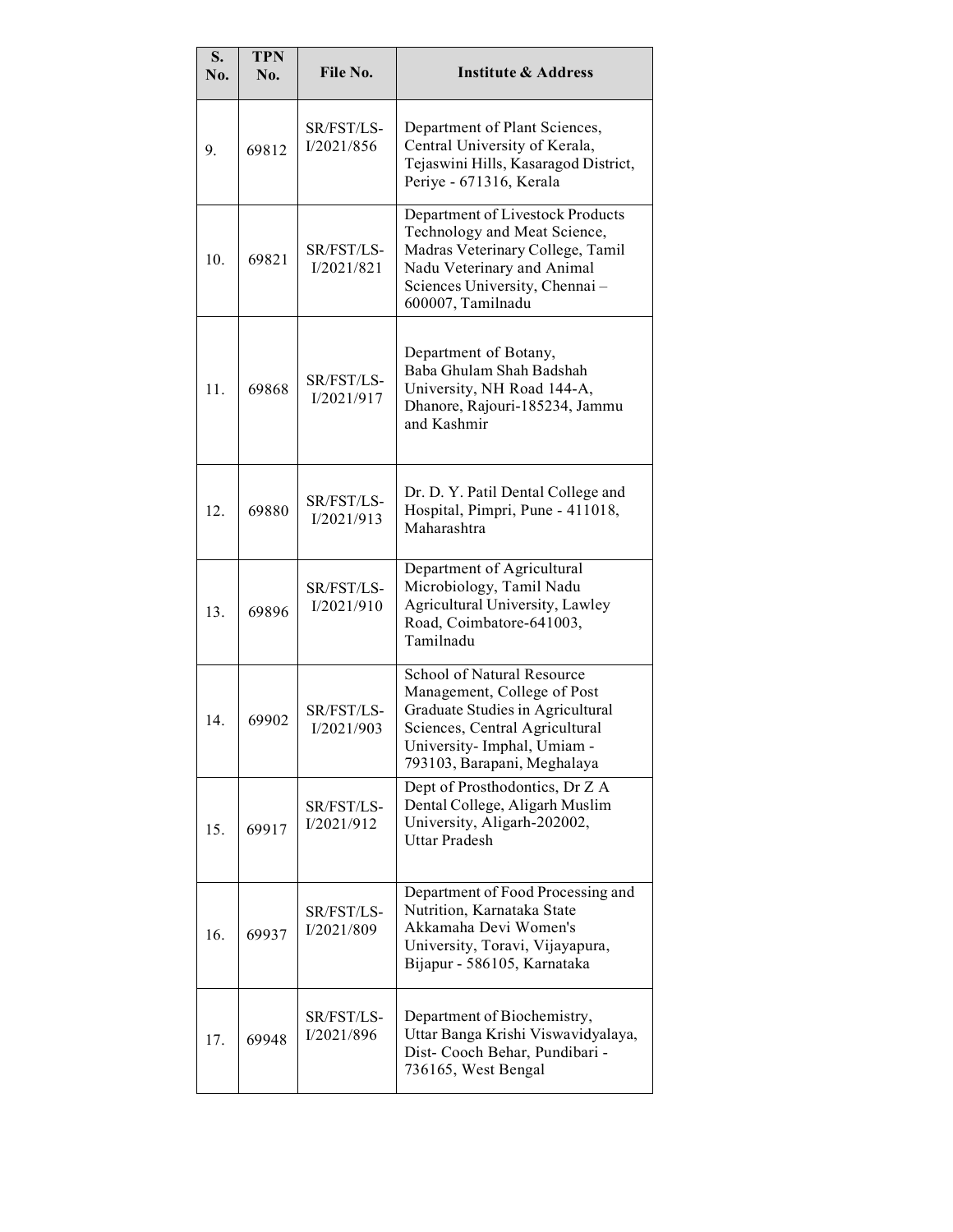| S.<br>No. | <b>TPN</b><br>No. | File No.                 | <b>Institute &amp; Address</b>                                                                                                                                              |
|-----------|-------------------|--------------------------|-----------------------------------------------------------------------------------------------------------------------------------------------------------------------------|
| 18.       | 69954             | SR/FST/LS-<br>I/2021/938 | Faculty of Physical Education and<br>Sports Science, Gujarat Vidyapith,<br>173, T-1, Jalaram Mandir, Sector-29,<br>Gandhinagar-380014, Gujarat                              |
| 19.       | 69967             | SR/FST/LS-<br>I/2021/908 | Department of Biotechnology,<br>University of North Bengal Raja<br>Rammohunpur, Dist. Darjeeling,<br>Siliguri-734014, West Bengal                                           |
| 20.       | 70000             | SR/FST/LS-<br>I/2021/890 | School of Biotechnology,<br>Shri Mata Vaishno Devi University,<br>Kakryal, Katra - 182320, Jammu and<br>Kashmir                                                             |
| 21.       | 70010             | SR/FST/LS-<br>I/2021/885 | Department of Life Sciences,<br>Pachhunga University College,<br>Mizoram University, College Veng,<br>Aizawl-796001, Mizoram                                                |
| 22.       | 70031             | SR/FST/LS-<br>I/2021/918 | Department of Biotechnology,<br>Sharda University Plot No 3234,<br>Knowledge Park 3, Greater Noida,<br>Gautam Budh Nagar-201310, Uttar<br>Pradesh                           |
| 23.       | 70038             | SR/FST/LS-<br>I/2021/927 | Department of Veterinary<br>Microbiology, Sri Venkateswara<br>Veterinary University,<br>Administrative Building, Dr. Y.S.R.<br>Bhawan, Tirupati - 517502,<br>Andhra Pradesh |
| 24.       | 70042             | SR/FST/LS-<br>I/2021/930 | Department of Stem Cell and<br>Regenerative Medicine, D.Y. Patil<br>Education Society Deemed to be<br>University, Kasba, Bawda,<br>Kolhapur-416006, Maharashtra             |
| 25.       | 70077             | SR/FST/LS-<br>I/2021/882 | Department of Biotechnology,<br>Bharathidasan University,<br>Palkalaiperur, Tiruchirappalli-<br>620024, Tamilnadu                                                           |
| 26.       | 70100             | SR/FST/LS-<br>I/2021/838 | Department of Zoology, Central<br>University of Kerala, Tejaswini<br>Hills, Kasaragod District, Periye-<br>671316, Kerala                                                   |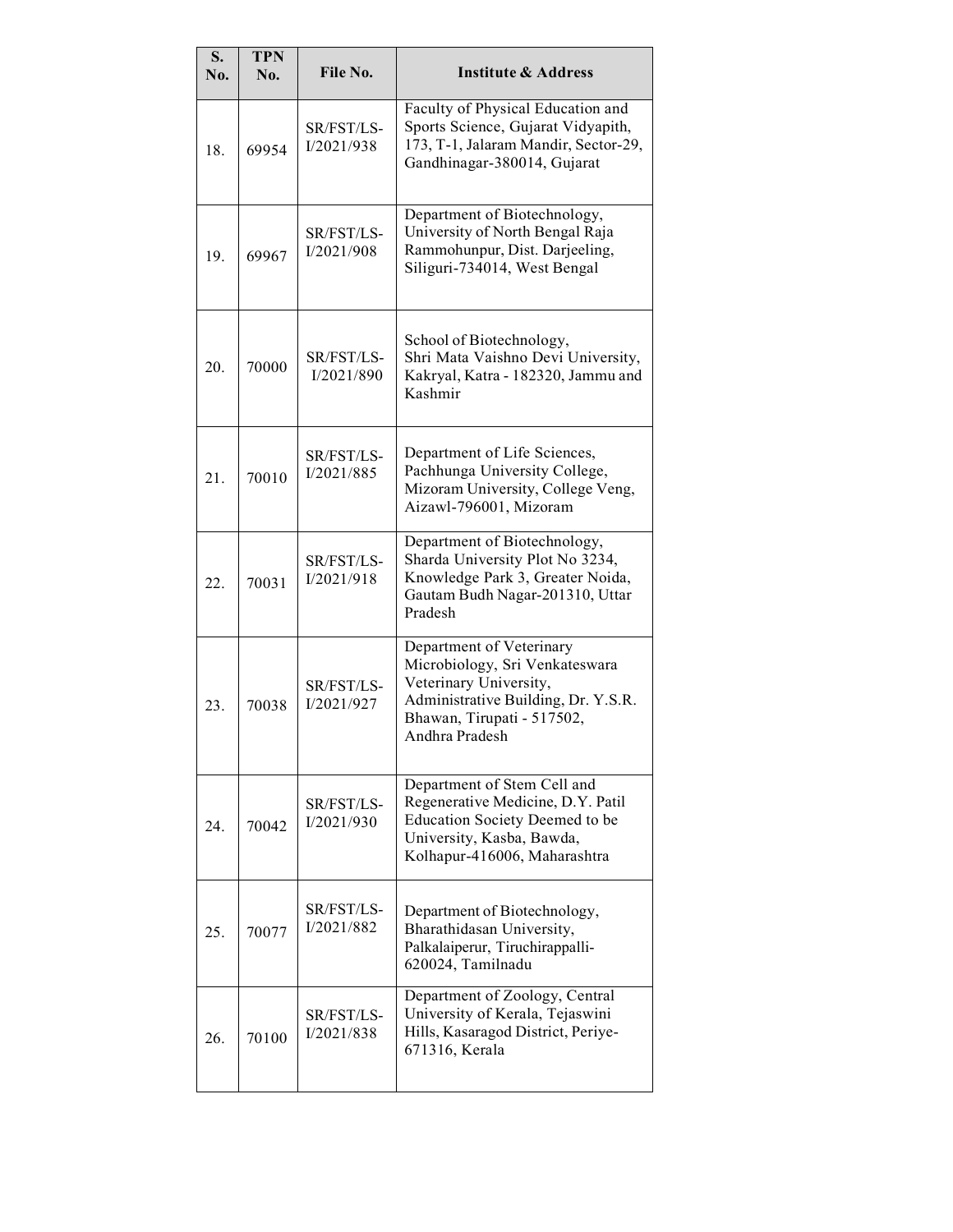| S.<br>No.       | <b>TPN</b><br>No. | File No.                 | <b>Institute &amp; Address</b>                                                                                                                                         |
|-----------------|-------------------|--------------------------|------------------------------------------------------------------------------------------------------------------------------------------------------------------------|
| 27.             | 70105             | SR/FST/LS-<br>I/2021/843 | Central Research Laboratory (CRL),<br>K. S. Hegde Medical Academy<br>(KSHEMA), NITTE (Deemed to be<br>University), Deralakatte,<br>Mangaluru-575018, Karnataka         |
| 28.             | 70112             | SR/FST/LS-<br>I/2021/901 | Department of Nanotechnology,<br>University of Kashmir,<br>Hazratbal, Srinagar-190006,<br>Jammu and Kashmir                                                            |
| 29.             | 70117             | SR/FST/LS-<br>I/2021/897 | Department of Zoology,<br>University of Calicut, Malappuram,<br>Calicut University PO, Thenjipalam -<br>673635, Kerala                                                 |
| 30 <sub>1</sub> | 70128             | SR/FST/LS-<br>I/2021/911 | Amity Institute of Integrative<br>Sciences and Health, Amity<br>University Haryana, Amity<br>Education Valley, Manesar-122413,<br>Haryana                              |
| 31.             | 70142             | SR/FST/LS-<br>I/2021/915 | Centre for One Health, Guru Angad<br>Dev Veterinary and Animal Sciences<br>University, Ludhiana - 141004,<br>Punjab                                                    |
| 32.             | 70143             | SR/FST/LS-<br>I/2021/865 | Department of Pharmaceutics,<br>JSS College of Pharmacy, JSS<br>Academy of Higher Education &<br>Research, Sri Shivarathreeshwara<br>Nagar, Mysuru - 570015, Karnataka |
| 33.             | 70145             | SR/FST/LS-<br>I/2021/934 | Department of Pharmaceutical<br>Sciences and Drug Research,<br>Punjabi University, Patiala - 147002,<br>Punjab                                                         |
| 34.             | 70148             | SR/FST/LS-<br>I/2021/904 | Department of Veterinary Anatomy,<br>College of Veterinary Science, Guru<br>Angad Dev Veterinary and Animal<br>Science University, Ludhiana-<br>141004, Punjab.        |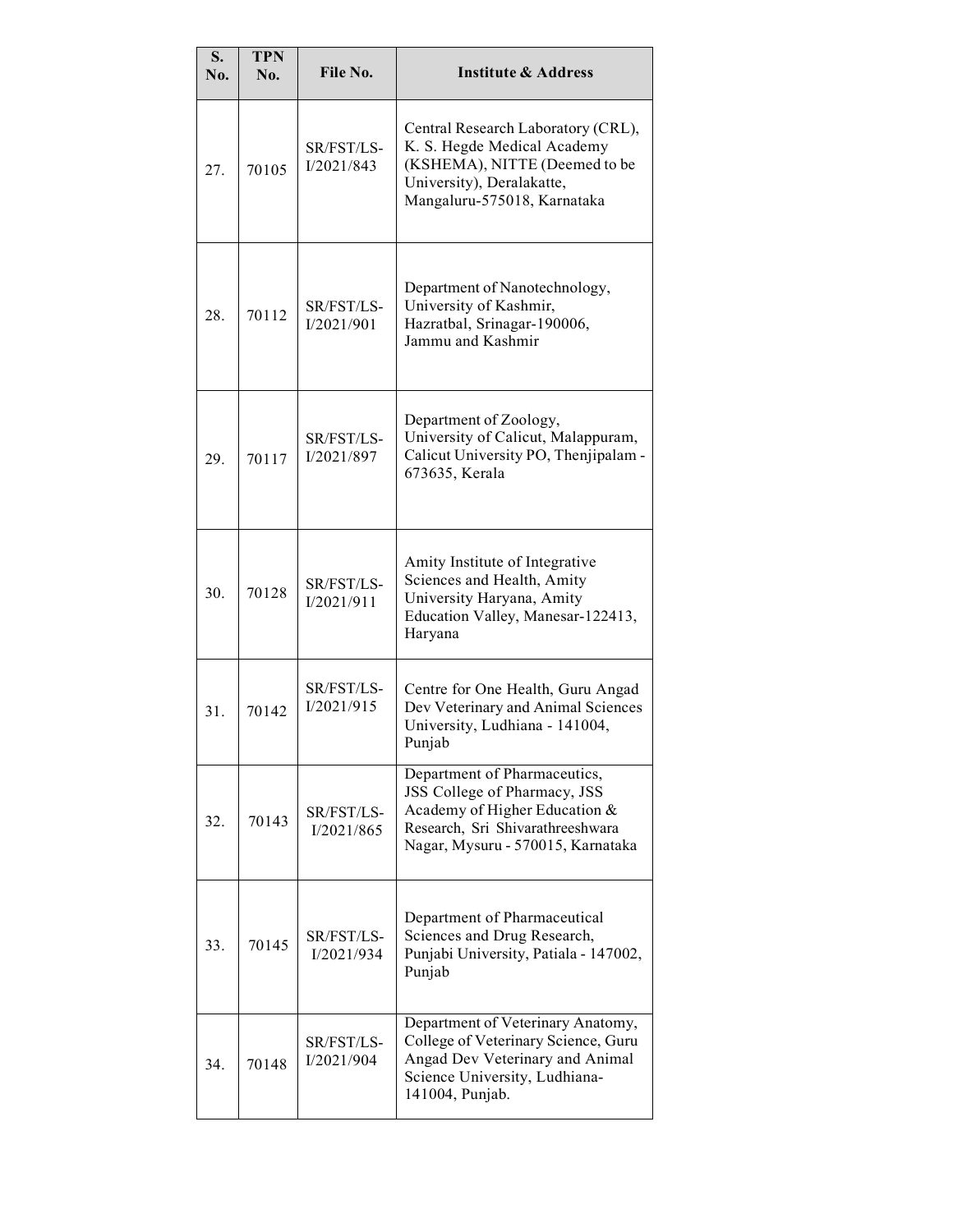| S.<br>No. | <b>TPN</b><br>No. | File No.                 | <b>Institute &amp; Address</b>                                                                                                                                                                    |
|-----------|-------------------|--------------------------|---------------------------------------------------------------------------------------------------------------------------------------------------------------------------------------------------|
| 35.       | 70161             | SR/FST/LS-<br>I/2021/935 | Department of Veterinary Surgery<br>and Radiology, CSK Himachal<br>Pradesh Agriculture University,<br>Palampur-176062, Himachal Pradesh                                                           |
| 36.       | 70164             | SR/FST/LS-<br>I/2021/924 | Department of Horticulture,<br>Annamalai University,<br>Annamalainagar - 608002,<br>Tamilnadu                                                                                                     |
| 37.       | 70177             | SR/FST/LS-<br>I/2021/921 | Pillayarkuppam Mahatma Gandhi<br>Medical College and Research<br>Institute, Sri Balaji Vidyapeeth,<br>MGMCRI Campus, Puducherry-<br>607402, Pondicherry                                           |
| 38.       | 70181             | SR/FST/LS-<br>I/2021/916 | Department of Pharmacy, Chaitanya<br>Deemed to be University<br>H. No: 5-11-43, Kishanpura,<br>Hanamkonda, Warangal-506001,<br>Telangana.                                                         |
| 39.       | 70201             | SR/FST/LS-<br>I/2021/929 | Department of Plant Pathology,<br>University of Agricultural Sciences,<br>Dharwad, Krishinagar, Belagavi<br>Road, Dharwad - 580005<br>Karnataka                                                   |
| 40.       | 70223             | SR/FST/LS-<br>I/2021/905 | Veterinary Clinical Complex(VCC),<br>Nanaji Deshmukh Veterinary<br>Science University, Adhartal,<br>Jabalpur-482004, Madhya Pradesh                                                               |
| 41.       | 70226             | SR/FST/LS-<br>I/2021/893 | Department of Zoology,<br>Guru Ghasidas Vishwavidyalaya,<br>Koni, Bilaspur - 495009,<br>Chhattisgarh                                                                                              |
| 42.       | 70248             | SR/FST/LS-<br>I/2021/925 | Department of Veterinary<br>Microbiology, College of Veterinary<br>Science and Animal Husbandry,<br>Nanaji Deshmukh Veterinary<br>Science University, Rasalpura,<br>Mhow - 453446, Madhya Pradesh |
| 43.       | 70261             | SR/FST/LS-<br>I/2021/889 | Department of Bioengineering,<br>Integral University, Kursi Road,<br>Lucknow - 222602, Uttar Pradesh                                                                                              |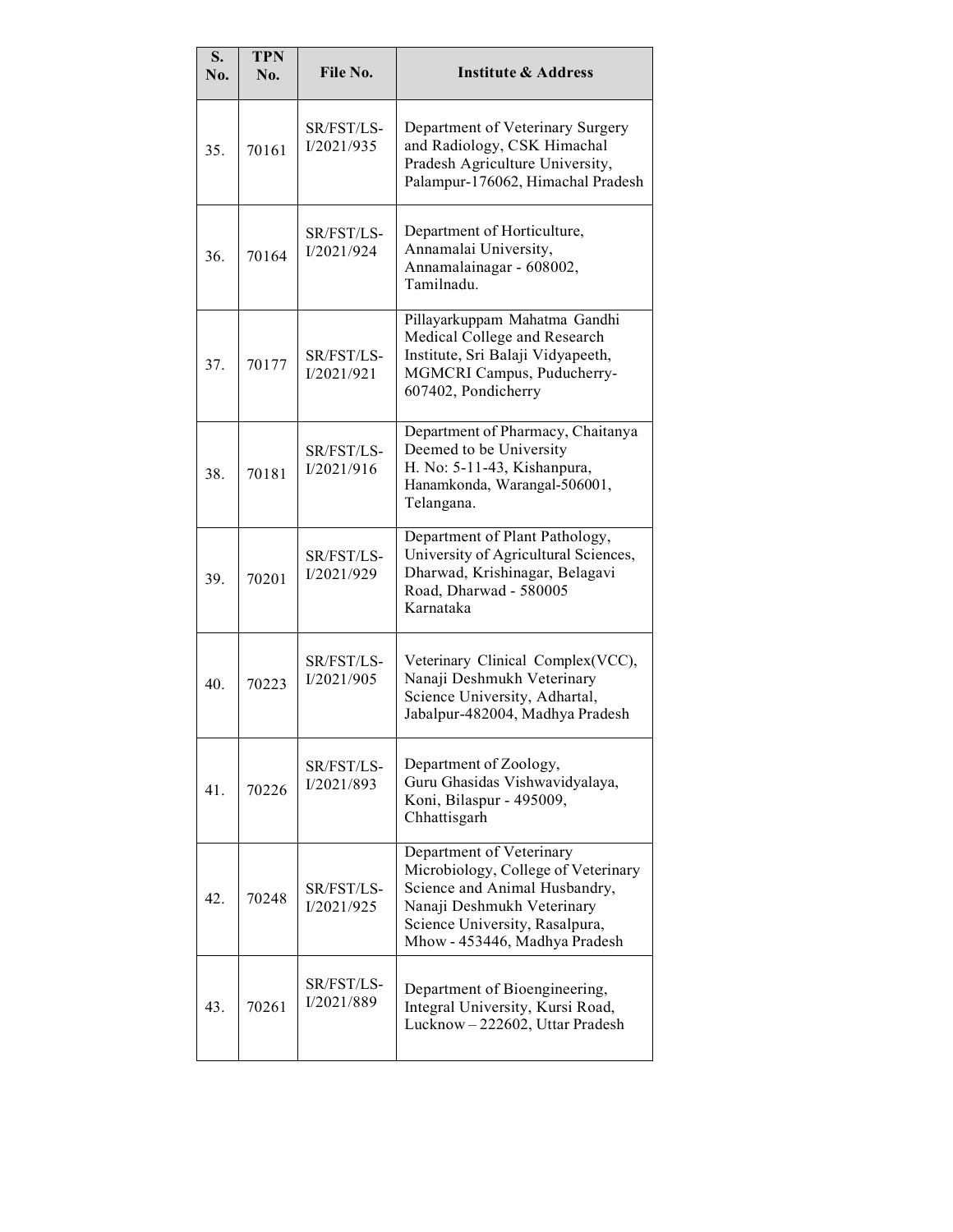| S.<br>No. | <b>TPN</b><br>No. | File No.                 | <b>Institute &amp; Address</b>                                                                                                                            |
|-----------|-------------------|--------------------------|-----------------------------------------------------------------------------------------------------------------------------------------------------------|
| 44.       | 70268             | SR/FST/LS-<br>I/2021/928 | Department of Pharmacology &<br>Biotechnology, Delhi Pharmaceutical<br>Science and Research University,<br>Pushp Vihar, Sector-III, New Delhi -<br>110017 |
| 45.       | 70276             | SR/FST/LS-<br>I/2021/875 | Saveetha Institute of Medical and<br>Technical Sciences, Saveetha<br>University, No 162, Poonamalle<br>High Road, Chennai-600077,<br>Tamilnadu            |
| 46.       | 70283             | SR/FST/LS-<br>I/2021/867 | Amity Institute of Biotechnology,<br>Amity University, Maharajpura<br>Road, Gwalior-474005, Madhya<br>Pradesh                                             |
| 47.       | 70285             | SR/FST/LS-<br>I/2021/926 | Department of Botany,<br>Andhra University, Visakhapatnam-<br>530003, Andhra Pradesh                                                                      |
| 48.       | 70317             | SR/FST/LS-<br>I/2021/817 | PG & Research Department of<br>Biotechnology and Microbiology,<br>National College, Dindigul Road,<br>Tiruchirapalli - 620001, Tamil Nadu                 |
| 49.       | 70325             | SR/FST/LS-<br>I/2021/887 | Department of Biotechnology,<br>University of Burdwan, Golapbag,<br>Burdwan-713104, West Bengal                                                           |
| 50.       | 70326             | SR/FST/LS-<br>I/2021/892 | Department of Pharmacy, Chaitanya<br>Deemed to be University, 2-12-269,<br>Vidhyaranya Puri, Warangal-506009,<br>Telangana                                |
| 51.       | 70339             | SR/FST/LS-<br>I/2021/902 | Department of Home Science,<br>University of Calcutta, 20B Judges<br>Court Road, Kolkata-700073,<br>West Bengal                                           |
| 52.       | 70343             | SR/FST/LS-<br>I/2021/884 | Rajmata Vijayaraje Scindia Krishi<br>Vishwa Vidyalaya, Theme Road,<br>Near Mela Ground, Gwalior-474002,<br>Madhya Pradesh                                 |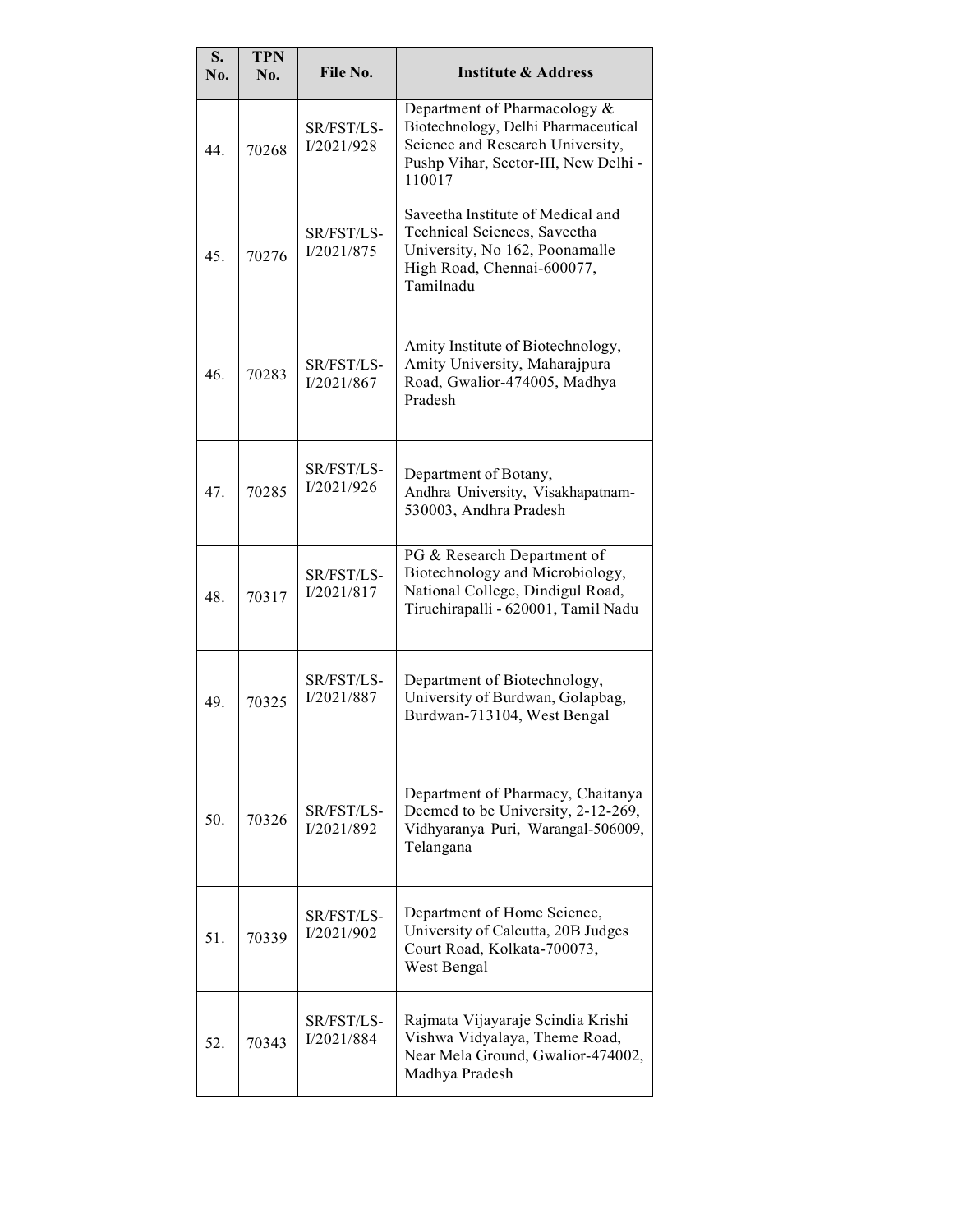| S.<br>No. | <b>TPN</b><br>No. | File No.                 | <b>Institute &amp; Address</b>                                                                                                                                                                                             |
|-----------|-------------------|--------------------------|----------------------------------------------------------------------------------------------------------------------------------------------------------------------------------------------------------------------------|
| 53.       | 70350             | SR/FST/LS-<br>I/2021/876 | Department of Biotechnology,<br>Academic Block VI, GLA<br>University, 17 Km Stone, NH-2,<br>Mathura-Delhi Road P.O.<br>Chaumuhan, Mathura-281406, Uttar<br>Pradesh                                                         |
| 54.       | 70354             | SR/FST/LS-<br>I/2021/868 | Amity Institute of Biotechnology,<br>Amity University, Mumbai,<br>Mumbai-Pune Expressway, Bhatan,<br>Panvel, Navi Mumbai-410206,<br>Maharashtra                                                                            |
| 55.       | 70356             | SR/FST/LS-<br>I/2021/909 | Department of Biotechnology,<br>Chaitanya Deemed to be University<br>H. No: 5-11-43, Kishanpura,<br>Hanamkonda, Warangal-506001,<br>Telangana.                                                                             |
| 56.       | 70358             | SR/FST/LS-<br>I/2021/878 | Department of Life Science, School<br>of Earth, Biological and<br><b>Environmental Sciences, Central</b><br>University of South Bihar, Gaya -<br>824236, Panchanpur, Bihar                                                 |
| 57.       | 70362             | SR/FST/LS-<br>I/2021/877 | Department of Oral Pathology,<br>Saveetha Dental College and<br>Hospitals, Saveetha Institute of<br>Medical and Technical Sciences,<br>Saveetha University, No 162,<br>Poonamalle High Road, Chennai-<br>600077, Tamilnadu |
| 58.       | 70374             | SR/FST/LS-<br>I/2021/846 | Department of Food Process<br>Engineering, National Institute of<br>Technology (NIT), Rourkela-<br>769008, Orissa                                                                                                          |
| 59.       | 70375             | SR/FST/LS-<br>I/2021/895 | Department of Plant Breeding &<br>Genetics, Agricultural College and<br>Research Institute, Killikulam, Tamil<br>Nadu Agricultural University,<br>Thoothukudi District, Vallanadu -<br>628 252, Tamil Nadu                 |
| 60.       | 70399             | SR/FST/LS-<br>I/2021/837 | Department of Biochemistry,<br>Karpagam Academy of Higher<br>Education, Pollachi Main Road,<br>Echanari Post, Coimbatore-641021,<br>Tamilnadu                                                                              |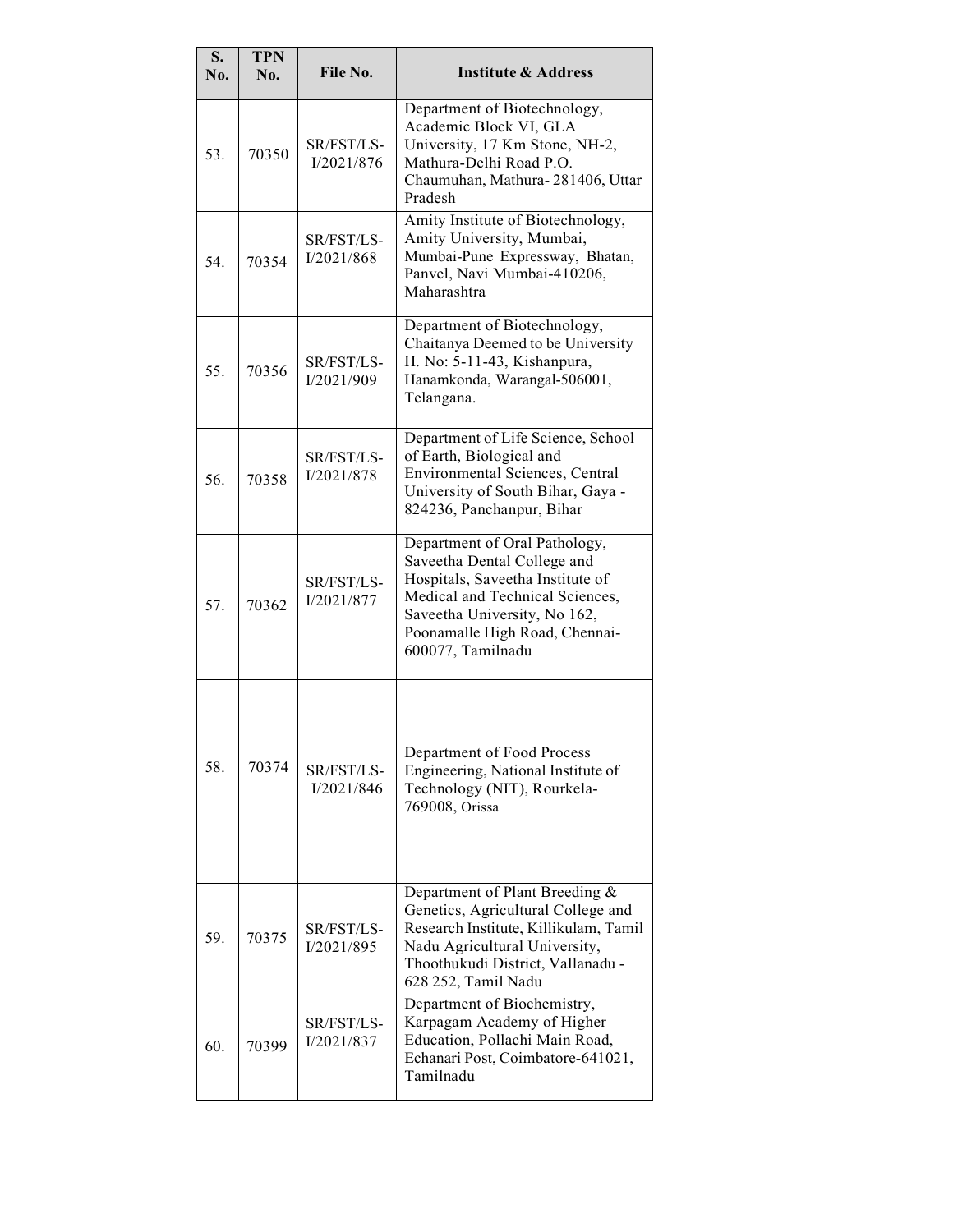| S.<br>No. | <b>TPN</b><br>No. | File No.                 | <b>Institute &amp; Address</b>                                                                                                                                                                                                                              |
|-----------|-------------------|--------------------------|-------------------------------------------------------------------------------------------------------------------------------------------------------------------------------------------------------------------------------------------------------------|
| 61.       | 70411             | SR/FST/LS-<br>I/2021/836 | School of Pharmacy, Abhilashi<br>University,<br>Chail Chowk, Tehsil Chachyot,<br>Distt-. Mandi-175045, Himachal<br>Pradesh                                                                                                                                  |
| 62.       | 70438             | SR/FST/LS-<br>I/2021/864 | Department of Agricultural<br>Biotechnology, School of Biological<br>Sciences, Ramakrishna Mission,<br>Vivekananda Educational and<br>Research Institute IRDM,<br>Ramakrishna Mission Ashrama,<br>Narendrapur-700103, West Bengal                           |
| 63.       | 70452             | SR/FST/LS-<br>I/2021/861 | Department of Zoology, Vidyasagar<br>University, Midnapur-721102, West<br>Bengal                                                                                                                                                                            |
| 64.       | 70457             | SR/FST/LS-<br>I/2021/874 | Department of Food Technology and<br>Watson-Crick Centre for Molecular<br>Medicine, Islamic University of<br>Science & Technology, 1- University<br>Avenue, Awantipora-192122 Jammu<br>and Kashmir                                                          |
| 65.       | 70460             | SR/FST/LS-<br>I/2021/845 | Department of Molecular and Human<br>Genetics, Institute of Science,<br>Banaras Hindu University,<br>Varanasi-221005, Uttar Pradesh                                                                                                                         |
| 66.       | 70464             | SR/FST/LS-<br>I/2021/853 | Faculty of Ocean Science and<br>Technology, Kerala University of<br><b>Fisheries and Ocean Studies</b><br>(KUFOS), Kannadi Kadu Service<br>Rd, Near Madavana Junction,<br>Panangad, Kochi-682506, Kerala                                                    |
| 67.       | 70499             | SR/FST/LS-<br>I/2021/828 | Department of Molecular and<br>Cellular Engineering, Jacob Institute<br>of Biotechnology and<br>Bioengineering, Sam Higginbottom<br>University of Agriculture,<br>Technology and Sciences, Rewa<br>Road, Naini, Prayagraj - 211007,<br><b>Uttar Pradesh</b> |
| 68.       | 70593             | SR/FST/LS-<br>I/2021/831 | School of Agriculture, Abhilashi<br>University,<br>Chail Chowk, Tehsil Chachyot,<br>Distt-. Mandi-175045, Himachal<br>Pradesh                                                                                                                               |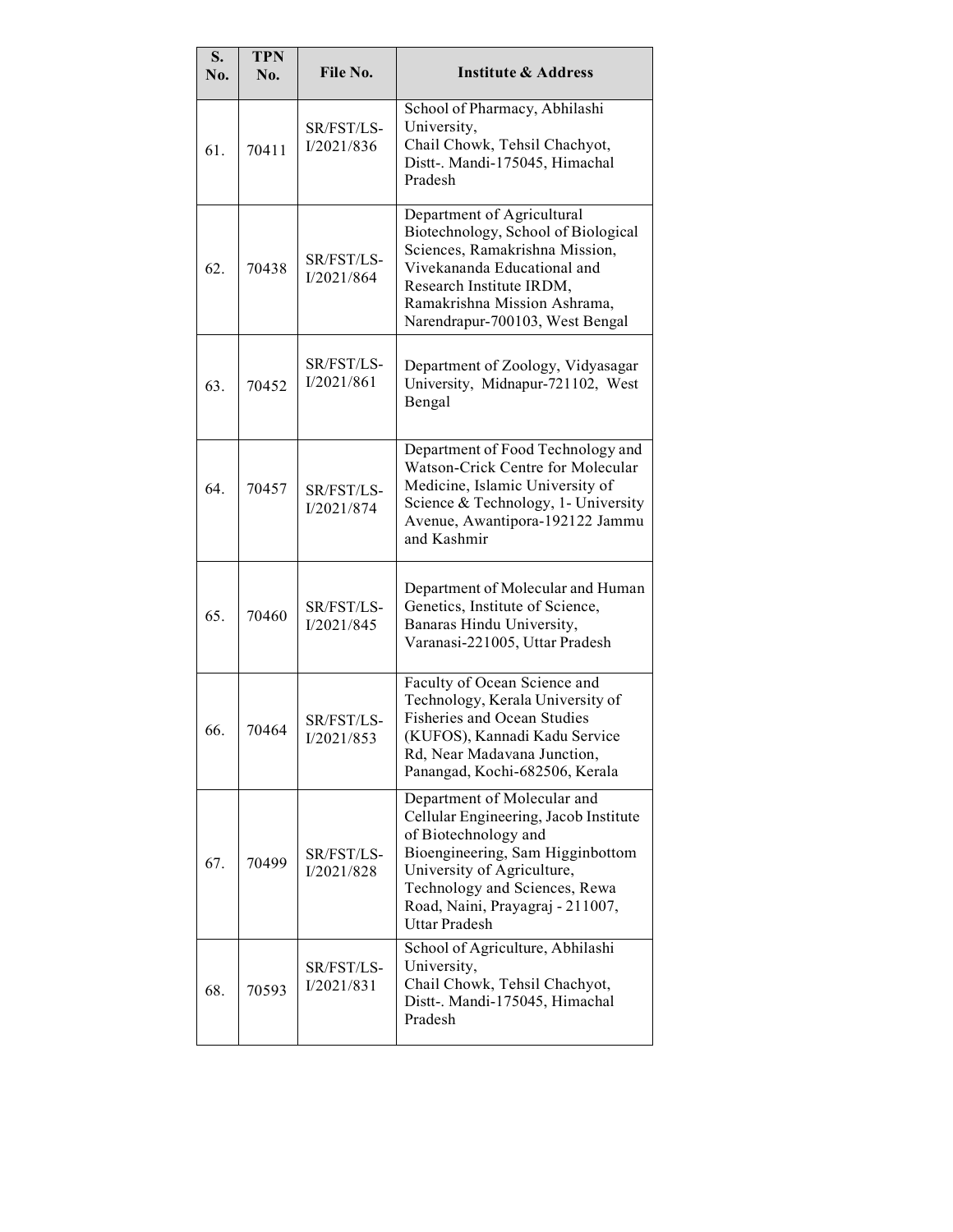| S.<br>No. | <b>TPN</b><br>No. | File No.                 | <b>Institute &amp; Address</b>                                                                                                                                                    |
|-----------|-------------------|--------------------------|-----------------------------------------------------------------------------------------------------------------------------------------------------------------------------------|
|           |                   |                          |                                                                                                                                                                                   |
| 69.       | 71161             | SR/FST/LS-<br>I/2021/869 | Department of Orthopedics, Kasturba<br>Medical College, Manipal Academy<br>of Higher Education, Madhav Nagar,<br>Manipal-576104, Karnataka                                        |
| 70.       | 71227             | SR/FST/LS-<br>I/2021/870 | Clinical Research Center for<br>Neuromodulation in Psychiatry,<br>Kasturba Medical College, Manipal<br>Academy of Higher Education,<br>Madhav Nagar, Manipal-576104,<br>Karnataka |
| 71.       | 71321             | SR/FST/LS-<br>I/2021/826 | Department of Genetics and Plant<br>Breeding, Chaudhary Charan Singh<br>University, Meerut-250004, Uttar<br>Pradesh                                                               |
| 72.       | 71378             | SR/FST/LS-<br>I/2021/808 | Department of Pediatrics,<br>Post Graduate Institute of Medical<br>Education and Research (PGIMER),<br>Sector 12, Chandigarh-160012                                               |
| 73.       | 71397             | SR/FST/LS-<br>I/2021/847 | Department of Immunohematology<br>and Blood Transfusion, Kasturba<br>Medical College, Blood Bank,<br>Kasturba Hospital, Manipal-576104,<br>Karnataka                              |
| 74.       | 71409             | SR/FST/LS-<br>I/2021/839 | <b>Teerthanker Mahaveer Medical</b><br>College and Research Centre,<br>Teerthanker Mahaveer University,<br>Delhi Road, Moradabad-244101,<br><b>Uttar Pradesh</b>                  |
| 75.       | 71463             | SR/FST/LS-<br>I/2021/863 | Department of Veterinary Anatomy,<br>College of Veterinary Science,<br>Guru Angad Dev Veterinary and<br>Animal Science University,<br>Ludhiana-141004, Punjab                     |
| 76.       | 71478             | SR/FST/LS-<br>I/2021/860 | Amity Institute of Neuropsychology<br>and Neurosciences,<br>Amity University Campus, Sector<br>125, Noida, Gautam Budh Nagar-<br>201313, Uttar Pradesh                            |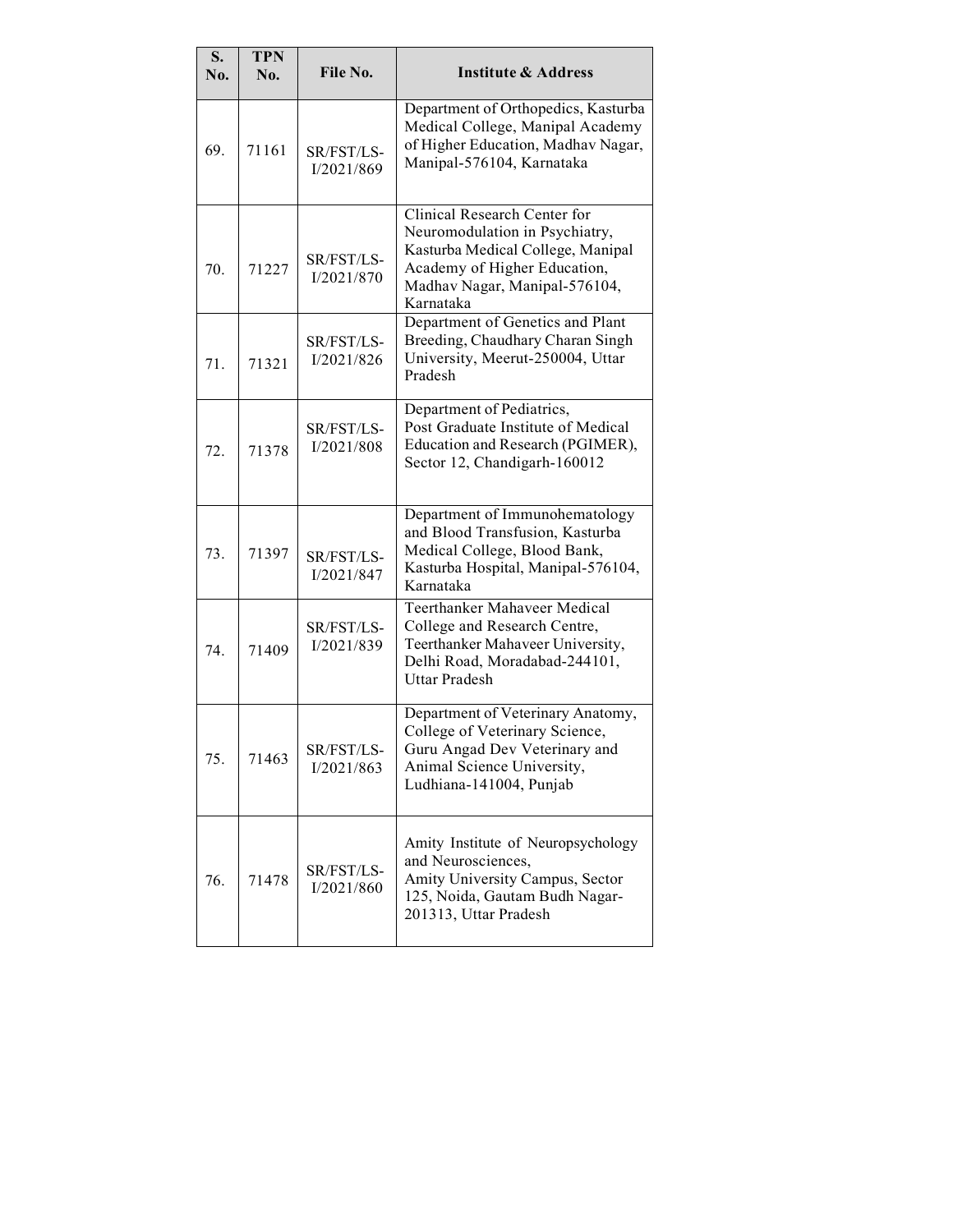| S.<br>No. | <b>TPN</b><br>No. | File No.                 | <b>Institute &amp; Address</b>                                                                                                                                      |
|-----------|-------------------|--------------------------|---------------------------------------------------------------------------------------------------------------------------------------------------------------------|
| 77.       | 71499             | SR/FST/LS-<br>I/2021/842 | NITTE University Centre for Science<br>Education Research (NUCSER),<br>NITTE University, Kotekar-Beeri<br>Road, Paneer Campus,<br>Mangaluru - 575018, Karnataka     |
| 78.       | 71501             | SR/FST/LS-<br>I/2021/825 | University Institute of<br>Biotechnology, Chandigarh<br>University, NH 95, Chandigarh-<br>Ludhiana Highway, Mohali -<br>140413, Punjab                              |
| 79.       | 71505             | SR/FST/LS-<br>I/2021/854 | <b>Teerthanker Mahaveer Dental</b><br>College and Research Centre,<br>Teerthanker Mahaveer University,<br>Bagadpur, Delhi Road, Moradabad-<br>244102, Uttar Pradesh |
| 80.       | 71529             | SR/FST/LS-<br>I/2021/858 | Department of Biotechnology,<br>Babasaheb Bhimrao Ambedkar<br>University, Vidya Vihar, Raebareli<br>Road, Lucknow-226025,<br><b>Uttar Pradesh</b>                   |
| 81.       | 71536             | SR/FST/LS-<br>I/2021/815 | Department of Botany,<br>Chaudhary Charan Singh<br>University,<br>Meerut-250004<br><b>Uttar Pradesh</b>                                                             |
| 82.       | 71559             | SR/FST/LS-<br>I/2021/848 | Department of Conservative<br>Dentistry and Endodontics, Dr. Z. A.<br>Dental College, Aligarh Muslim<br>University, Aligarh-202002,<br><b>Uttar Pradesh</b>         |
| 83.       | 71585             | SR/FST/LS-<br>I/2021/833 | Department of Biotechnology,<br>Jaypee Institute of Information<br>Technology, A-10, Sector 62, Noida-<br>201309, Uttar Pradesh                                     |
| 84.       | 71601             | SR/FST/LS-<br>I/2021/849 | Department of Surgical Oncology,<br>All India Institute of Medical<br>Sciences, Phulwarisharif,<br>Patna - 801507, Bihar                                            |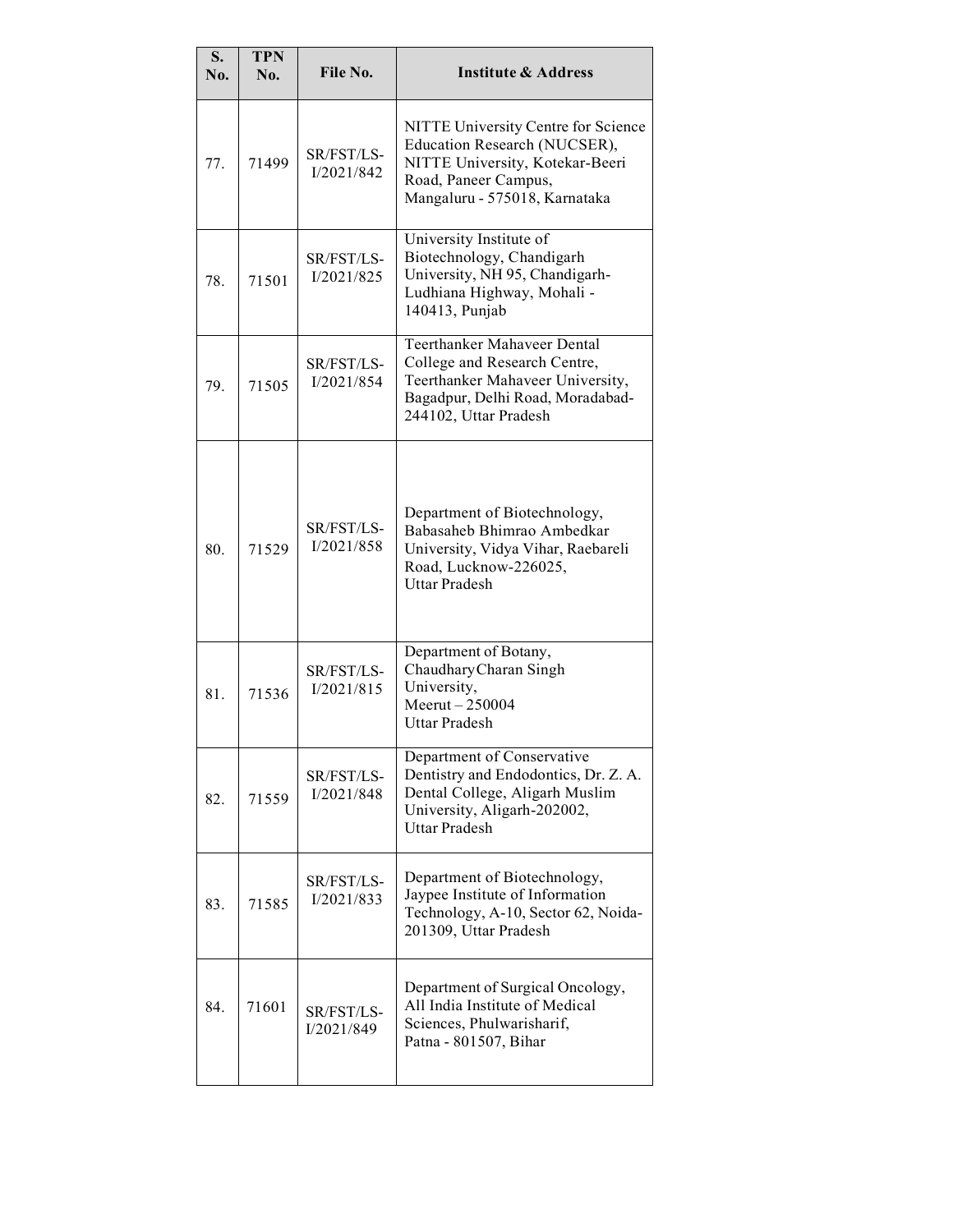| S.<br>No. | <b>TPN</b><br>No. | File No.                 | <b>Institute &amp; Address</b>                                                                                                                                                                                |
|-----------|-------------------|--------------------------|---------------------------------------------------------------------------------------------------------------------------------------------------------------------------------------------------------------|
| 85.       | 71617             | SR/FST/LS-<br>I/2021/841 | Department of Biotechnology and<br>Genetics, JAIN (Deemed to be<br>University), 34, 1 <sup>st</sup> Cross Road,<br>Sampangi Rama Nagara, Sudhama<br>Nagar, Bengaluru-560027 Karnataka                         |
| 86.       | 71622             | SR/FST/LS-<br>I/2021/829 | Division of Food Science &<br>Technology, Sher-e-Kashmir<br>University of Agricultural Sciences<br>and Technology-Kashmir (SKUAST-<br>K), Shalimar, Srinagar-190025,<br>Jammu and Kashmir                     |
| 87.       | 71623             | SR/FST/LS-<br>I/2021/832 | Department of Community<br>Medicine,<br>Jawaharlal Nehru Medical College<br>(JNMC), Datta Meghe Institute of<br>Medical Sciences (Deemed to be<br>University), Sawangi Meghe,<br>Wardha - 442001, Maharashtra |
| 88.       | 71629             | SR/FST/LS-<br>I/2021/835 | Department of Pharmaceutical<br>Sciences, Babasaheb Bhimrao<br>Ambedkar University, Vidya Vihar,<br>Raebareli Road, Lucknow-226025,<br><b>Uttar Pradesh</b>                                                   |
| 89.       | 71647             | SR/FST/LS-<br>I/2021/814 | Department of Food Processing<br>Engineering, College of Food and<br>Dairy Technology, Alamathi (post),<br>Koduvalli, TANUVAS, Chennai -<br>600 052, Tamil Nadu                                               |
| 90.       | 71656             | SR/FST/LS-<br>I/2021/834 | Department of Anatomy, Kasturba<br>Medical College, Manipal Academy<br>of Higher Education, Madhav Nagar,<br>Near Tiger Circle, Manipal - 576104,<br>Karnataka                                                |
| 91.       | 71675             | SR/FST/LS-<br>I/2021/818 | Department of Urology and Renal<br>Transplant, Kasturba Medical<br>College, Manipal Academy of<br>Higher Education, Manipal-576104,<br>Karnataka                                                              |
| 92.       | 71681             | SR/FST/LS-<br>I/2021/819 | Department of Palliative Medicine<br>and Supportive Care,<br>Kasturba Medical College, Manipal<br>Academy of Higher Education,<br>Madhav Nagar, Manipal-576104,<br>Karnataka                                  |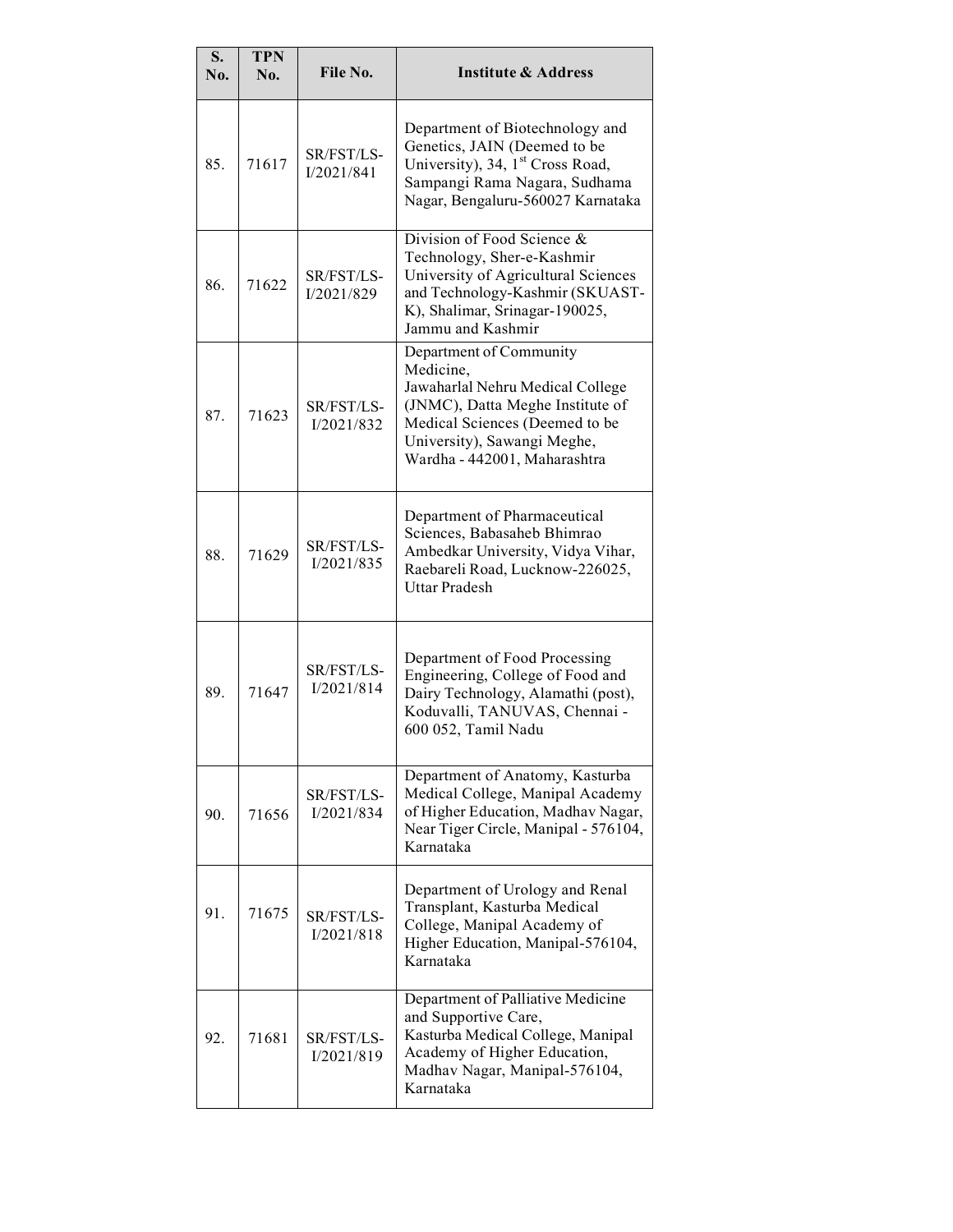| S.<br>No. | <b>TPN</b><br>No. | File No.                  | <b>Institute &amp; Address</b>                                                                                                                                                                                     |
|-----------|-------------------|---------------------------|--------------------------------------------------------------------------------------------------------------------------------------------------------------------------------------------------------------------|
| 93.       | 71684             | SR/FST/LS-<br>I/2021/823  | Chitkara College of Pharmacy,<br>Chitkara University, Chandigarh-<br>Patiala (NH-64), Village Jhansla,<br>Rajpura-140401, Punjab                                                                                   |
| 94.       | 71685             | SR/FST/LS-<br>I/2021/824  | Department of Veterinary Pathology,<br>Madras Veterinary College, Tamil<br>Nadu Veterinary and Animal<br>Sciences University, Chennai-<br>600007, Tamilnadu                                                        |
| 95.       | 71695             | SR/FST/LS-<br>I/2021/811  | Nuclear Medicine Division, Kasturba<br>Medical College, Shirdi Saibaba<br>Cancer Block, Manipal Academy of<br>Higher Education, Tiger Circle Road,<br>Madhav Nagar, Manipal - 576104,<br>Karnataka                 |
| 96.       | 71698             | SR/FST/LS-<br>I/2021/813  | Center for Toxicology, Kasturba<br>Medical College, Manipal Academy<br>of Higher Education, Tiger Circle<br>Road, Madhav Nagar,<br>Manipal - 576104, Karnataka                                                     |
| 97.       | 69444             | SR/FST/LS-<br>II/2021/894 | Centre for Interdisciplinary Research<br>and Innovations, University of<br>Kashmir, Hazratbal, Srinagar-<br>190006, Jammu and Kashmir                                                                              |
| 98.       | 69656             | SR/FST/LS-<br>II/2021/922 | Department of Life Science, National<br>Institute of Technology, Rourkela<br>Dist- Sundargarh, Rourkela-769008,<br>Orissa                                                                                          |
| 99.       | 69691             | SR/FST/LS-<br>II/2021/923 | A.U. College of Pharmaceutical<br>Sciences, Andhra University,<br>Visakhapatnam-530003, Andhra<br>Pradesh                                                                                                          |
| 100.      | 69827             | SR/FST/LS-<br>II/2021/937 | Division of Natural Resource<br>Management, Faculty of Forestry,<br>Sher-e-Kashmir University of<br>Agricultural Sciences and<br>Technology-Kashmir (SKUAST-K),<br>Shalimar, Srinagar-190025,<br>Jammu and Kashmir |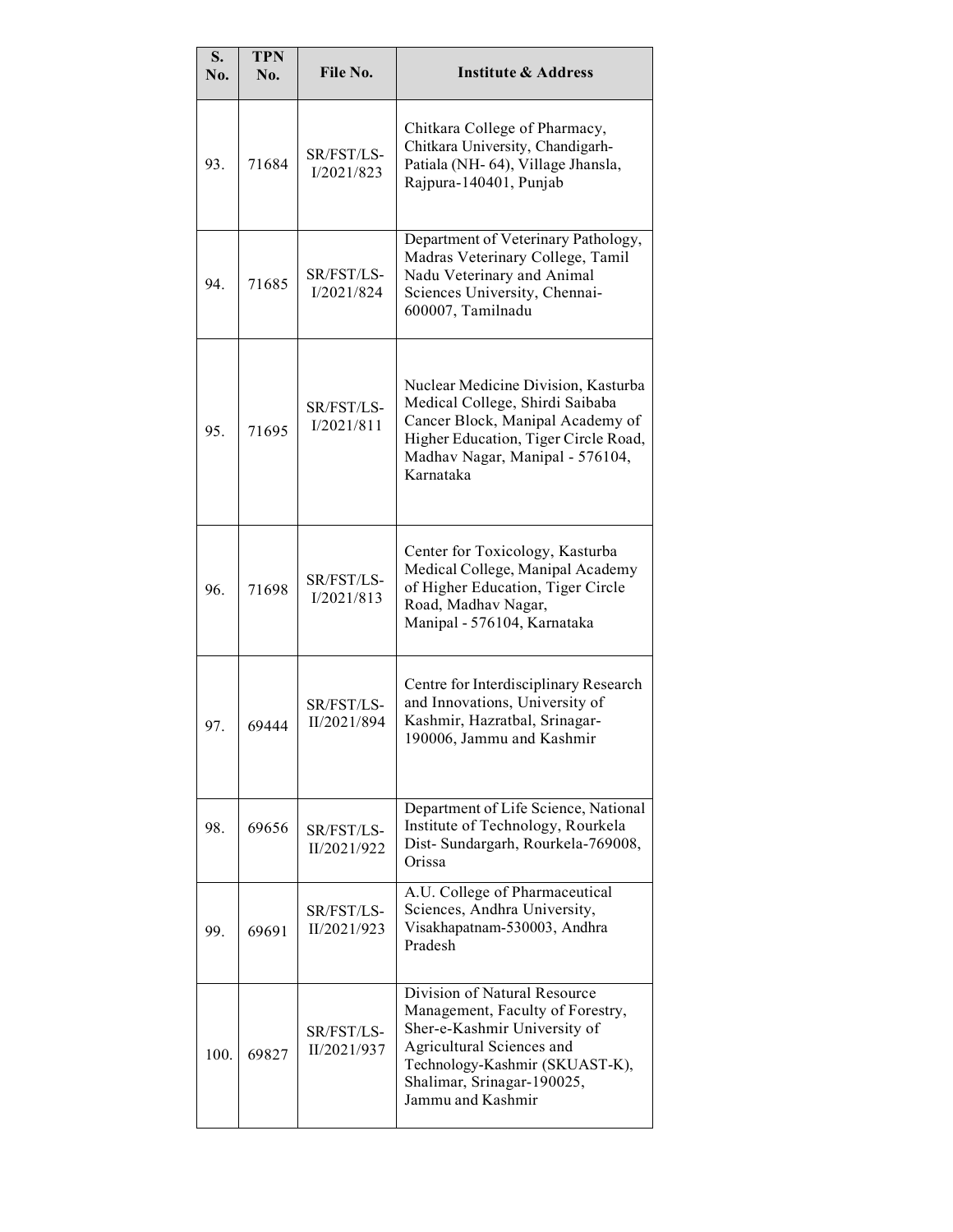| S.<br>No. | <b>TPN</b><br>No. | File No.                  | <b>Institute &amp; Address</b>                                                                                                                                                         |
|-----------|-------------------|---------------------------|----------------------------------------------------------------------------------------------------------------------------------------------------------------------------------------|
| 101.      | 69858             | SR/FST/LS-<br>II/2021/883 | Special Centre for Molecular<br>Medicine,<br>Jawaharlal Nehru University,<br>Aruna Asaf Ali Marg,<br>New Delhi - 110067                                                                |
| 102.      | 69916             | SR/FST/LS-<br>II/2021/816 | Department of Biotechnology,<br>Cochin University of Science and<br>Technology, Cochin University PO,<br>Cochin-682022, Kerala                                                         |
| 103.      | 70015             | SR/FST/LS-<br>II/2021/899 | Department of Biochemistry, All<br>India Institute of Medical Sciences,<br>Phulwarisharif, Patna - 801507,<br><b>Bihar</b>                                                             |
| 104.      | 70016             | SR/FST/LS-<br>II/2021/880 | All India Institute of Speech Hearing,<br>Manasagangotri, Mysuru-570006,<br>Karnataka                                                                                                  |
| 105.      | 70019             | SR/FST/LS-<br>II/2021/844 | Department of Biochemistry,<br>3 <sup>rd</sup> Floor, Medical College Building,<br>All India Institute of Medical<br>Sciences (AIIMS), Saket Nagar,<br>Bhopal - 462020, Madhya Pradesh |
| 106.      | 70121             | SR/FST/LS-<br>II/2021/840 | Department of Radiation Oncology,<br>All India Institute of Medical<br>Sciences (AIIMS), Virbhadra Marg,<br>Rishikesh - 249203, Uttarakhand                                            |
| 107.      | 70136             | SR/FST/LS-<br>II/2021/914 | Department of Pharmacology,<br>Postgraduate Institute of Medical<br>Education and Research (PGIMER),<br>Sector 12, Chandigarh-160012                                                   |
| 108.      | 70154             | SR/FST/LS-<br>II/2021/933 | Department of Zoology and<br><b>Environmental Sciences,</b><br>Punjabi University, NH 64, Urban<br>Estate Phase II, Patiala - 147002,<br>Punjab                                        |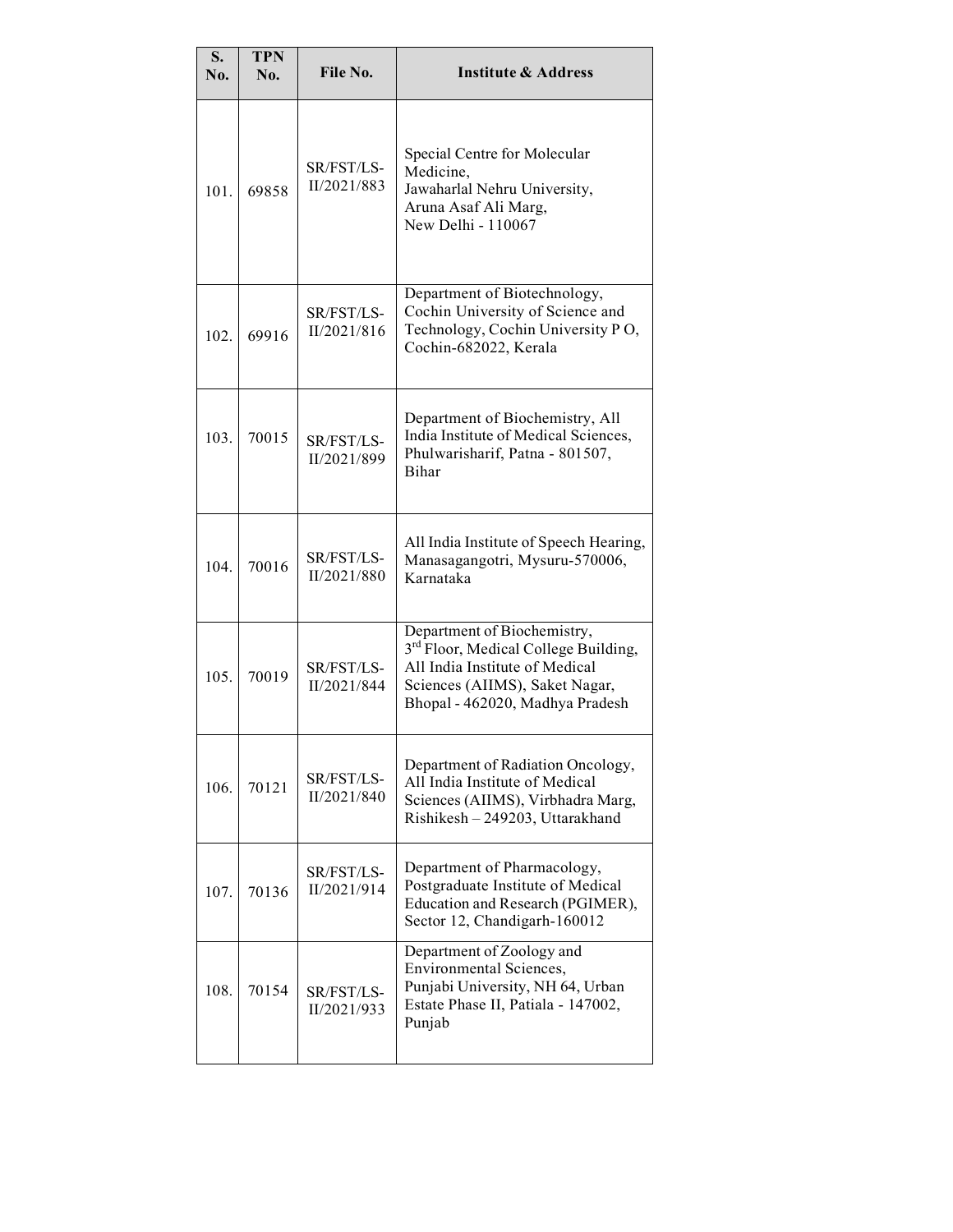| S.<br>No. | <b>TPN</b><br>No. | File No.                  | <b>Institute &amp; Address</b>                                                                                                               |
|-----------|-------------------|---------------------------|----------------------------------------------------------------------------------------------------------------------------------------------|
| 109.      | 70159             | SR/FST/LS-<br>II/2021/866 | School of Biotechnology,<br>Madurai Kamaraj University,<br>Palkalai Nagar, Madurai-625021,<br>Tamilnadu                                      |
| 110.      | 70172             | SR/FST/LS-<br>II/2021/871 | School of Biotechnology,<br>Institute of Science,<br>Banaras Hindu University (BHU),<br>Varanasi-221005, Uttar Pradesh                       |
| 111.      | 70176             | SR/FST/LS-<br>II/2021/891 | Department of Genetics,<br>Osmania University,<br>Tarnaka, Hyderabad-500007,<br>Telangana                                                    |
| 112.      | 70298             | SR/FST/LS-<br>II/2021/920 | School of Basic Sciences, Indian<br>Institute of Technology Mandi<br>Kamand Campus, VPO Kamand<br>Distt., Mandi - 175005 Himachal<br>Pradesh |
| 113.      | 70311             | SR/FST/LS-<br>II/2021/919 | Department of Biochemistry, JSS<br>Medical College,<br>JSS Academy of Higher Education<br>and Research, SS Nagar,<br>Mysuru-570015 Karnataka |
| 114.      | 70327             | SR/FST/LS-<br>II/2021/906 | Department of Entomology,<br>Annamalai University,<br>Annamalainagar-608002, Tamilnadu                                                       |
| 115.      | 70436             | SR/FST/LS-<br>II/2021/872 | Department of Microbiology,<br>Bharathidasan University,<br>Tiruchirappalli-620024, Tamil Nadu                                               |
| 116.      | 70472             | SR/FST/LS-<br>II/2021/879 | Department of Pharmacology, Post<br>Graduate Institute of Medical<br>Education and Research (PGIMER),<br>Sector 12, Chandigarh-160012        |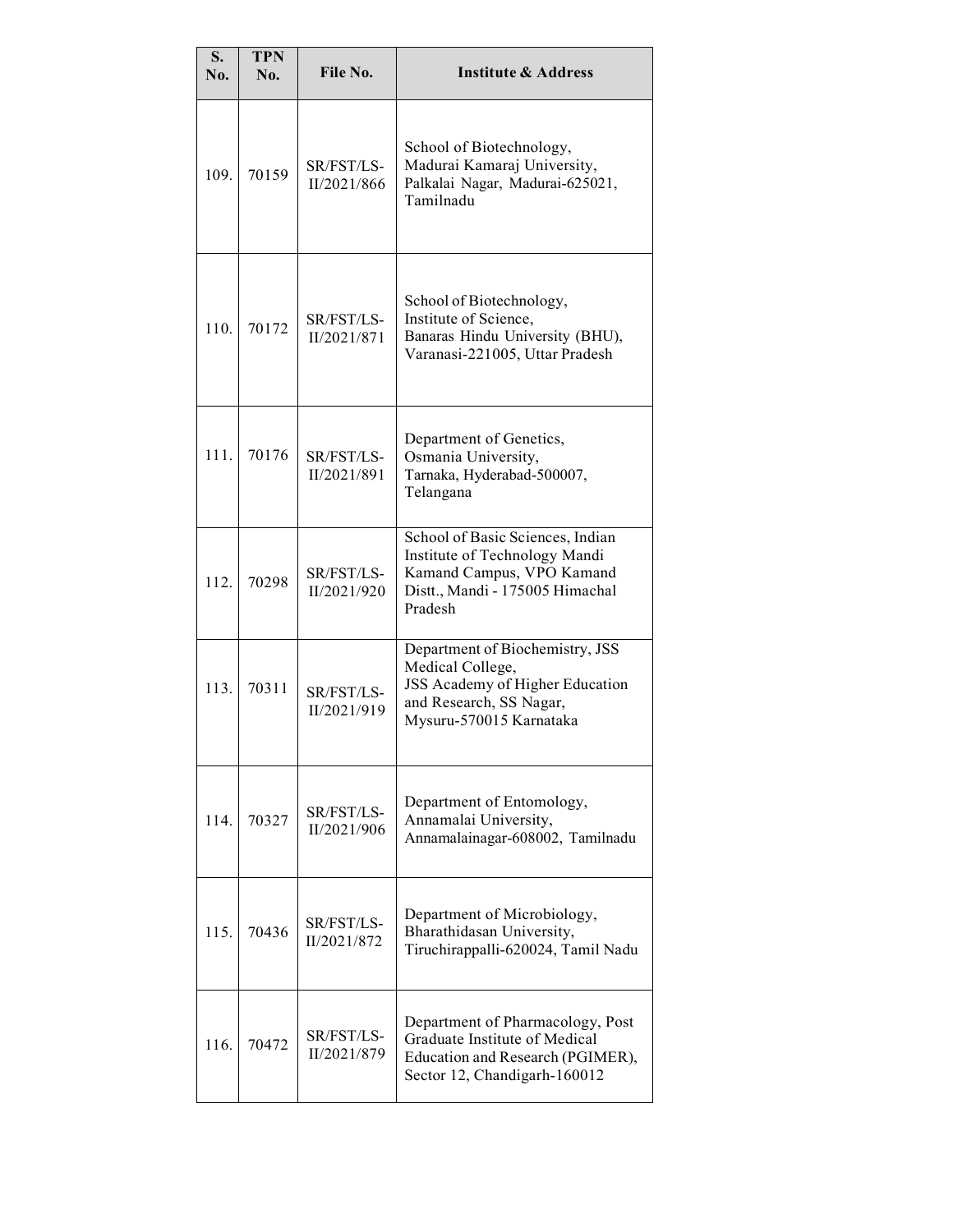| S.<br>No. | <b>TPN</b><br>No. | File No.                  | <b>Institute &amp; Address</b>                                                                                                                                                  |
|-----------|-------------------|---------------------------|---------------------------------------------------------------------------------------------------------------------------------------------------------------------------------|
| 117.      | 70514             | SR/FST/LS-<br>II/2021/855 | Centre of Excellence for Clinical<br>Microbiome Research (CCMR), All<br>India Institute of Medical Sciences,<br>Sijua, Patrapada, Bhubaneswar -<br>751019, Odisha               |
| 118.      | 70531             | SR/FST/LS-<br>II/2021/881 | Forest Products & Utilisation<br>Department, College of Horticulture<br>and Forestry, Central Agricultural<br>University- Imphal, Pasighat-<br>791102, Arunachal Pradesh        |
| 119.      | 71454             | SR/FST/LS-<br>II/2021/827 | Biological Engineering Discipline,<br>Indian Institute of Technology (IIT),<br>Palaj Village, Simkheda,<br>Gandhinagar-382355, Gujarat                                          |
| 120.      | 71591             | SR/FST/LS-<br>II/2021/812 | Department of Endocrinology,<br>Sher-e-Kashmir Institute of Medical<br>Sciences, Soura Srinagar - 110010,<br>Jammu and Kashmir                                                  |
| 121.      | 71592             | SR/FST/LS-<br>II/2021/822 | Centre for Animal Health Studies,<br>Tamil Nadu Veterinary and Animal<br>Sciences University, Madhavaram<br>Milk Colony, Chennai - 600051,<br>Tamil Nadu                        |
| 122.      | 71614             | SR/FST/LS-<br>II/2021/810 | Department of Hematology,<br>5 <sup>th</sup> Floor, Research Block A,<br>Post Graduate Institute of Medical<br>Education and Research (PGIMER),<br>Sector 12, Chandigarh-160012 |
| 123.      | 71690             | SR/FST/LS-<br>II/2021/820 | Division of Soil Science, Sher-e-<br>Kashmir University of Agricultural<br>Sciences and Technology-Kashmir<br>(SKUAST-K), Shalimar, Srinagar-<br>190025, Jammu and Kashmir      |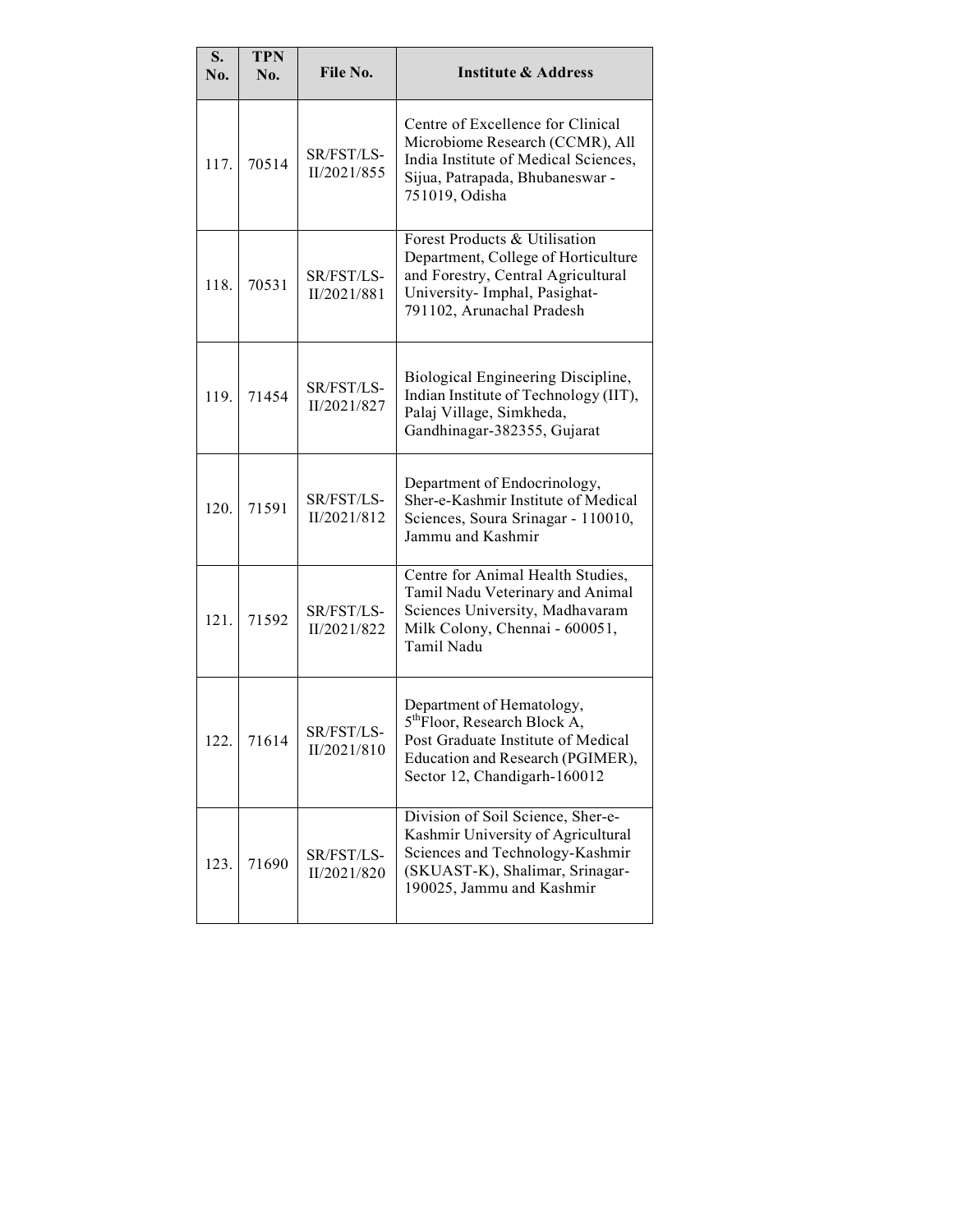#### Proposals Not-Recommended for Support (Physical Sciences-2021)

| S.<br>No. | <b>TPN</b><br>No. | File No.                 | <b>Institute &amp; Address</b>                                                                                                           |
|-----------|-------------------|--------------------------|------------------------------------------------------------------------------------------------------------------------------------------|
| 1.        | 69885             | SR/FST/PS-<br>I/2021/200 | Dept. of Physics &<br>Electronics, CHRIST<br>(Deemed to Be University),<br>Bengaluru - 560029, Karnataka                                 |
| 2.        | 69960             | SR/FST/PS-<br>I/2021/198 | Department of Physics,<br>Acharya Nagarjuna University,<br>Nagarjuna Nagar-522 510, Andhra<br>Pradesh.                                   |
| 3.        | 69304             | SR/FST/PS-<br>I/2021/197 | Department of Physics,<br>Mother Teresa Women's University,<br>Attuvampatti, Kodaikanal - 624101,<br>Tamilnadu                           |
| 4.        | 70083             | SR/FST/PS-<br>I/2021/196 | Department of Solar Energy,<br>Pandit Deendayal Energy University,<br>Raisan, Gandhinagar -382426<br>Gujarat                             |
| 5.        | 70152             | SR/FST/PS-<br>I/2021/195 | Department of Physics,<br>Central University of Jharkhand,<br>Ratu Lohardaga Road, Brambe,<br>Ranchi-835 205, Jharkhand                  |
| 6.        | 70183             | SR/FST/PS-<br>I/2021/194 | Department of Medical Physics,<br>D.Y. Patil Education Society,<br>(Deemed to be University),<br>Kolhapur 416 006, Maharashtra           |
| 7.        | 69866             | SR/FST/PS-<br>I/2021/191 | Department of Physics,<br>SRM University, Neerukonda,<br>Mangalagiri Mandal, Guntur District,<br>Mangalagiri, Andhra Pradesh -<br>522240 |
| 8.        | 70423             | SR/FST/PS-<br>I/2021/188 | Department of Chemistry,<br>Punjabi University,<br>Patiala-147002, Punjab                                                                |
| 9.        | 69996             | SR/FST/PS-<br>I/2021/187 | Department of Chemistry,<br>Sikkim University, Tadong,<br>Gangtok-737102, Sikkim                                                         |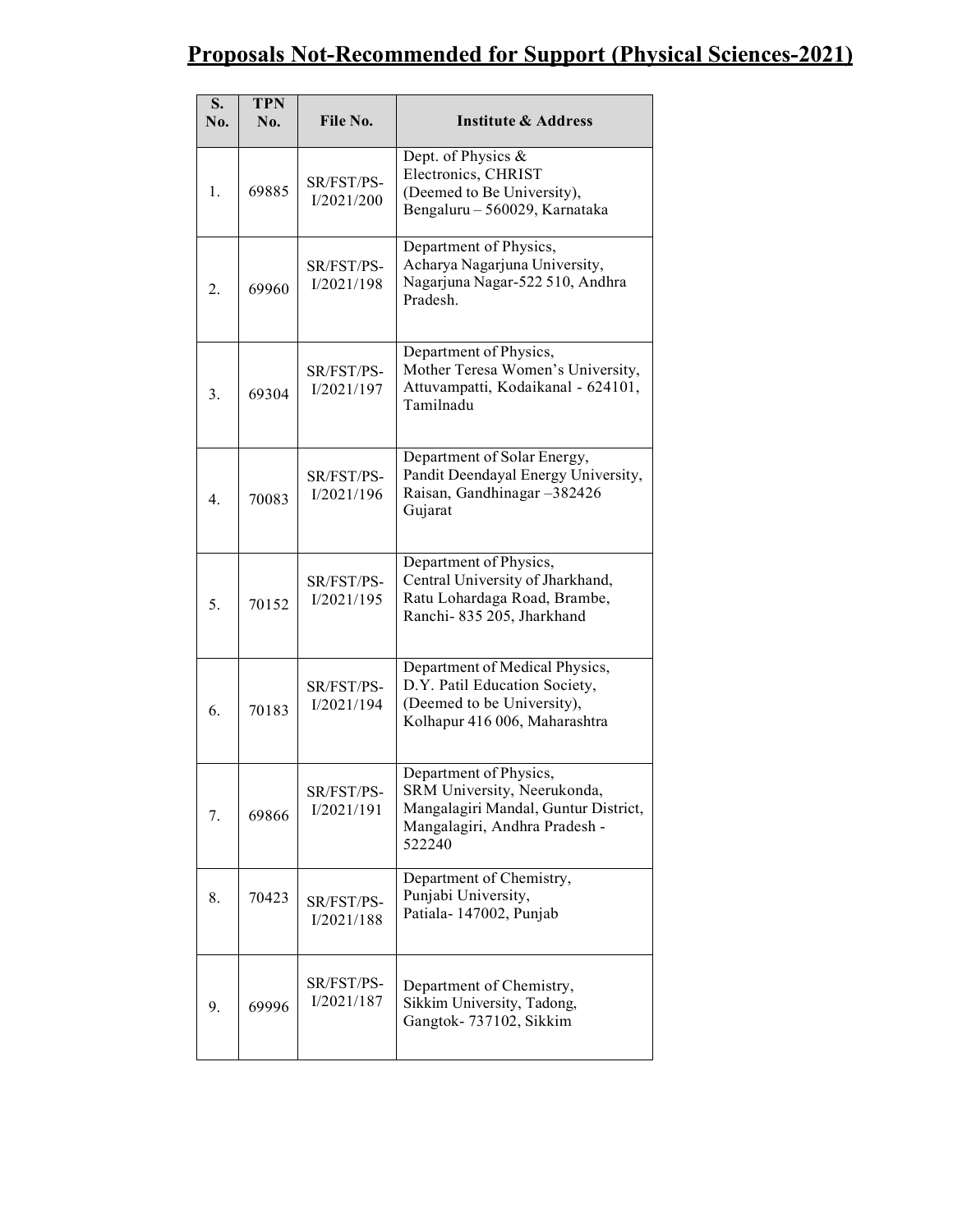| S.<br>No. | <b>TPN</b><br>No. | File No.                 | <b>Institute &amp; Address</b>                                                                                                                      |
|-----------|-------------------|--------------------------|-----------------------------------------------------------------------------------------------------------------------------------------------------|
| 10.       | 69244             | SR/FST/PS-<br>I/2021/186 | Department of Computer Science,<br>Avianshilingam Institute for Home<br>Science and Higher Education for<br>Women, Coimbatore- 641043,<br>Tamilnadu |
| 11.       | 49259             | SR/FST/PS-<br>I/2021/185 | Department of Nanoscience<br>and Technology, Bharathiar<br>University, Coimbatore 641046,<br>Tamil Nadu                                             |
| 12.       | 69286             | SR/FST/PS-<br>I/2021/184 | Department of Physics,<br>Cotton University, Panbazar,<br>Guwahati, Dist.- Kamrup (Metro),<br>Assam $-781001$                                       |
| 13.       | 70141             | SR/FST/PS-<br>I/2021/183 | Department of Physics,<br>The LNM IIT, Rupa Ki Nangal,<br>Post Sumel via Jamdoli,<br>Jaipur-302031, Rajasthan                                       |
| 14.       | 70363             | SR/FST/PS-<br>I/2021/182 | Department of Electronics,<br>Shivaji University, Vidyanagar,<br>Kolhapur- 416 004, Maharashtra                                                     |
| 15.       | 70478             | SR/FST/PS-<br>I/2021/181 | Amity School of Applied<br>Sciences, Amity University<br>Rajasthan, Jaipur-303002, Rajasthan                                                        |
| 16.       | 69498             | SR/FST/PS-<br>I/2021/178 | Department of Atomic and<br>Molecular Physics,<br>Manipal Academy of Higher<br>Education, Manipal University,<br>Manipal-576104, Karnataka          |
| 17.       | 70214             | SR/FST/PS-<br>I/2021/177 | Department of Library and<br>Information Science,<br>Bharathidasan University,<br>Tiruchirappalli620024, Tamilnadu                                  |
| 18.       | 71488             | SR/FST/PS-<br>I/2021/176 | Applied Sciences Department,<br>Punjab Engineering College<br>(Deemed to Be University),<br>Sector-12, Chandigarh - 160012                          |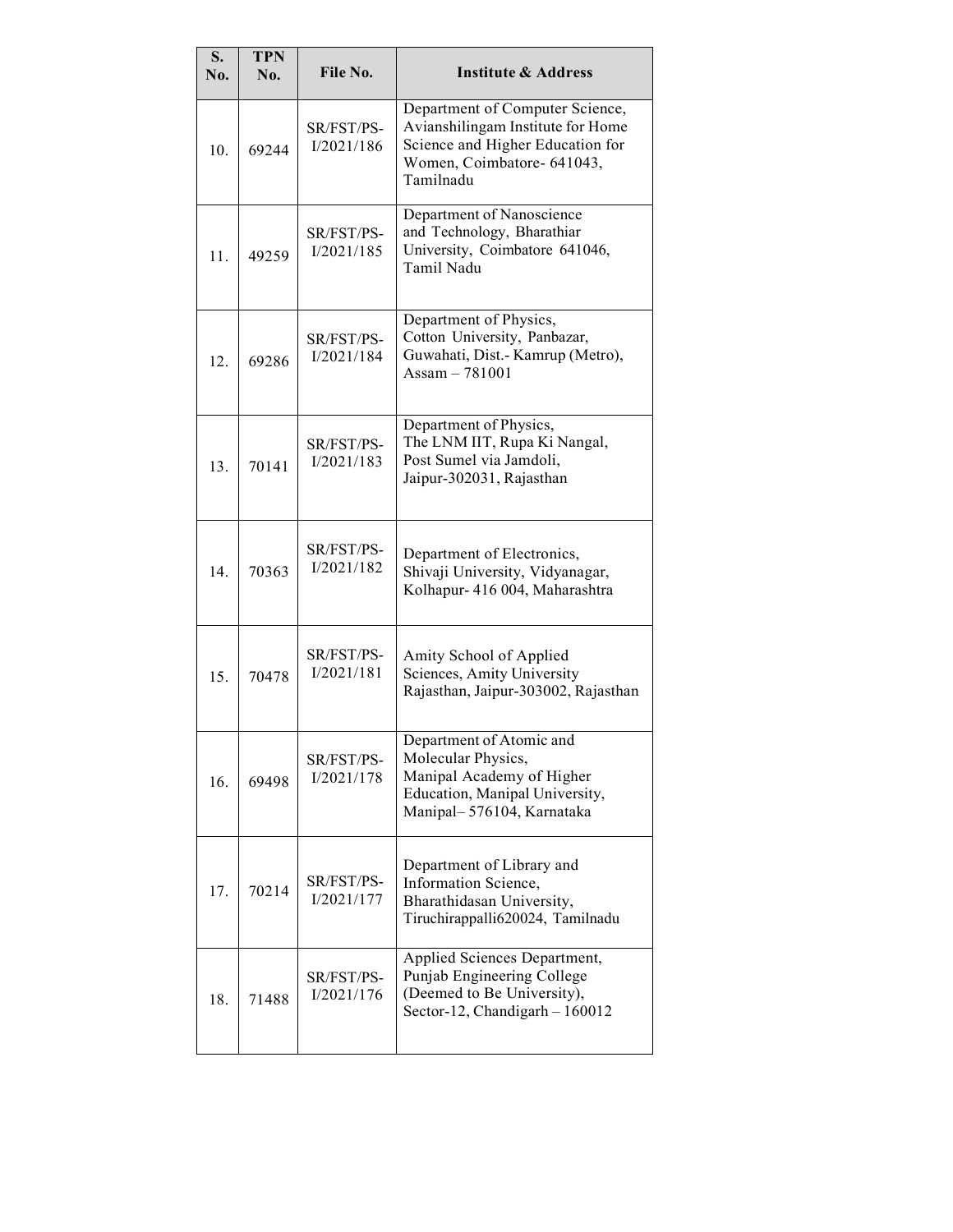| S.<br>No. | <b>TPN</b><br>No. | File No.                  | <b>Institute &amp; Address</b>                                                                                                                                                           |
|-----------|-------------------|---------------------------|------------------------------------------------------------------------------------------------------------------------------------------------------------------------------------------|
| 19.       | 70451             | SR/FST/PS-<br>I/2021/175  | Department of Physics,<br>Faculty of Engineering and<br>Technology (ITER), Siksha 'O'<br>Anusandhan Deemed To Be<br>University, Jagamara, Khandagiri-<br>751030, Odisha                  |
| 20.       | 70301             | SR/FST/PS-<br>I/2021/174  | Dept. of Sciences and Humanities,<br>Rajiv Gandhi Institute of Petroleum<br>Technology, Amethi-229 304, Uttar<br>Pradesh                                                                 |
| 21.       | 71530             | SR/FST/PS-<br>I/2021/173  | Department of Physics,<br>Manonmaniam Sundaranar<br>University, Tirunelveli - 627 012,<br>Tamil-Nadu                                                                                     |
| 22.       | 71635             | SR/FST/PS-<br>I/2021/172  | School of Advanced Sciences,<br>(Physics & Chemistry),<br>Kalasalingam Academy of Research<br>and Education (Deemed To Be<br>University), Anand Nagar,<br>Krishnankoil-626126, Tamilnadu |
| 23.       | 70455             | SR/FST/PS-<br>I/2021/165  | School of Nanoscience and<br>Biotechnology, Shivaji University,<br>Kolhapur-416004, Maharashtra                                                                                          |
| 24.       | 71621             | SR/FST/PS-<br>I/2021/163  | Department of Physics and<br>Astrophysics,<br>Central University of Haryana,<br>Jant-Pali, Mahendergargh-123031,<br>Haryana                                                              |
| 25.       | 70443             | SR/FST/PS-<br>II/2021/180 | School of Physical Sciences,<br>Indian Association for the<br>Cultivation of Science- Kolkata-<br>700032, West Bengal                                                                    |
| 26.       | 71551             | SR/FST/PS-<br>II/2021/167 | Post Graduate Teaching<br>Department of Physics,<br>Rashtrasant Tukadoji Maharaj<br>Nagpur University's Campus,<br>Amaravati Road, Nagpur-440033,<br>Maharashtra                         |
| 27.       | 70274             | SR/FST/PS-<br>I/2021/192  | Department of Physics,<br>School of Physical and Chemical<br>Sciences, Central University of South<br>Bihar, Gaya-824236, Bihar                                                          |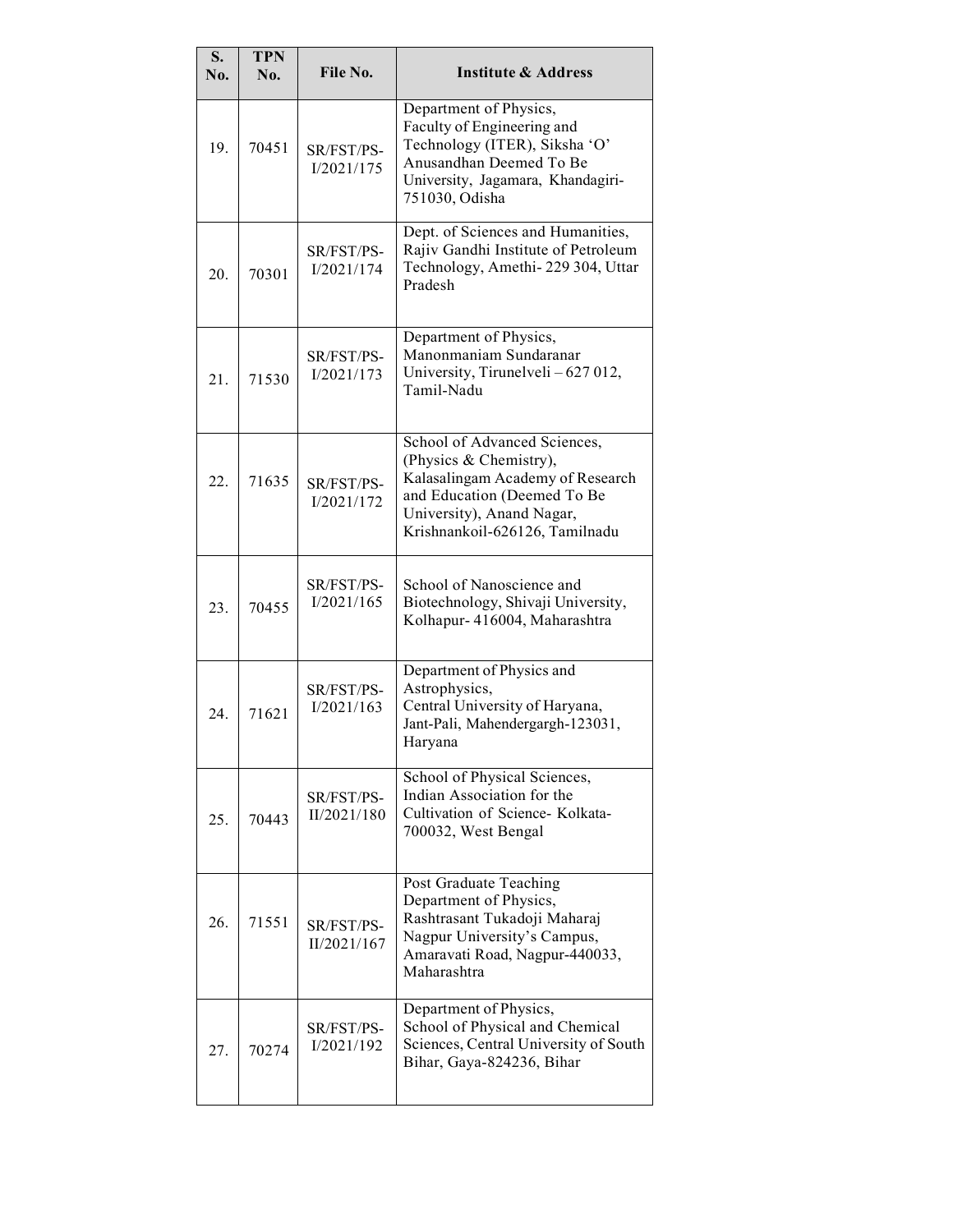| S.<br>No. | <b>TPN</b><br>No. | File No.                   | <b>Institute &amp; Address</b>                                                                                                        |
|-----------|-------------------|----------------------------|---------------------------------------------------------------------------------------------------------------------------------------|
| 28.       | 71631             | SR/FST/PS-<br>I/2021/171   | Department of Physics, Amity<br>Institute of Applied Sciences, Amity<br>University Campus, Sector-125,<br>Noida-201313, Uttar Pradesh |
| 29.       | 71697             | SR/FST/PS-<br>I/2021/166   | Department of Physics,<br>Manonmaniam Sundaranar<br>University, Tirunelveli - 627 012,<br>Tamil-Nadu                                  |
| 30.       | 70509             | SR/FST/PS-<br>II/2021/179  | Department of Physics & Astronomy,<br>National Institute of Technology<br>Rourkela, Dist- Sundargarh, Odisha-<br>769008               |
| 31.       | 71689             | SR/FST/PS-<br>II/2021/164  | Department of Post Graduate Studies<br>in Physics,<br>Karnatak University, Pavate Nagar,<br>Dharwad-580 003, Karnataka                |
| 32.       | 69982             | SR/FST/PS-II/<br>2021/193  | Center of High Energy Physics,<br>Indian Institute of Science-<br>Bangalore-560012, Karnataka                                         |
| 33.       | 70065             | SR/FST/PS-<br>III/2021/168 | Dept. of Physics & Meteorology<br>Indian Institute of Technology<br>Kharagpur-721302, West Bengal                                     |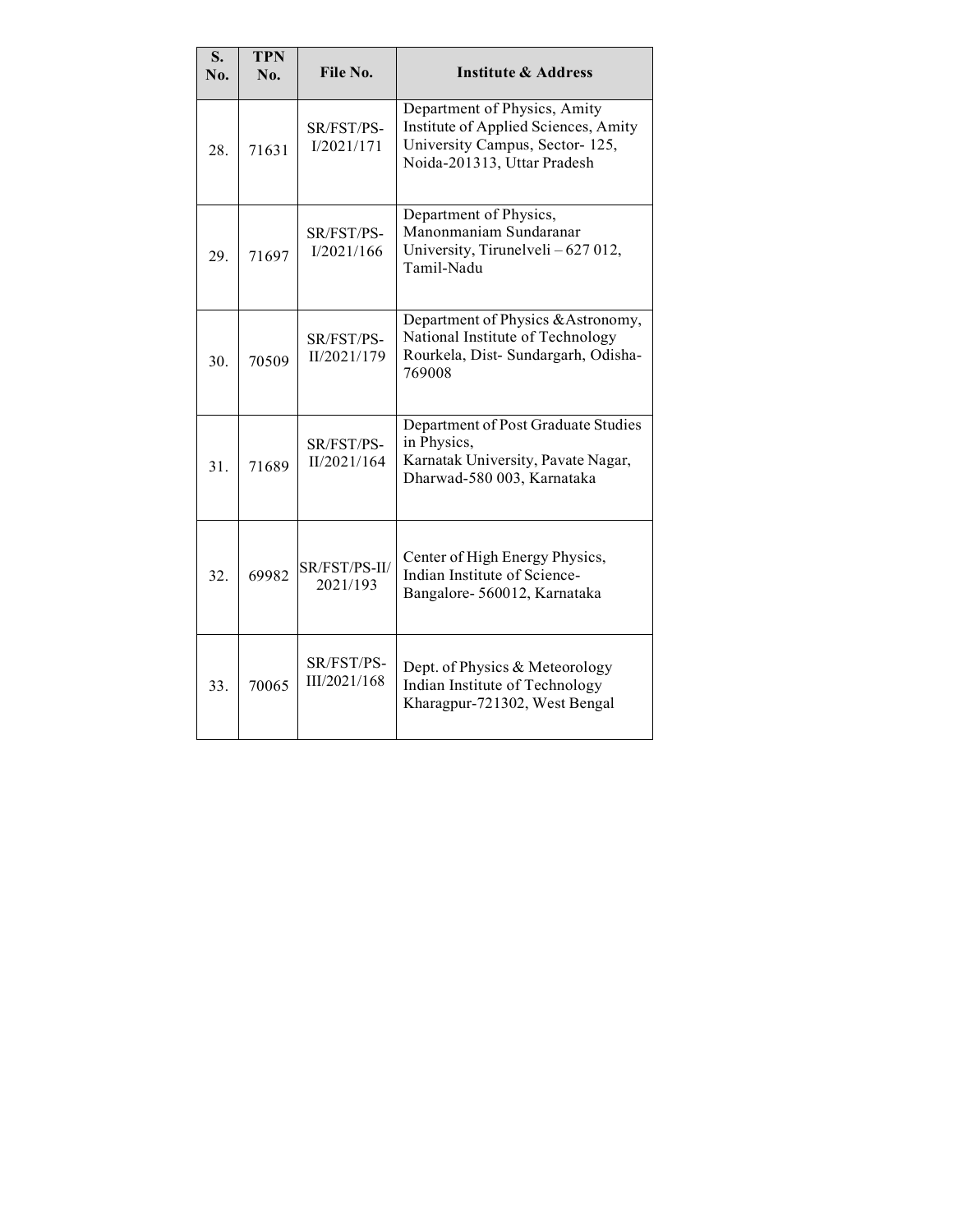# Proposals Not-Recommended for Support (Chemical Sciences-2021)

| S.<br>No.        | <b>TPN</b><br>No. | File No.                   | <b>Institute &amp; Address</b>                                                                                                                           |
|------------------|-------------------|----------------------------|----------------------------------------------------------------------------------------------------------------------------------------------------------|
| 1.               | 69110             | SR/FST/CS<br>$-I/2021/235$ | Department of Chemistry, Sardar<br>Vallabhbhai National Institute of<br>Technology Ichchhanath, Surat,<br>Gujarat-395007                                 |
| 2.               | 69432             | SR/FST/CS-<br>I/2021/229   | Teerthanker Mahaveer University,<br>Bagadpur, NH 24, Moradabad -<br>244001, Uttar Pradesh                                                                |
| 3.               | 69817             | SR/FST/CS-<br>I/2021/231   | Department of Chemistry, Periyar<br>University Palkalai Nagar,<br>Salem - 636011, Tamilnadu                                                              |
| $\overline{4}$ . | 69861             | SR/FST/CS<br>$-I/2021/232$ | Department of Chemistry,<br>National Institute of Technology<br>Silchar, REC Sub Post Office,<br>Silchar-788010, Assam                                   |
| 5.               | 69959             | SR/FST/CS-<br>I/2021/210   | Amity Institute of Environmental<br>Toxicology, Safety and<br>Management, Amity University<br>Noida Campus, Sector-125, Noida -<br>201313, Uttar Pradesh |
| 6.               | 69962             | SR/FST/CS-<br>I/2021/204   | Department of Chemistry, Uka<br>Tarsadia University, Maliba Campus,<br>Bardoli, Surat - 394350, Gujarat                                                  |
| 7.               | 70005             | SR/FST/CS-<br>I/2021/221   | Department of Chemistry, Manipal<br>Institute of Technology Manipal,<br>Udupi District - 576104, Karnataka                                               |
| 8.               | 70036             | SR/FST/CS-<br>I/2021/230   | Department of Chemistry,<br>Rashtrasant Tukadoji Maharaj<br>Nagpur University, Amravati Road,<br>Nagpur - 440033, Maharashtra                            |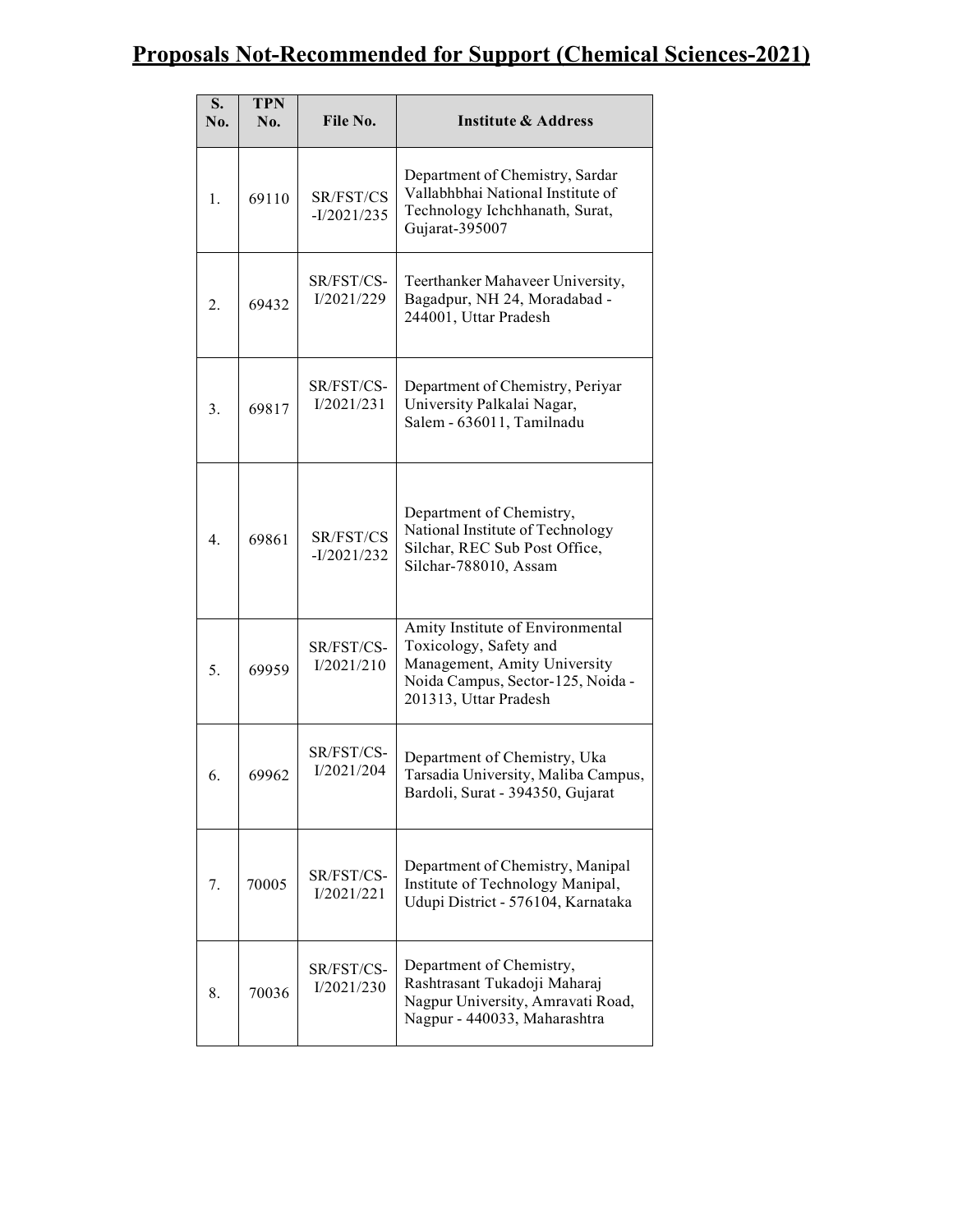| S.<br>No. | <b>TPN</b><br>No. | File No.                   | <b>Institute &amp; Address</b>                                                                                                                                    |
|-----------|-------------------|----------------------------|-------------------------------------------------------------------------------------------------------------------------------------------------------------------|
| 9.        | 70063             | SR/FST/CS-<br>I/2021/223   | Departments of Chemistry and<br>Physics National Institute of<br>Technology, Puducherry,<br>Tiruvettakudy Village, Karaikal-<br>609609, Pondicherry               |
| 10.       | 70125             | SR/FST/CS-<br>I/2021/224   | Department of Chemistry, Rajiv<br>Gandhi University, Rono Hills,<br>Doimukh - 791112, Arunachal<br>Pradesh                                                        |
| 11.       | 70157             | SR/FST/CS<br>$-I/2021/213$ | Department of Engineering<br>Chemistry, Andhra University,<br>Visakhapatnam, Andhra Pradesh -<br>530003                                                           |
| 12.       | 70238             | SR/FST/CS-<br>I/2021/214   | Chaitanya (Deemed To Be<br>University) 5-11-43/1 Kishanpura,<br>Warangal Urban, Hanamkonda -<br>506001, Telangana                                                 |
| 13.       | 70250             | SR/FST/CS-<br>I/2021/201   | Department of Chemistry University<br>College For Women, Koti,<br>Hyderabad - 500095, Telangana                                                                   |
| 14.       | 70291             | SR/FST/CS-<br>I/2021/205   | Department of Industrial Chemistry,<br>Mizoram University (A Central<br>University) Tanhril, P.O Box No.<br>190 Aizawl - 796004, Mizoram                          |
| 15.       | 70334             | SR/FST/CS-<br>I/2021/222   | Department of Nanoscience and<br>Technology,<br>University of Calicut, Malapuram,<br>Thenjipalam - 673635, Kerala                                                 |
| 16.       | 70335             | SR/FST/CS<br>$-I/2021/212$ | School of Advanced Chemical<br>Sciences, Shoolini University of<br><b>Biotechnology and Management</b><br>Sciences, The Mall, Solan, Himachal<br>Pradesh - 173212 |
| 17.       | 70392             | SR/FST/CS<br>$-I/2021/196$ | Department of Chemistry,<br>Deenbandhu Chhotu Ram University<br>of Science and Technology<br>Murthal, Haryana - 131039                                            |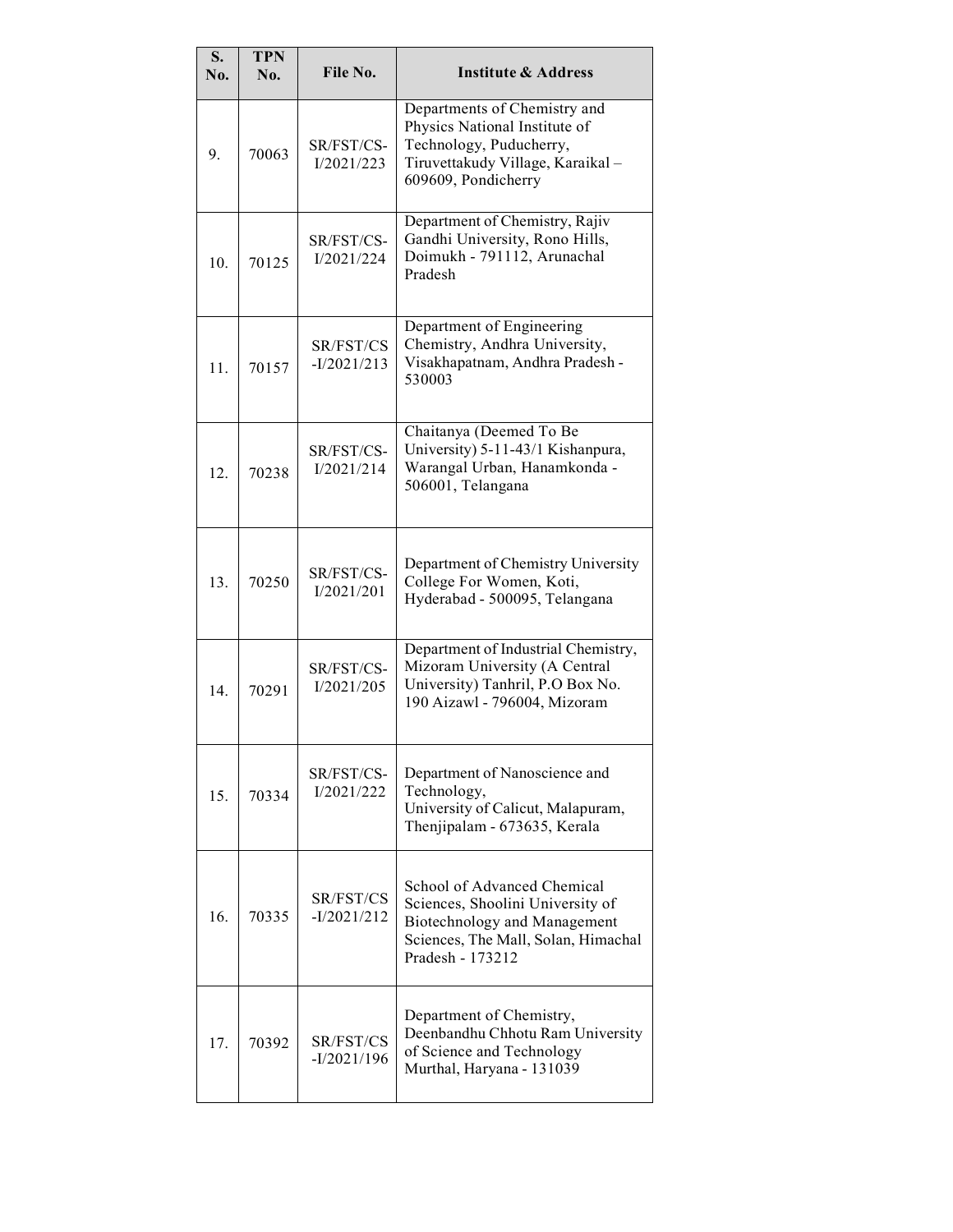| S.<br>No. | <b>TPN</b><br>No. | File No.                   | <b>Institute &amp; Address</b>                                                                                                                                                    |
|-----------|-------------------|----------------------------|-----------------------------------------------------------------------------------------------------------------------------------------------------------------------------------|
| 18.       | 70895             | SR/FST/CS<br>$-I/2021/207$ | School of Chemical Sciences,<br>Central University of Gujarat Sector<br>30, Gandhinagar, Gujarat - 382030                                                                         |
| 19.       | 71437             | SR/FST/CS-<br>I/2021/206   | Department of Chemistry, Chaitanya<br>(Deemed To Be University), 5-11-<br>43/1, Kishanpura, Hanamkonda<br>Warangal - 506001, Telangana                                            |
| 20.       | 71497             | SR/FST/CS-<br>I/2021/194   | Department of Chemistry,<br>Sathyabama Institute of Science and<br>Technology (Deemed to be<br>University), Jeppiaar Nagar, Rajiv<br>Gandhi Salai, Chennai - 600119,<br>Tamilnadu |
| 21.       | 71556             | SR/FST/CS-<br>I/2021/191   | KishinchandChellaram College<br>Dinshaw, Wacha Road, Churchgate,<br>Mumbai - 400020, Maharashtra                                                                                  |
| 22.       | 71566             | SR/FST/CS-<br>I/2021/193   | Department of Pharmaceutical<br>Chemistry, Telangana University,<br>Dichpally, Nizamabad - 503322,<br>Telangana                                                                   |
| 23.       | 71613             | SR/FST/CS-<br>I/2021/189   | Department of Chemistry,<br>M.S. Ramaiah University of Applied<br>Sciences, University House, MSR<br>Nagar, New BEL Road, Bengaluru -<br>560054, Karnataka                        |
| 24.       | 71637             | SR/FST/CS-<br>I/2021/192   | Department of Chemistry, Noorul<br>Islam Centre For Higher Education<br>Kumaracoil, Thuckalay,<br>Kanyakumari - 629180, Tamilnadu                                                 |
| 25.       | 71638             | SR/FST/CS<br>$-I/2021/195$ | Department of Chemistry, National<br>Institute of Technology Bijni<br>Complex, Laitumkhrah, Shillong,<br>Meghalaya - 793003                                                       |
| 26.       | 71673             | SR/FST/CS-<br>I/2021/190   | Sardar Patel University Vallabh<br>Vidyanagar Dist. Anand - 388120,<br>Gujarat                                                                                                    |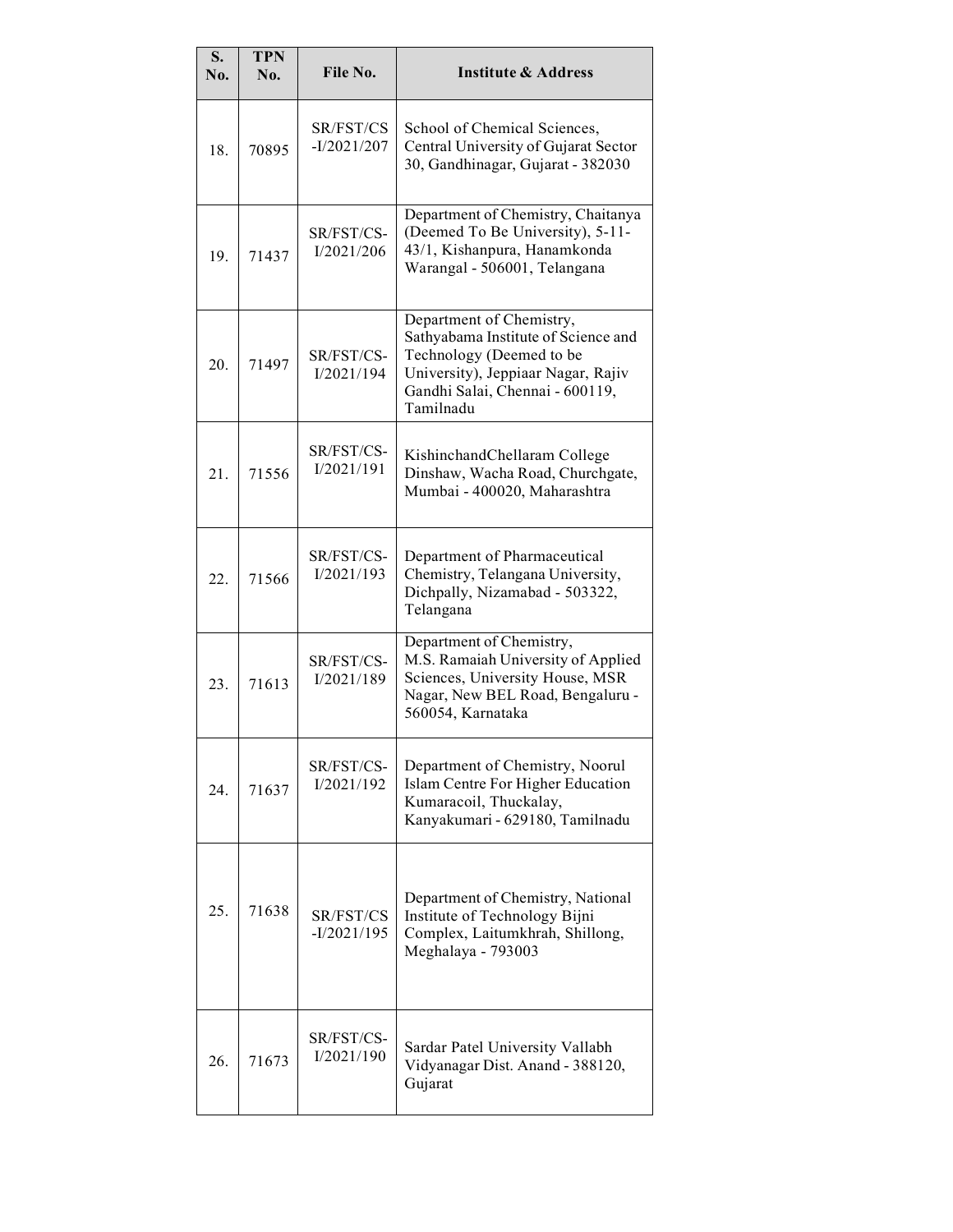| S.<br>No. | <b>TPN</b><br>No. | File No.                   | <b>Institute &amp; Address</b>                                                                                                                      |
|-----------|-------------------|----------------------------|-----------------------------------------------------------------------------------------------------------------------------------------------------|
| 27.       | 69251             | SR/FST/CS-<br>II/2021/228  | Department of Pharmaceutical<br>Technology, Jadavpur University,<br>188, Raja S. C. Mallick Rd,<br>Jadavpur, Kolkata,<br>West Bengal -700032        |
| 28.       | 69834             | SR/FST/CS-<br>II/2021/234  | Department of Chemistry, Indian<br>Institute of Technology Bhilai, Old<br>Dhamtari Road, GEC Campus,<br>Sejbahar, Raipur - 492015,<br>Chhattisgarh  |
| 29.       | 69949             | SR/FST/CS-<br>II/2021/225  | Department of Chemistry, Indian<br>Institute of Technology (Indian<br>School of Mines) Dhanbad - 826004,<br>Jharkhand                               |
| 30.       | 70047             | SR/FST/CS-<br>II/2021/227  | Department of Applied Chemistry,<br>Maharaja Sayajirao University of<br>Baroda, Vadodara - 390002, Gujarat                                          |
| 31.       | 70292             | SR/FST/CS-<br>II/2021/211  | Department of Chemistry, Maharaja<br>Sayajirao University of Baroda,<br>Pratapgunj, Vadodara - 390002,<br>Gujarat                                   |
| 32.       | 70318             | SR/FST/CS-<br>II/2021/217  | Department of Chemistry, Shivaji<br>University, Kolhapur - 416004,<br>Maharashtra                                                                   |
| 33.       | 70396             | SR/FST/CS-<br>II/2021/199  | Department of Chemistry, University<br>of Calicut, Malapuram,<br>Thenjipalam - 673635, Kerala                                                       |
| 34.       | 70516             | SR/FST/CS-<br>II/2021/208  | School of Chemistry,<br>IISER Thiruvananthapuram,<br>Maruthamala P. O., Vithura<br>Trivandrum - 695551, Kerala                                      |
| 35.       | 70014             | SR/FST/CS-<br>III/2021/216 | Department of Inorganic and<br>Physical Chemistry, Indian Institute<br>of Science, Bangalore, C. V. Raman<br>Road, Bangalore - 560012,<br>Karnataka |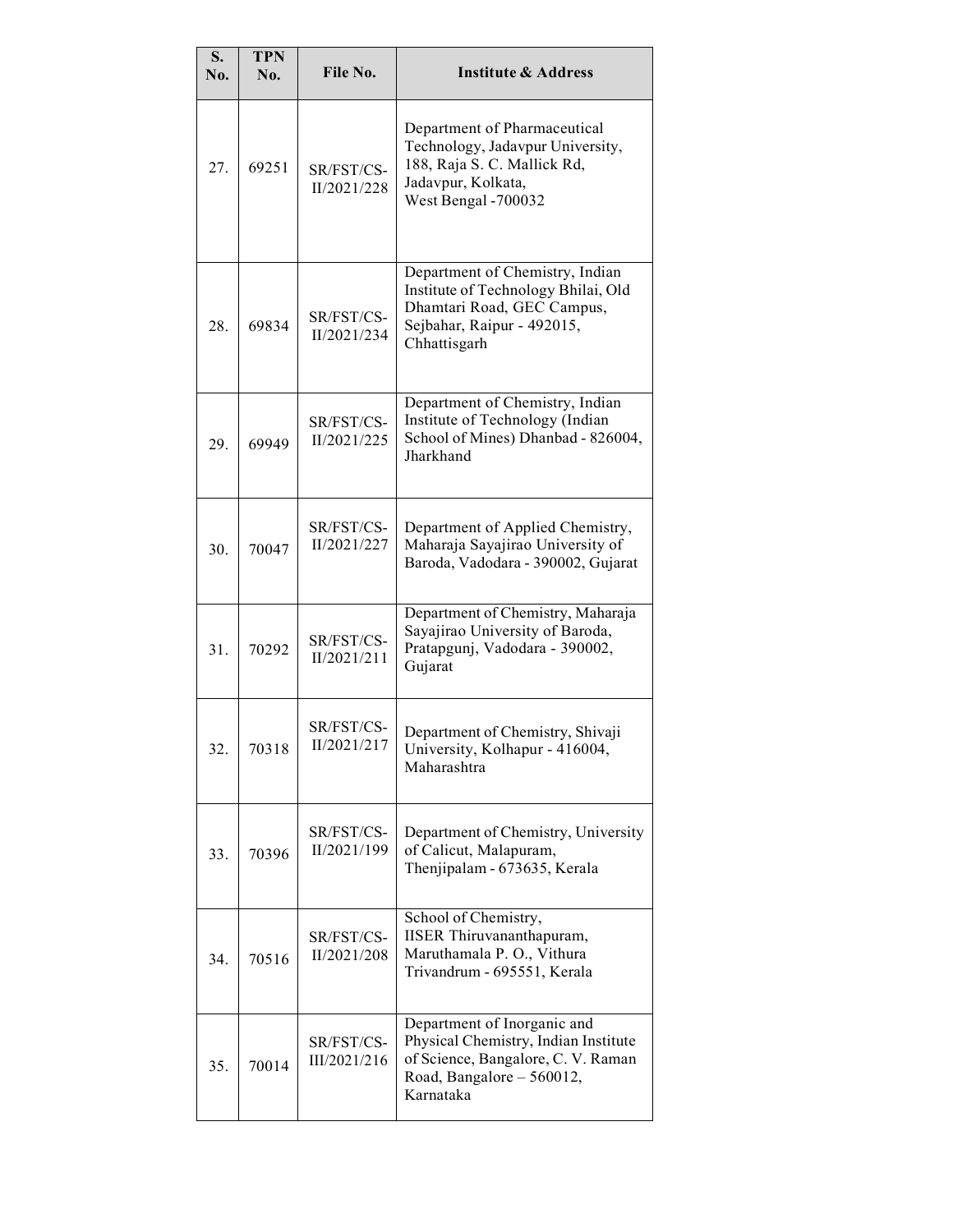| S.<br>No. | <b>TPN</b><br>No. | File No.                   | Institute & Address                                                                                         |
|-----------|-------------------|----------------------------|-------------------------------------------------------------------------------------------------------------|
| 36.       | 70030             | SR/FST/CS-<br>III/2021/233 | Solid State and Structural Chemistry<br>Unit, Indian Institute of Science,<br>Bangalore - 560012, Karnataka |
| 37.       | 69996             | SR/FST/PS-<br>I/2021/187   | Department of Chemistry, Sikkim<br>University, Tadong, Gangtok-<br>737102, Sikkim                           |
| 38.       | 70423             | SR/FST/PS-<br>I/2021/188   | Department of Chemistry,<br>Punjabi University, Patiala-147002,<br>Punjab                                   |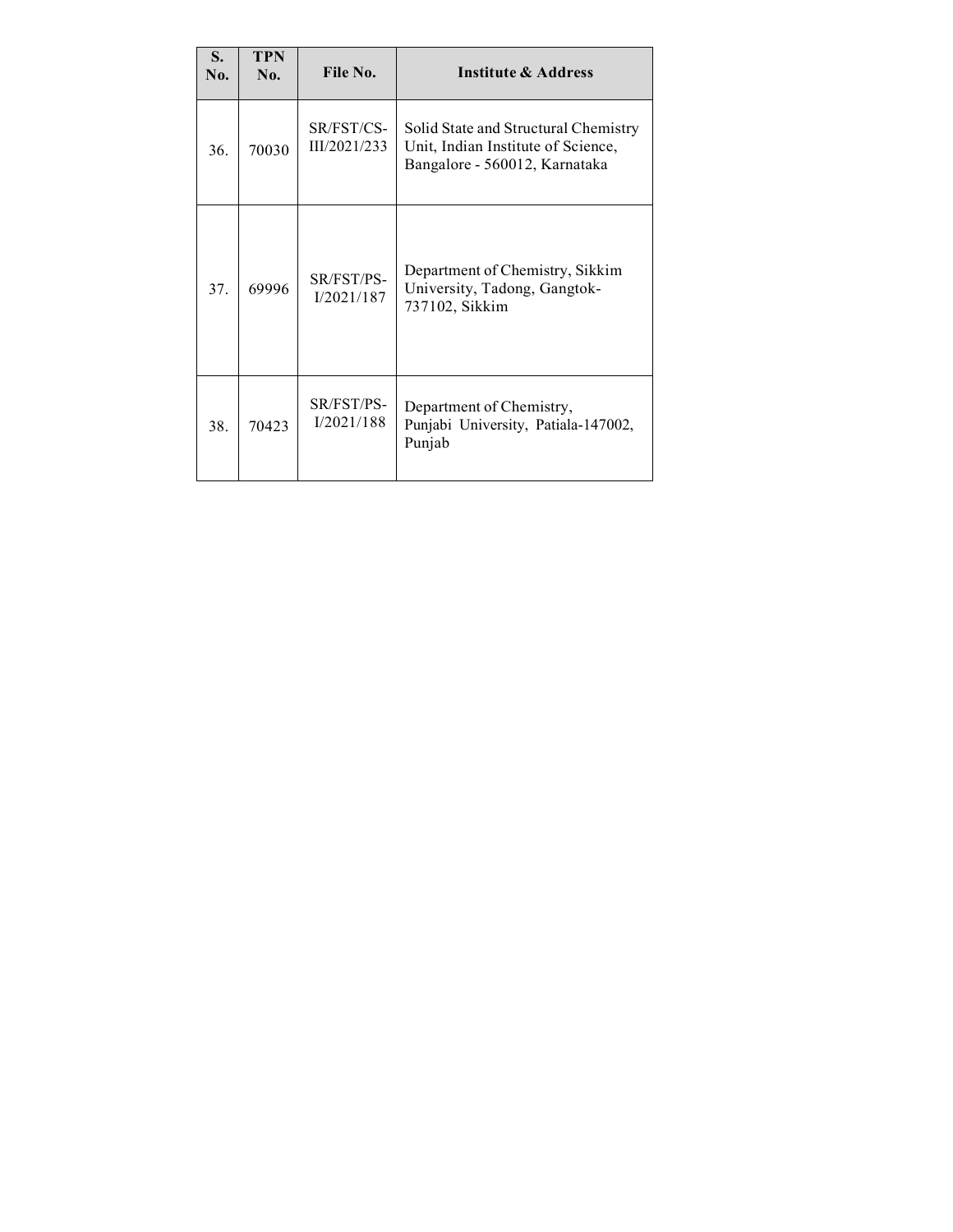# Proposals Not-Recommended for Support (Engineering Sciences-2021)

| S.<br>No.        | <b>TPN</b><br>No. | File No.                          | <b>Institute &amp; Address</b>                                                                                                                                              |
|------------------|-------------------|-----------------------------------|-----------------------------------------------------------------------------------------------------------------------------------------------------------------------------|
| 1.               | 70485             | SR/FST/ET-<br>/2021/806           | Nmam Institute of Technology,<br>Computer Science Engineering,<br>Karkala Taluk, Karnataka(574110)                                                                          |
| 2.               | 71419             | SR/FST/CO<br>LLEGE-<br>/2021/1100 | Tamil Nadu Agricultural University,<br>Deaprtment of Food Process<br>Engineering, Lawly Road, Tamil<br>Nadu Agricultural University,<br>Coimbatore, Tamilnadu- 641003       |
| 3.               | 70557             | SR/FST/ET-<br>I/2021/941          | National Institute of Technology,<br>Silchar Electronics And<br>Communication Engineering<br>Rec Sub Post Office, Silchar, Assam<br>(788010)                                |
| $\overline{4}$ . | 71513             | SR/FST/ET-<br>I/2021/940          | Central Institute of Petrochemicals<br><b>Engineering And Technology</b><br>(CIPET)<br>Polymer Nanotechnology<br>B-25, Cni Complex, Patia,<br>Bhubaneswar, Orissa, (751024) |
| 5.               | 70345             | SR/FST/ET-<br>I/2021/937          | Amity University, Madhya Pradesh<br>Computer Science And Engineering<br>Maharajpura Road, Gwalior,<br>Madhya Pradesh (474005).                                              |
| 6.               | 70296             | SR/FST/ET-<br>I/2021/935          | Department of Electronics and<br>Communication<br>Engineering, Visvesvaraya National<br>Institute of Technology, Maharashtra                                                |
| 7.               | 70281             | SR/FST/ET-<br>I/2021/934          | Kalinga Institute of Industrial<br>Technology (Deemed To Be<br>University)<br>School of Electrical Engineering<br>Patia, Bhubaneswar,<br>Odisha (751024)                    |
| 8.               | 70440             | SR/FST/ET-<br>I/2021/933          | National Institute of Technology,<br>Warangal<br><b>Chemical Engineering Department</b><br>Warangal, Kazipet, Telangana<br>(506004)                                         |
| 9.               | 71565             | SR/FST/ET-<br>I/2021/932          | National Institute of Technology,<br>Jamshedpur<br>Electronics And Communication<br>Engineering<br>Jamshedpur Jharkhand (831014)                                            |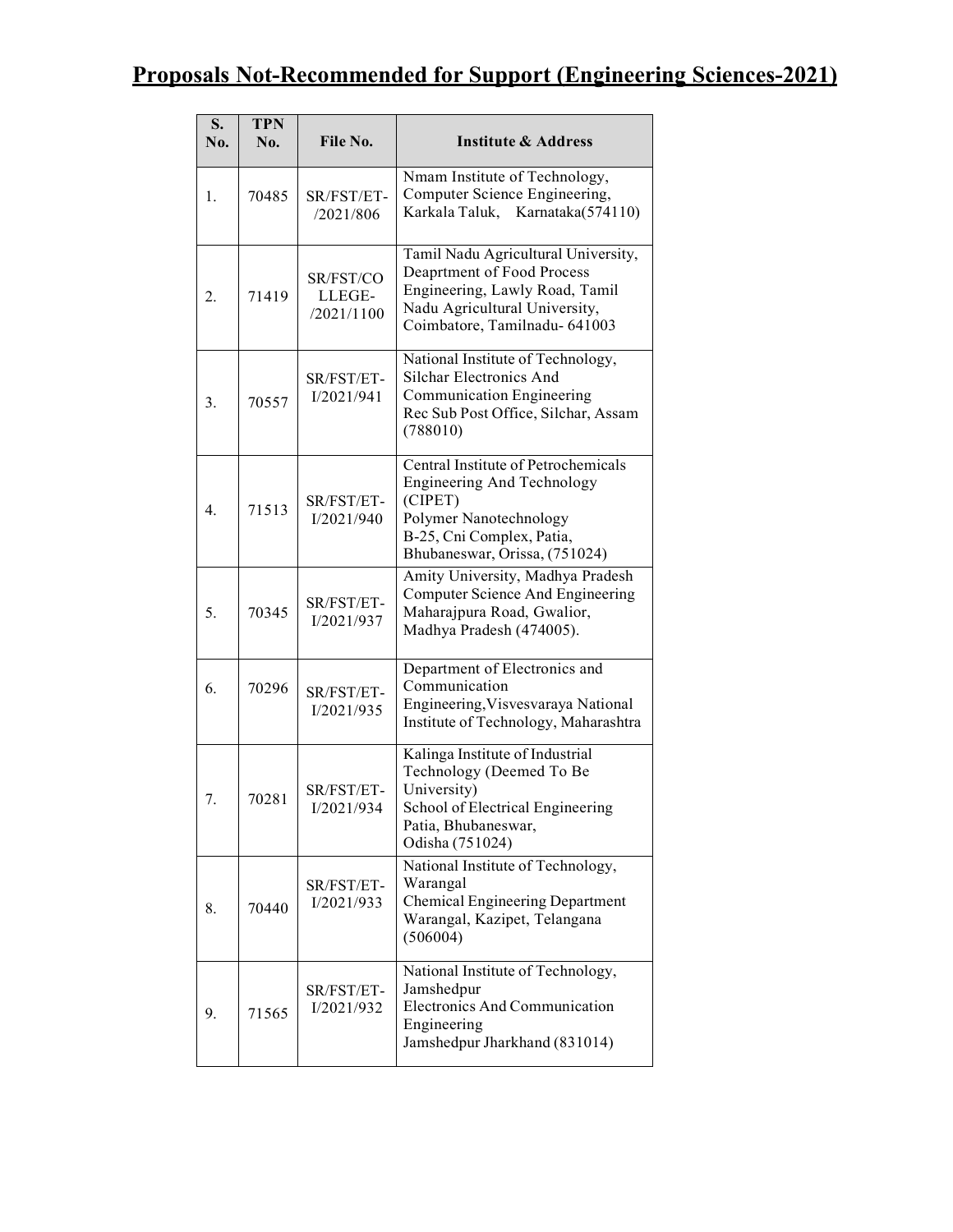| S.<br>No.       | <b>TPN</b><br>No. | File No.                 | <b>Institute &amp; Address</b>                                                                                                                                                                         |
|-----------------|-------------------|--------------------------|--------------------------------------------------------------------------------------------------------------------------------------------------------------------------------------------------------|
| 10 <sub>1</sub> | 70109             | SR/FST/ET-<br>I/2021/931 | Koneru Lakshmaiah Education<br>Foundation Deemed To Be<br>University<br><b>Electrical And Electronics</b><br>Engineering<br>Green Fields, Vaddeswaram, Guntur<br>Vijayawada Andhra Pradesh<br>(522502) |
| 11.             | 69765             | SR/FST/ET-<br>I/2021/930 | Sastra Deemed To Be University<br>School of Mechanical Engineering<br>Tirumalaisamudram, Thanjavur,<br>Tamilnadu (613401)                                                                              |
| 12.             | 70407             | SR/FST/ET-<br>I/2021/929 | Sardar Vallabhbhai National Institute<br>of Technology, Surat<br><b>Electronics Engineering</b><br>Ichchhanath Circle, Athwa, Surat,<br>Gujarat 395007                                                 |
| 13.             | 70171             | SR/FST/ET-<br>I/2021/928 | National Institute of Technology,<br>Karnataka<br><b>Information Technology</b><br>Srinavasnagar, Surathkal, Mangalore<br>Karnataka (575025)                                                           |
| 14.             | 70332             | SR/FST/ET-<br>I/2021/927 | National Institute of Technology,<br>Silchar<br>Computer Science And Engineering<br>Silchar, Assam (788010)                                                                                            |
| 15.             | 69997             | SR/FST/ET-<br>I/2021/926 | Pondicherry University<br>Computer Science<br>R.V.Nagar, Kalapet, Puducherry-<br>605014                                                                                                                |
| 16.             | 69485             | SR/FST/ET-<br>I/2021/923 | National Institute of Technology,<br>Hamirpur<br>Architecture<br>Hamirpur, Anu, Hamirpur, Himachal<br>Pradesh 177005.                                                                                  |
| 17.             | 70809             | SR/FST/ET-<br>I/2021/922 | Shri Mata Vaishnov Devi University<br>Mechanical Engg<br>Katra, Jammu And Kashmir<br>(182320)                                                                                                          |
| 18.             | 69939             | SR/FST/ET-<br>I/2021/921 | National Institute of Technology,<br>Hamirpur<br>Civil Engineering<br>Hamirpur, Himachal Pradesh<br>(177005)                                                                                           |
| 19.             | 70055             | SR/FST/ET-<br>I/2021/920 | Department of Mechanical<br>Engineering, BITs Pilani, Hyderabad<br>Campus, Telangana.                                                                                                                  |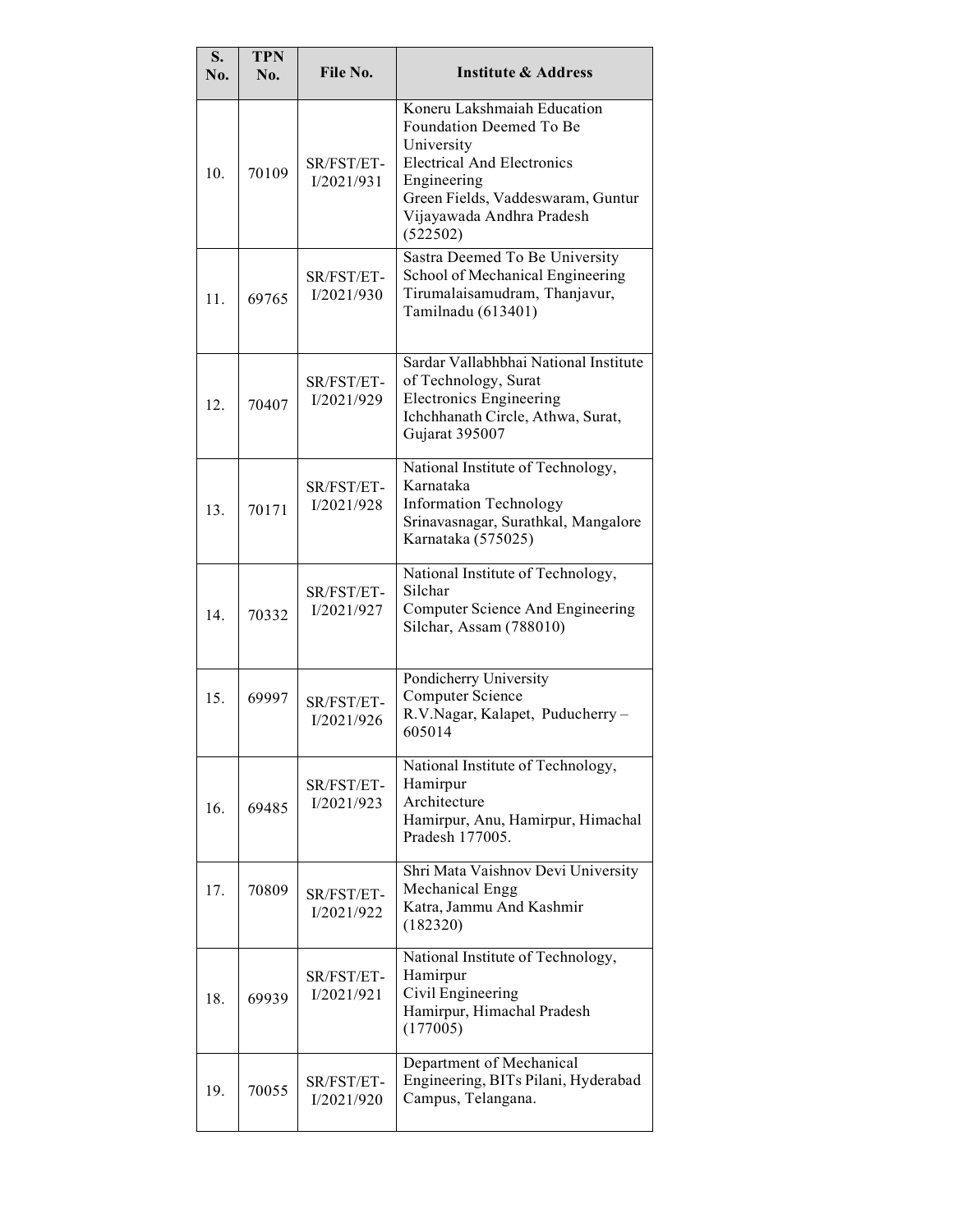| S.<br>No. | <b>TPN</b><br>No. | File No.                 | <b>Institute &amp; Address</b>                                                                                                                                                                  |
|-----------|-------------------|--------------------------|-------------------------------------------------------------------------------------------------------------------------------------------------------------------------------------------------|
| 20.       | 70004             | SR/FST/ET-<br>I/2021/919 | Andhra University College of<br>Engineering<br><b>Electronics And Communication</b><br>Engineering<br>Auce Road, Andhra University North<br>Campus, Visakhapatnam,<br>Andhra Pradesh, (530003). |
| 21.       | 70473             | SR/FST/ET-<br>I/2021/917 | Punjabi University<br>Civil Engineering Department<br>Nh 64, Urban Estate Phase Ii, Patiala<br>District, Patiala, Punjab (147002).                                                              |
| 22.       | 70123             | SR/FST/ET-<br>I/2021/916 | C V Raman Global University<br>Department of Mechanical<br>Engineering<br>Bidyanagar, Mahura, Janla,<br>Bhubaneswar Orissa (752054).                                                            |
| 23.       | 71426             | SR/FST/ET-<br>I/2021/915 | Vel Tech Rangarajan Dr. Sagunthala<br>Rd Institute of Science And<br>Technology<br>Computer Science And Engineering<br>400 Feet Outer Ring Road. Avadi<br>Tamilnadu (600062).                   |
| 24.       | 70465             | SR/FST/ET-<br>I/2021/913 | National Institute of Technology,<br>Warangal<br>Computer Science And Engineering<br>Kazipet Warangal, Telangana<br>(506004).                                                                   |
| 25.       | 70104             | SR/FST/ET-<br>I/2021/912 | Department of Electrical<br>Engineering, Delhi Technological<br>University, Delhi.                                                                                                              |
| 26.       | 70447             | SR/FST/ET-<br>I/2021/911 | North Eastern Regional Institute of<br>Science And Technology<br>Mechanical Engineering<br>Nerist, Nirjuli, Itanagar, Arunachal<br>Pradesh (791109).                                            |
| 27.       | 70346             | SR/FST/ET-<br>I/2021/910 | Vellore Institute of Technology<br>School of Computing Science<br>Engineering<br>VIT University, Vellore Tamilnadu<br>(632104)                                                                  |
| 28.       | 70405             | SR/FST/ET-<br>I/2021/908 | Indian Institute of Technology,<br>Roorkee<br>Polymer And Process Engineering<br>Roorkee, Uttrakhand, (247667).                                                                                 |
| 29.       | 70288             | SR/FST/ET-<br>I/2021/907 | Indira Gandhi Delhi Technical<br>University For Women<br><b>Information Technology</b><br>Kashmere Gate New Delhi<br>(110006).                                                                  |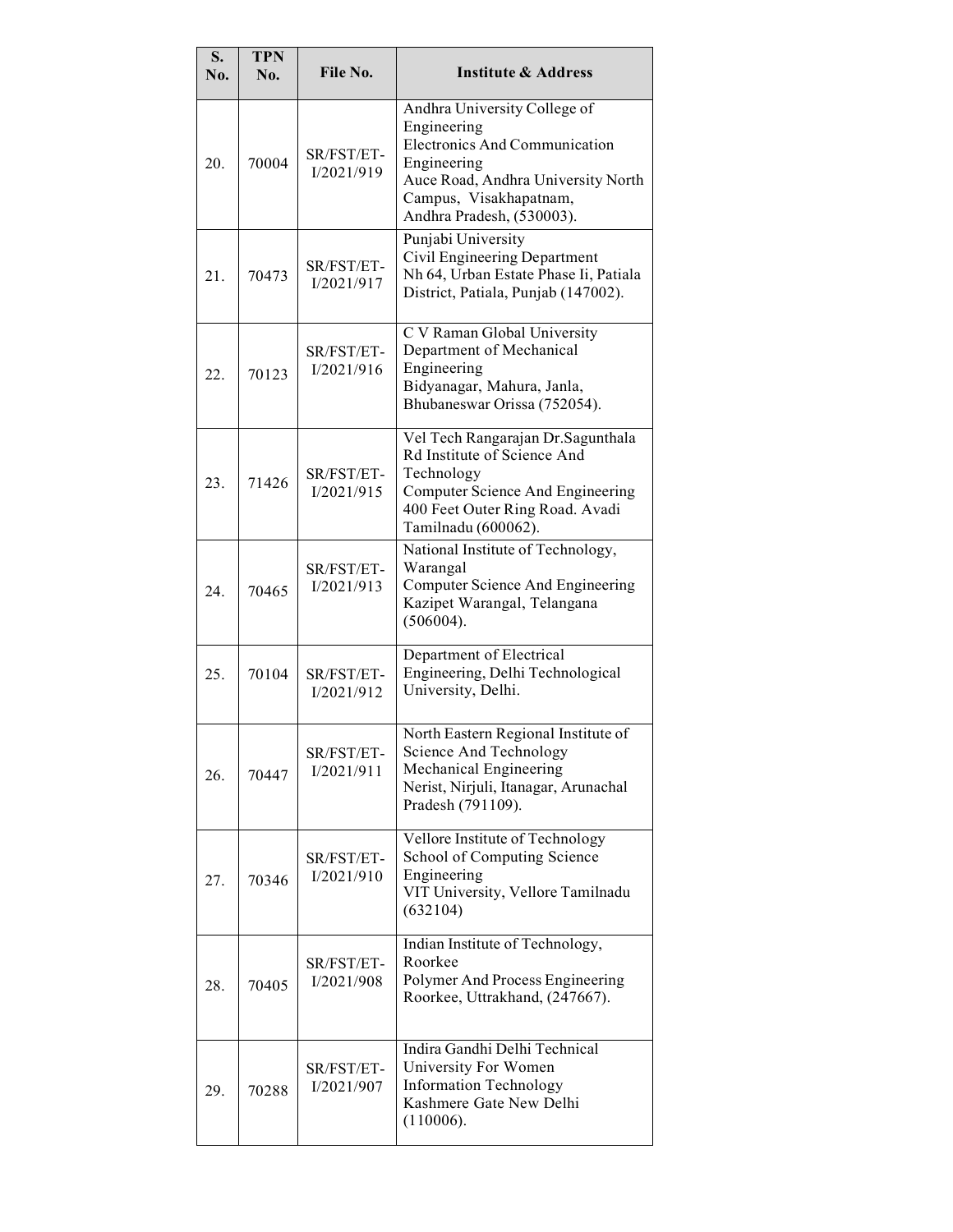| S.<br>No. | <b>TPN</b><br>No. | File No.                 | <b>Institute &amp; Address</b>                                                                                                                                                                                                           |
|-----------|-------------------|--------------------------|------------------------------------------------------------------------------------------------------------------------------------------------------------------------------------------------------------------------------------------|
| 30.       | 70445             | SR/FST/ET-<br>I/2021/906 | North Eastern Hill University<br><b>Electronics And Communication</b><br>Engineering<br>(Nehu) Mawlai, Shillong<br>Meghalaya (793022).                                                                                                   |
| 31.       | 70088             | SR/FST/ET-<br>I/2021/904 | BITS Pilani (Goa Campus)<br>Mechanical Engineering<br>Department of Mechanical<br>Engineering, BITS Pilani - K K<br>Birla Goa Campus, Air Port Road,<br>Nh-17(B), Zuarinagar -403726, Goa.                                               |
| 32.       | 69958             | SR/FST/ET-<br>I/2021/900 | National Institute of Food<br>Technology Enterpreneurship And<br>Management<br>Food Science And Technology<br>Niftem, Sonepat, Kundli Plot No.<br>97, Sector 56 Hsiidc Industrial<br>Estate, Kundli, District-Sonepat<br>Haryana-131028. |
| 33.       | 69981             | SR/FST/ET-<br>I/2021/899 | Annamalai University<br>Centre For Materials Joining<br>Research<br>Registrar, Annamalainagar<br>Tamilnadu (608002).                                                                                                                     |
| 34.       | 70254             | SR/FST/ET-<br>I/2021/895 | Aligarh Muslim University<br><b>Computer Engineering</b><br>Aligarh, Uttar Pradesh (202002).                                                                                                                                             |
| 35.       | 70179             | SR/FST/ET-<br>I/2021/892 | The Maharaja Sayajirao University<br>of Baroda<br>Computer Science And Engineering<br>Pratapgunj, Vadodara Gujarat<br>(390002).                                                                                                          |
| 36.       | 70052             | SR/FST/ET-<br>I/2021/889 | Sri Padmavathi Mahila<br>Visvavidyalayam (Womens<br>University)<br><b>Computer Science</b><br>Padmavathi Nagar, Near West<br>Railway Station, Chittoor, Tirupathi,<br>Andhra Pradesh (517502).                                           |
| 37.       | 69940             | SR/FST/ET-<br>I/2021/888 | The Maharaja Sayajirao University<br>of Baroda<br><b>Textile Engineering</b><br>Pratapgunj, Vadodara Gujarat<br>(390002).                                                                                                                |
| 38.       | 69816             | SR/FST/ET-<br>I/2021/887 | Mizoram University<br>Electronics Communication<br>Engineering<br>Aizawl Mizoram (796004).                                                                                                                                               |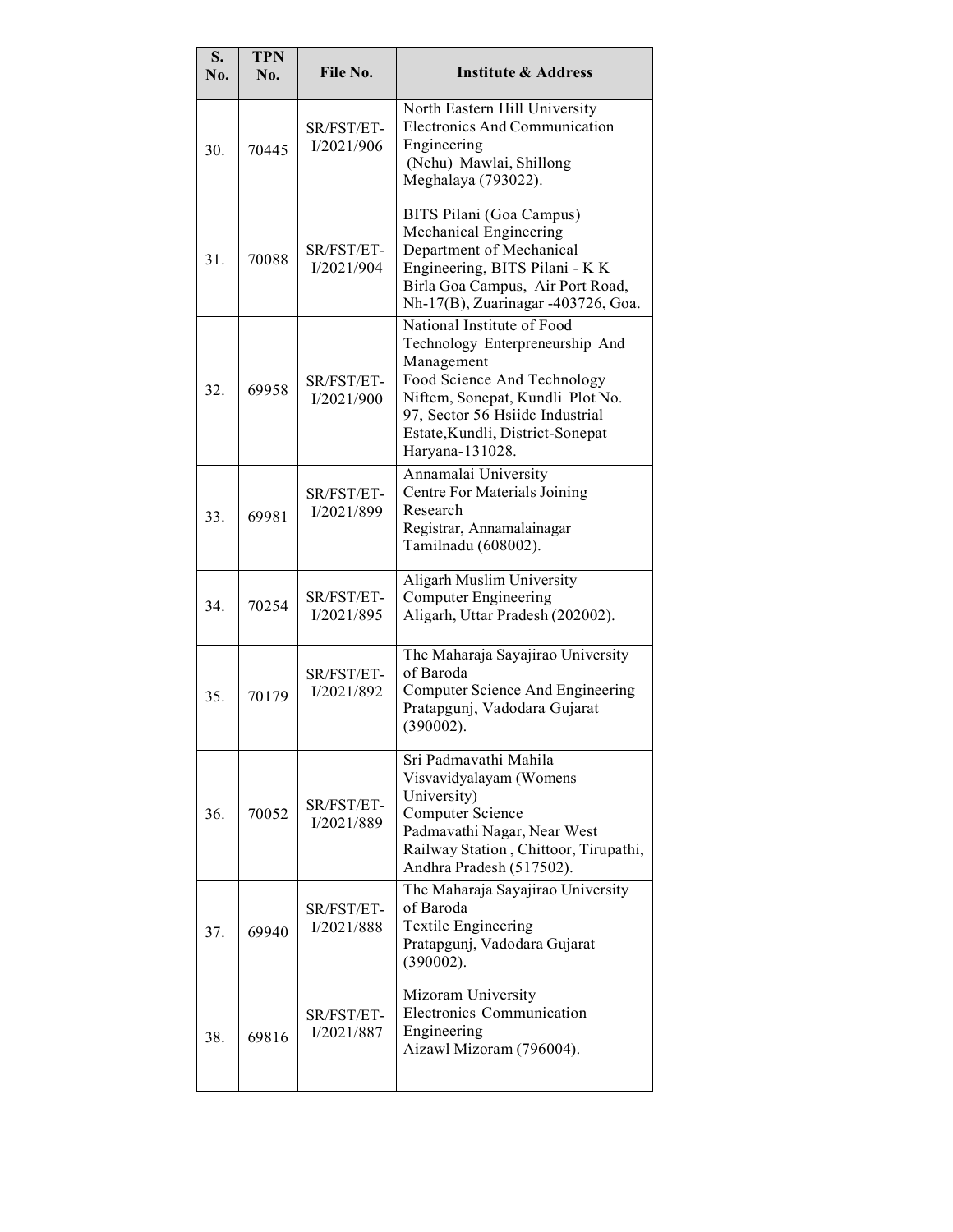| S.<br>No. | <b>TPN</b><br>No. | File No.                 | <b>Institute &amp; Address</b>                                                                                                                                   |
|-----------|-------------------|--------------------------|------------------------------------------------------------------------------------------------------------------------------------------------------------------|
| 39.       | 70416             | SR/FST/ET-<br>I/2021/884 | Rashtriya Raksha University<br><b>Computer Science</b><br>Lavad, Dahegam, Gandhinagar,<br>Gujarat (382305).                                                      |
| 40.       | 70486             | SR/FST/ET-<br>I/2021/883 | Department of Civil Engineering,<br>National Institute Of Technology,<br>Calicut, Kerala                                                                         |
| 41.       | 69968             | SR/FST/ET-<br>I/2021/881 | Department of Processing And Food<br>Engineering, Punjab Agricultural<br>University, Ludhiana, Punjab.                                                           |
| 42.       | 70310             | SR/FST/ET-<br>I/2021/880 | Indian Institute of Information<br>Technology, Allahabad<br><b>Applied Sciences</b><br>Devghat, Jhalwa, Allahabad, Uttar<br>Pradesh-211015                       |
| 43.       | 70393             | SR/FST/ET-<br>I/2021/877 | Punjabi University, Patiala<br>Computer Science Engineering<br>Nh 64, Urban Estate Phase Ii, Patiala<br>District, Punjab(147002).                                |
| 44.       | 70139             | SR/FST/ET-<br>I/2021/876 | National Institute of Technology<br>Silchar<br><b>Electronics And Communication</b><br>Engineering<br>Silchar, Rec Sub Post Office,<br>Silchar, Assam, (788010). |
| 45.       | 70424             | SR/FST/ET-<br>I/2021/875 | Banaras Hindu University, Varanasi<br>Department of Dairy Science And<br>Food Technology<br>Varanasi, Uttar Pradesh, (221005).                                   |
| 46.       | 69814             | SR/FST/ET-<br>I/2021/872 | National Institute of Technology,<br>Silchar<br><b>Electronics And Instrumentation</b><br>Engineering<br>Silchar-788010, Assam.                                  |
| 47.       | 69173             | SR/FST/ET-<br>I/2021/871 | Punjab Agricultural University,<br>Ludhiana<br>Department of Soil And Water<br>Engineering<br>10/87, Pau Campus Ludhiana Punjab<br>(141004).                     |
| 48.       | 70324             | SR/FST/ET-<br>I/2021/870 | Aligarh Muslim University<br>Chemical Engineering<br>Aligarh, Uttar Pradesh (202002).                                                                            |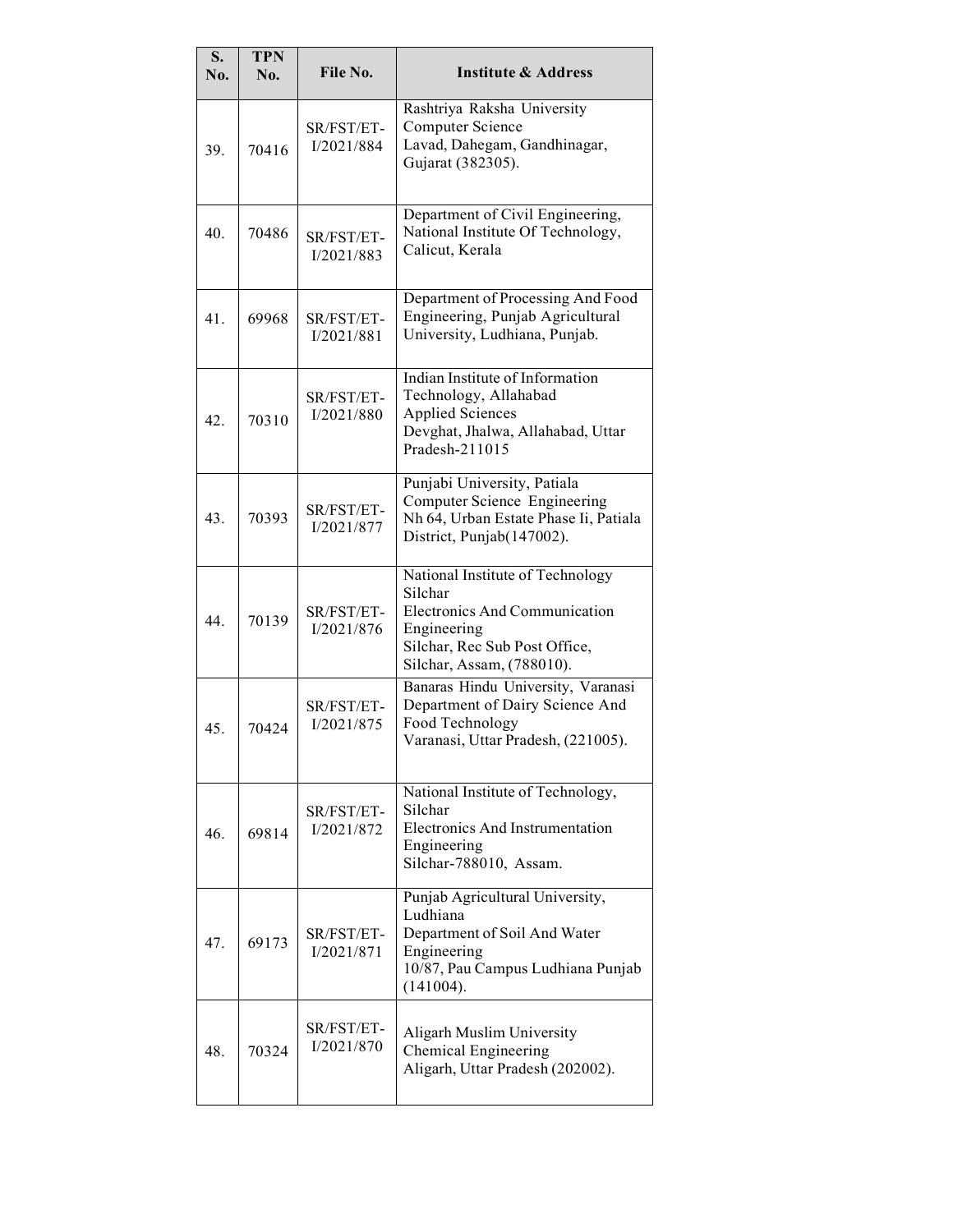| S.<br>No. | <b>TPN</b><br>No. | File No.                 | <b>Institute &amp; Address</b>                                                                                                                                                                    |
|-----------|-------------------|--------------------------|---------------------------------------------------------------------------------------------------------------------------------------------------------------------------------------------------|
| 49.       | 70290             | SR/FST/ET-<br>I/2021/868 | Mizoram University (A Central<br>University)<br><b>Computer Engineering</b><br>Mzu, Tanhril, P.O Box No. 190<br>Aizawl Mizoram (796004).                                                          |
| 50.       | 70115             | SR/FST/ET-<br>I/2021/867 | Central University of Jharkhand<br>Nanoscience And Technology<br>Ratu Lohardaga Road, Brambe,<br>Ranchi Jharkhand (835205)                                                                        |
| 51.       | 70194             | SR/FST/ET-<br>I/2021/866 | Central University of Jharkhand<br><b>Energy Engineering</b><br>Ratu Lohardaga Road, Brambe,<br>Ranchi Jharkhand (835205).                                                                        |
| 52.       | 70224             | SR/FST/ET-<br>I/2021/864 | <b>Cotton University</b><br>Computer Science And Information<br>Technology (CSIT)<br>Panbazar, Guwahati, Assam<br>$(781001)$ .                                                                    |
| 53.       | 70369             | SR/FST/ET-<br>I/2021/863 | Indian Institute of Information<br>Technology Design And<br>Manufacturing Kurnool<br><b>Electronics And Communication</b><br>Engineeering<br>Dinnedevarapadu, Kurnool Andhra<br>Pradesh (518007). |
| 54.       | 69399             | SR/FST/ET-<br>I/2021/861 | Departmnet of Technology, Shivaji<br>University, Kolhapur, Maharashtra                                                                                                                            |
| 55.       | 70235             | SR/FST/ET-<br>I/2021/859 | Department of Mechanical<br>Engineering, National Institute of<br>Technology, Jamshedpur, Jharkhand                                                                                               |
| 56.       | 70221             | SR/FST/ET-<br>I/2021/858 | Andhra University<br><b>Electrical Engineering</b><br>Registrar Andhra University<br>Visakhapatnam-530 003 Andhra<br>Pradesh, India.                                                              |
| 57.       | 70204             | SR/FST/ET-<br>I/2021/855 | National Institute of Technology,<br>Srinagar, Electrical Engineering<br>Hazratbal Srinagar Kashmir-190006,<br>Jammu And Kashmir.                                                                 |
| 58.       | 70173             | SR/FST/ET-<br>I/2021/854 | Mizoram University (A Central<br>University), Electrical Engineering<br>Mzu, Tanhril, P.O Box No. 190<br>Aizawl Mizoram (796004).                                                                 |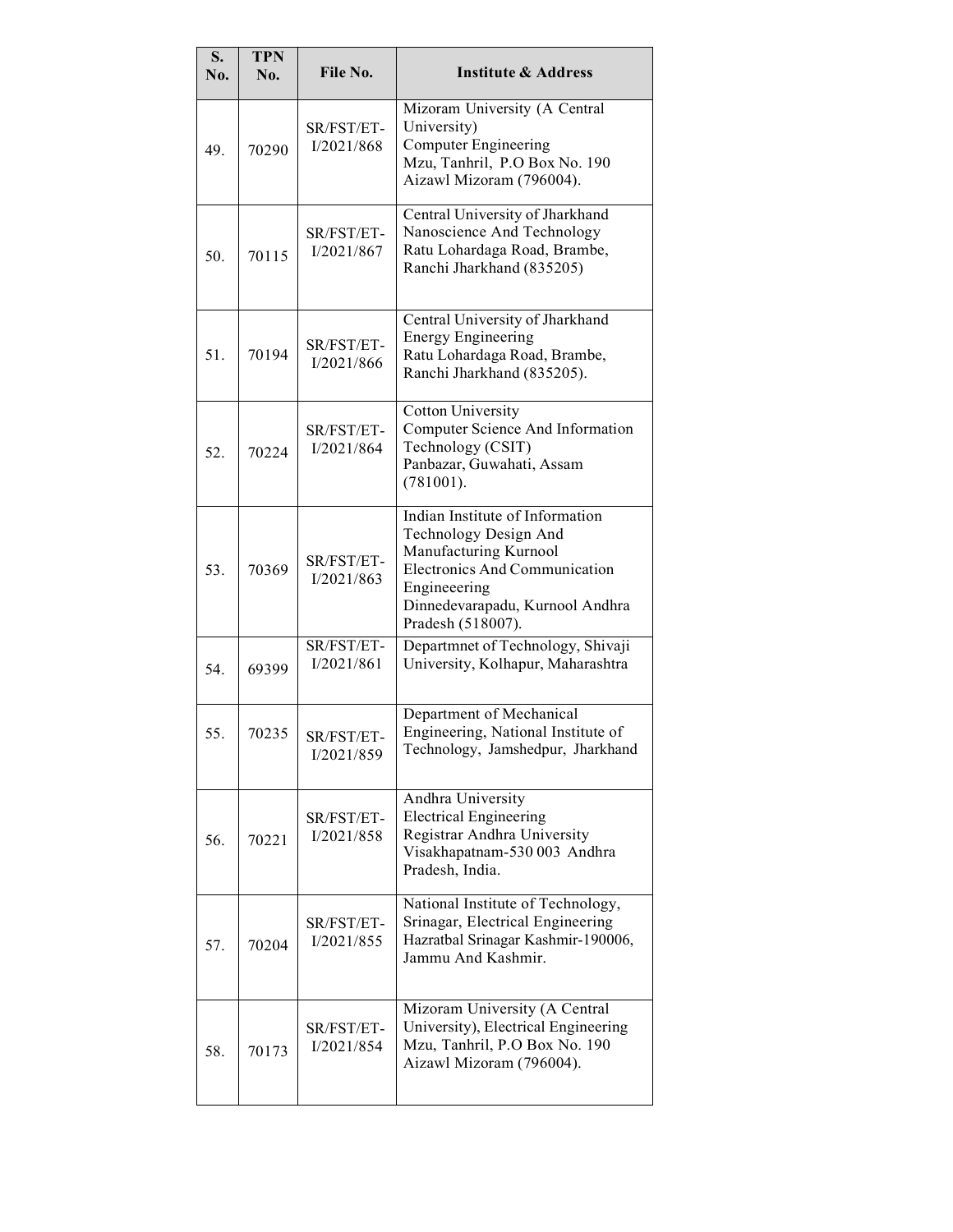| S.<br>No. | <b>TPN</b><br>No. | File No.                 | <b>Institute &amp; Address</b>                                                                                                                                                                                                 |
|-----------|-------------------|--------------------------|--------------------------------------------------------------------------------------------------------------------------------------------------------------------------------------------------------------------------------|
| 59.       | 70116             | SR/FST/ET-<br>I/2021/853 | Birla Institute of Technology And<br>Science(Bits), Pilani, Hyderabad<br>Campus<br><b>Electrical And Electronics</b><br>Engineering<br>Pilani, Hyderabad Campus,<br>Secunderabad, Telangana (500078).                          |
| 60.       | 69569             | SR/FST/ET-<br>I/2021/852 | K. K. Wagh Institute of Engineering<br>Education Research, Amrutdham,<br>Panchavati, Nashik<br><b>Electronics And Telecommunication</b><br>Engineering<br>Amrutdham, Panchavati, Nashik,<br>Maharashtra 422003.                |
| 61.       | 69543             | SR/FST/ET-<br>I/2021/851 | National Institute of Technology,<br>Agartala<br>Computer Science And Engineering<br>P.O.: Former Tripura Engineering<br>College Barjala, Jirania, Agartala<br>Tripura (799046).                                               |
| 62.       | 70012             | SR/FST/ET-<br>I/2021/850 | The Maharaja Sayajirao University<br>of Baroda<br><b>Textile Chemistry</b><br>Pratapgunj, Vadodara Gujarat<br>(390002).                                                                                                        |
| 63.       | 68454             | SR/FST/ET-<br>I/2021/849 | National Institute of Science And<br>Technology (Nist)<br>Physics<br>Palur Hills, Berhampur, Odisha,<br>(761008)                                                                                                               |
| 64.       | 69236             | SR/FST/ET-<br>I/2021/848 | Institute of Computer Science,<br>Vikram University<br>Institute Of Computer Science<br>Vikram University Dewas Road,<br>Ujjain, Madhya Pradesh-456010                                                                         |
| 65.       | 70017             | SR/FST/ET-<br>I/2021/846 | Andhra University College of<br>Engineering<br>Computer Science Engineering<br>Department of Metallurgical<br>Engineering, Au College of<br>Engineering (A), Andhra University,<br>Visakhapatnam, Andhra Pradesh,<br>(530003). |
| 66.       | 70218             | SR/FST/ET-<br>I/2021/845 | University of Petroleum And Energy<br><b>Studies</b><br>School of Computer Science<br>Energy Acres, Po Bidholi Via Prem<br>Nagar, Dehradun, Uttarakhand<br>(248007).                                                           |
| 67.       | 69973             | SR/FST/ET-<br>I/2021/844 | Banaras Hindu University, Varanasi<br><b>Computer Science</b><br>Varanasi Uttar Pradesh, (221005).                                                                                                                             |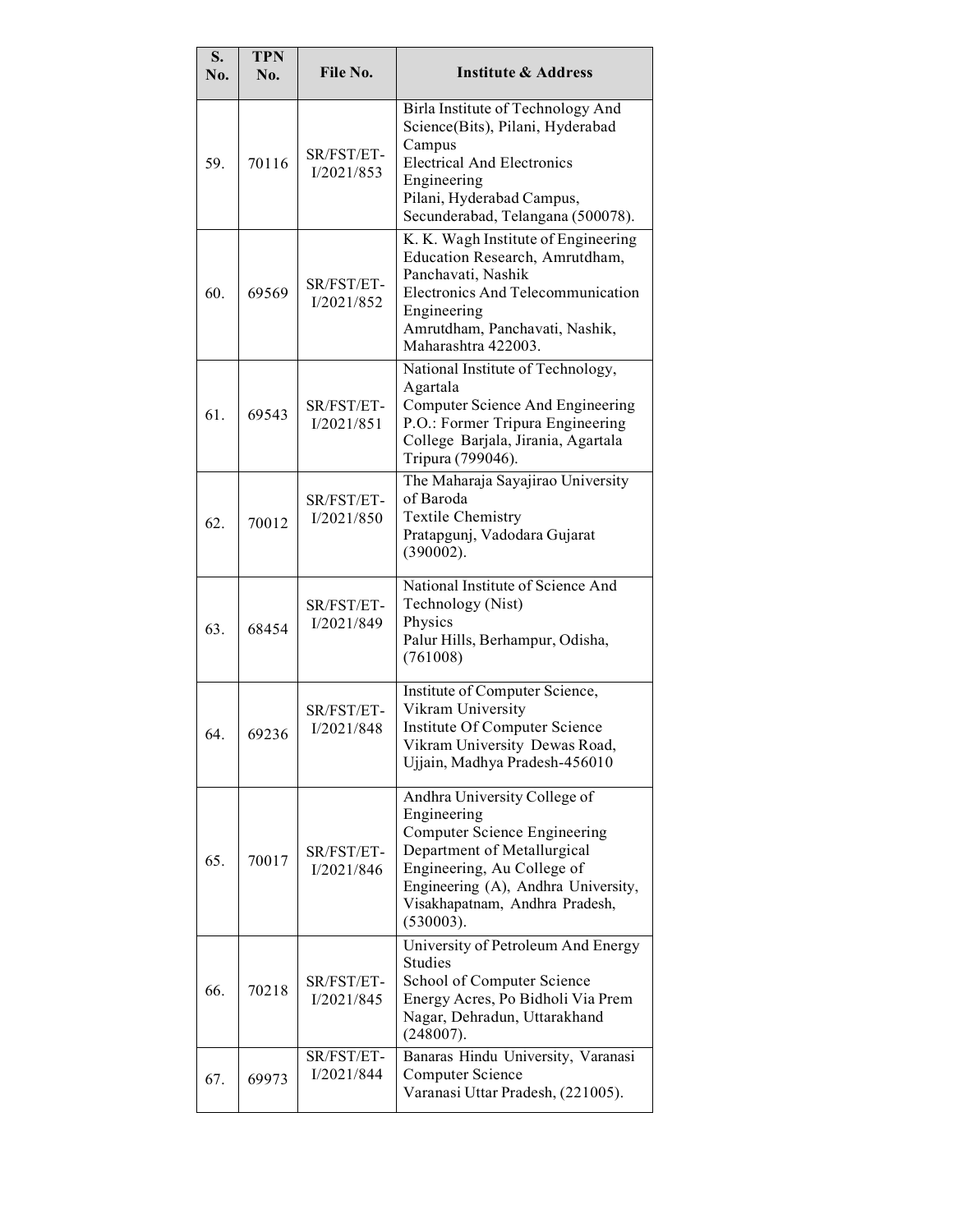| S.<br>No. | <b>TPN</b><br>No. | File No.                 | <b>Institute &amp; Address</b>                                                                                                                                    |
|-----------|-------------------|--------------------------|-------------------------------------------------------------------------------------------------------------------------------------------------------------------|
| 68.       | 70110             | SR/FST/ET-<br>I/2021/839 | National Institute of Technology,<br>Durgapur<br>Mechanical Engineering<br>M.G Avenue, Durgapur West Bengal<br>(713209).                                          |
| 69.       | 69090             | SR/FST/ET-<br>I/2021/837 | Punjab Engineering College(Deemed<br>To Be University), Chandigarh<br>Production And Industrial<br>Engineering<br>Sector-12, Chandigarh (160012).                 |
| 70.       | 69770             | SR/FST/ET-<br>I/2021/836 | Birla Institute of Technology, Mesra,<br>Ranchi<br>Space Engineering And Rocketry<br>Department of Chemistry Ranchi,<br>Jharkhand, (835215).                      |
| 71.       | 70009             | SR/FST/ET-<br>I/2021/835 | Punjabi University, Patiala<br>Mechanical Engineering<br>Nh 64, Urban Estate Phase Ii, Patiala<br>District, Punjab(147002).                                       |
| 72.       | 69515             | SR/FST/ET-<br>I/2021/833 | Department of Computer Science<br>And Engineering, Dr B R Ambedkar<br>National Institute of Technology,<br>Jalandhar, Punjab                                      |
| 73.       | 70021             | SR/FST/ET-<br>I/2021/831 | University of Madras, Chennai<br>Department of Computer Science,<br>Chepauk Campus, Chennai - 600 005<br>Tamilnadu.                                               |
| 74.       | 71573             | SR/FST/ET-<br>I/2021/830 | Quantum University<br>Administration<br>Quantum Global Campus Mandawar<br>(22 Km Milestone) Dehradun<br>Highway (Nh 73) Roorkee - 247167<br>Uttarakhand           |
| 75.       | 71553             | SR/FST/ET-<br>I/2021/829 | Mizoram University (A Central<br>University)<br><b>Electrical Engineering</b><br>Tanhril, P.O Box No. 190, Aizawl<br>Mizoram, (796004).                           |
| 76.       | 69850             | SR/FST/ET-<br>I/2021/828 | Gandhi Institute of Technology And<br>Management (Gitam)<br>Mechanical Engineering<br>Gandhinagar Campus, Rushikonda<br>Visakhapatnam Andhra Pradesh<br>(530045). |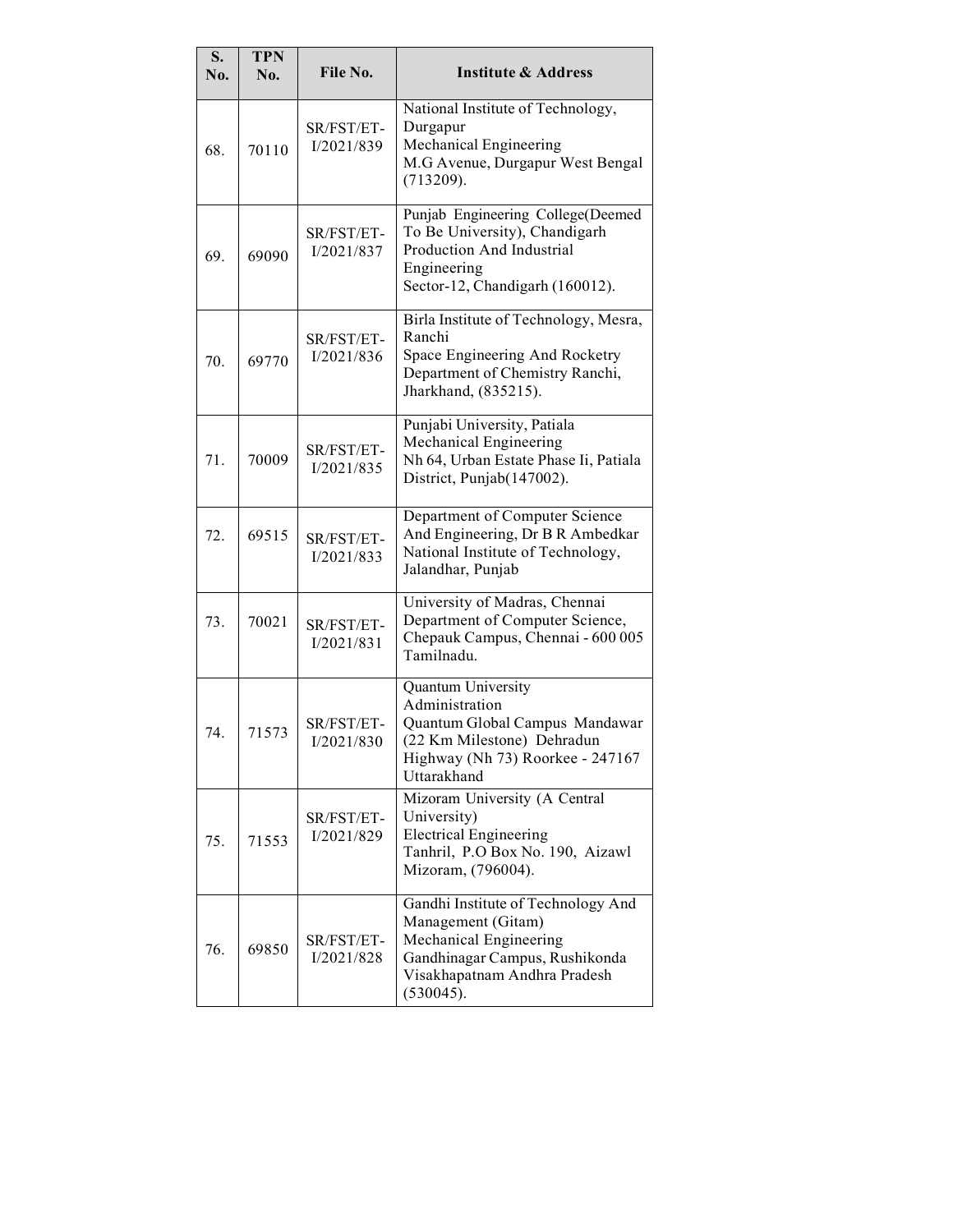| S.<br>No. | <b>TPN</b><br>No. | File No.                 | <b>Institute &amp; Address</b>                                                                                                                                                                                                                    |
|-----------|-------------------|--------------------------|---------------------------------------------------------------------------------------------------------------------------------------------------------------------------------------------------------------------------------------------------|
| 77.       | 70381             | SR/FST/ET-<br>I/2021/827 | Gitam Institute of Technology, Gitam<br>University<br><b>Electrical Electronics And</b><br><b>Communication Engg</b><br>Principal, Gitam Institute of<br>Technology, Gitam University,<br>Visakhapatnam Visakhapatnam<br>Andhra Pradesh (530045). |
| 78.       | 69113             | SR/FST/ET-<br>I/2021/826 | Periyar University<br><b>Computer Science</b><br>Periyar Palkalai Nagar, Salem,<br>Tamilnadu (636011).                                                                                                                                            |
| 79.       | 71575             | SR/FST/ET-<br>I/2021/825 | Guru Gobind Singh Indraprastha<br>University<br>University School of Ic&AmpT<br>Sector-16C, Dwarka New Delhi<br>(110078).                                                                                                                         |
| 80.       | 70507             | SR/FST/ET-<br>I/2021/824 | Yashwantrao Chavan School of<br>Rural Development,<br>Shivaji University, Kolhapur<br>Kolhapur,<br>Maharashtra (416004).                                                                                                                          |
| 81.       | 70391             | SR/FST/ET-<br>I/2021/823 | University of Petroleum And Energy<br><b>Studies</b><br>Mechanical Engineering<br>Energy Acres, Po Bidholi Via Prem<br>Nagar, Dehradun Uttarakhand<br>(248007).                                                                                   |
| 82.       | 70006             | SR/FST/ET-<br>I/2021/822 | Pondicherry University<br>Department of Green Energy<br>Technology<br>R.V.Nagar, Kalapet, Puducherry-<br>605014.                                                                                                                                  |
| 83.       | 70293             | SR/FST/ET-<br>I/2021/820 | Amity University Noida<br>Mechanical Engineering<br>Noida, Sec-125, Uttar Pradesh<br>(201306).                                                                                                                                                    |
| 84.       | 70476             | SR/FST/ET-<br>I/2021/818 | Chandigarh University<br>Mechanical Engineering<br>NH 95, Chandigarh-Ludhiana<br>Highway, Mohali, Punjab, (140413).                                                                                                                               |
| 85.       | 71466             | SR/FST/ET-<br>I/2021/817 | Manipal Institute of Technology<br>Department of Biotechnology<br>Karnataka Manipal, Karnataka<br>(576104).                                                                                                                                       |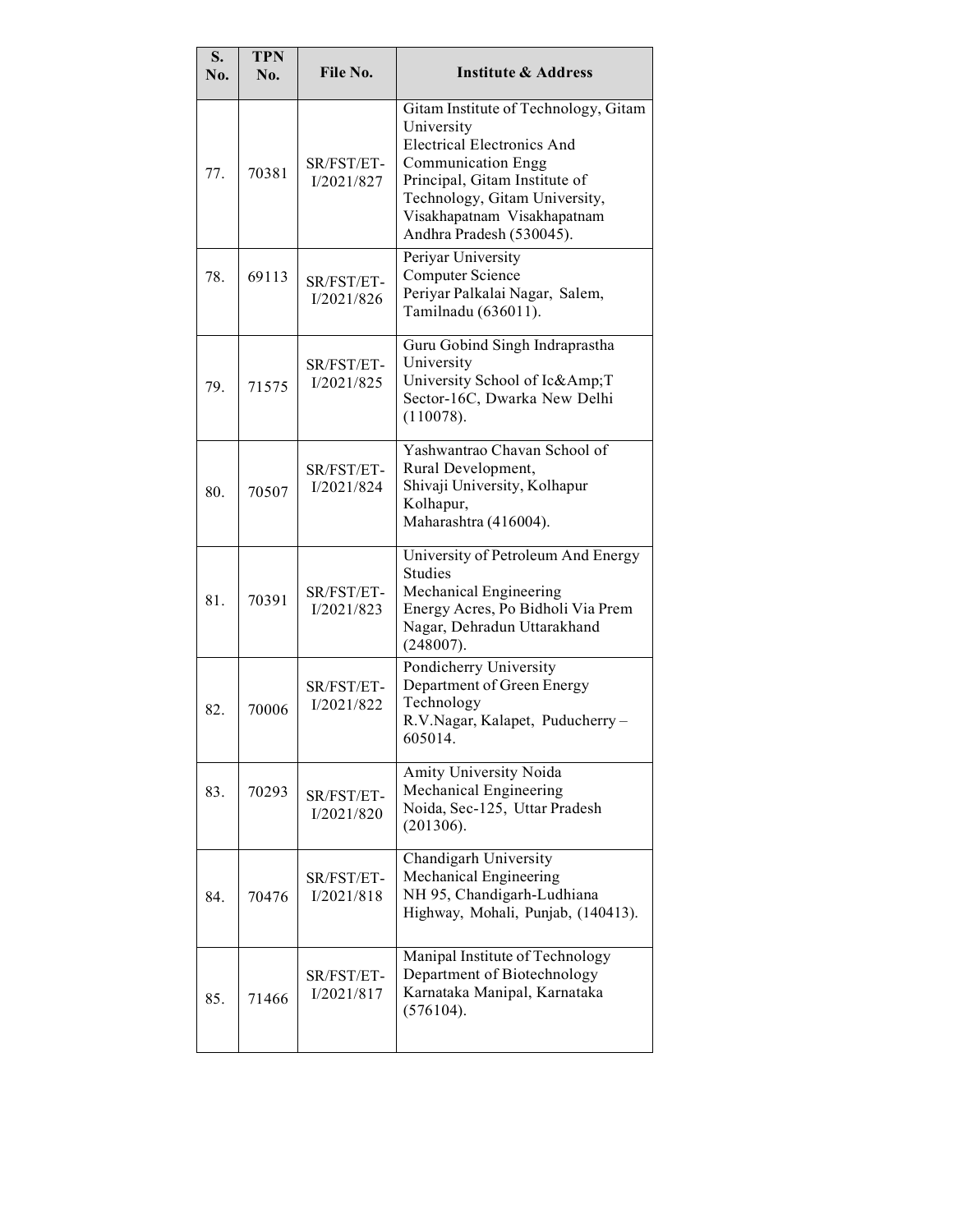| S.<br>No. | <b>TPN</b><br>No. | File No.                 | <b>Institute &amp; Address</b>                                                                                                                                                     |
|-----------|-------------------|--------------------------|------------------------------------------------------------------------------------------------------------------------------------------------------------------------------------|
| 86.       | 71611             | SR/FST/ET-<br>I/2021/816 | Vignan Foundation For Science<br>Technology And Research Institute<br>Electronics And Communication<br>Engineering<br>Vadlamudi, Chebrolu Mandal,<br>Andhra Pradesh (522213).      |
| 87.       | 70427             | SR/FST/ET-<br>I/2021/813 | Banasthali Vidyapith<br><b>Computer Science</b><br>Rajasthan Banasthali Rajasthan<br>(304022).                                                                                     |
| 88.       | 71607             | SR/FST/ET-<br>I/2021/812 | Manipal Institute of Technology<br>Chemical Engineering Department<br>Manipal, Karnataka (576104).                                                                                 |
| 89.       | 70313             | SR/FST/ET-<br>I/2021/811 | SRM Institue of Science And<br>Technology Electrical And<br><b>Electronics Engineering</b><br>SRM Nagar, Kattankulathur,<br>Kancheepuram District, Chennai<br>Tamilnadu, (603203). |
| 90.       | 70237             | SR/FST/ET-<br>I/2021/810 | Gitam Institute of Technology, Gitam<br>University<br>Computer Science and Engineering<br>Visakhapatnam,<br>Andhra Pradesh (530045).                                               |
| 91.       | 70366             | SR/FST/ET-<br>I/2021/809 | G.L.A. University<br>Department of Mechanical<br>Engineering, 17 Km Stone, Mathura<br>Delhi Road Po Chaumuhan, Uttar<br>Pradesh, (281406).                                         |
| 92.       | 70459             | SR/FST/ET-<br>I/2021/805 | Motilal Nehru National Institute of<br>Technology, Allahabad<br>Chemical Engineering Department<br>Allahabad, Uttar Pradesh, (211004).                                             |
| 93.       | 71633             | SR/FST/ET-<br>I/2021/804 | Karpagam Academy of Higher<br>Education<br>Department of Electronics And<br><b>Communication Engg</b><br>Pollachi Main Road, Echanari<br>Post, Coimbatore, Tamilnadu<br>(641021).  |
| 94.       | 71612             | SR/FST/ET-<br>I/2021/803 | Rajiv Gandhi Institute of Petroleum<br>Technology<br>Chemical Engineering<br>Mubarakpur Mukhetia, Bahadurpur,<br>Amethi Jais, Uttar Pradesh (229304).                              |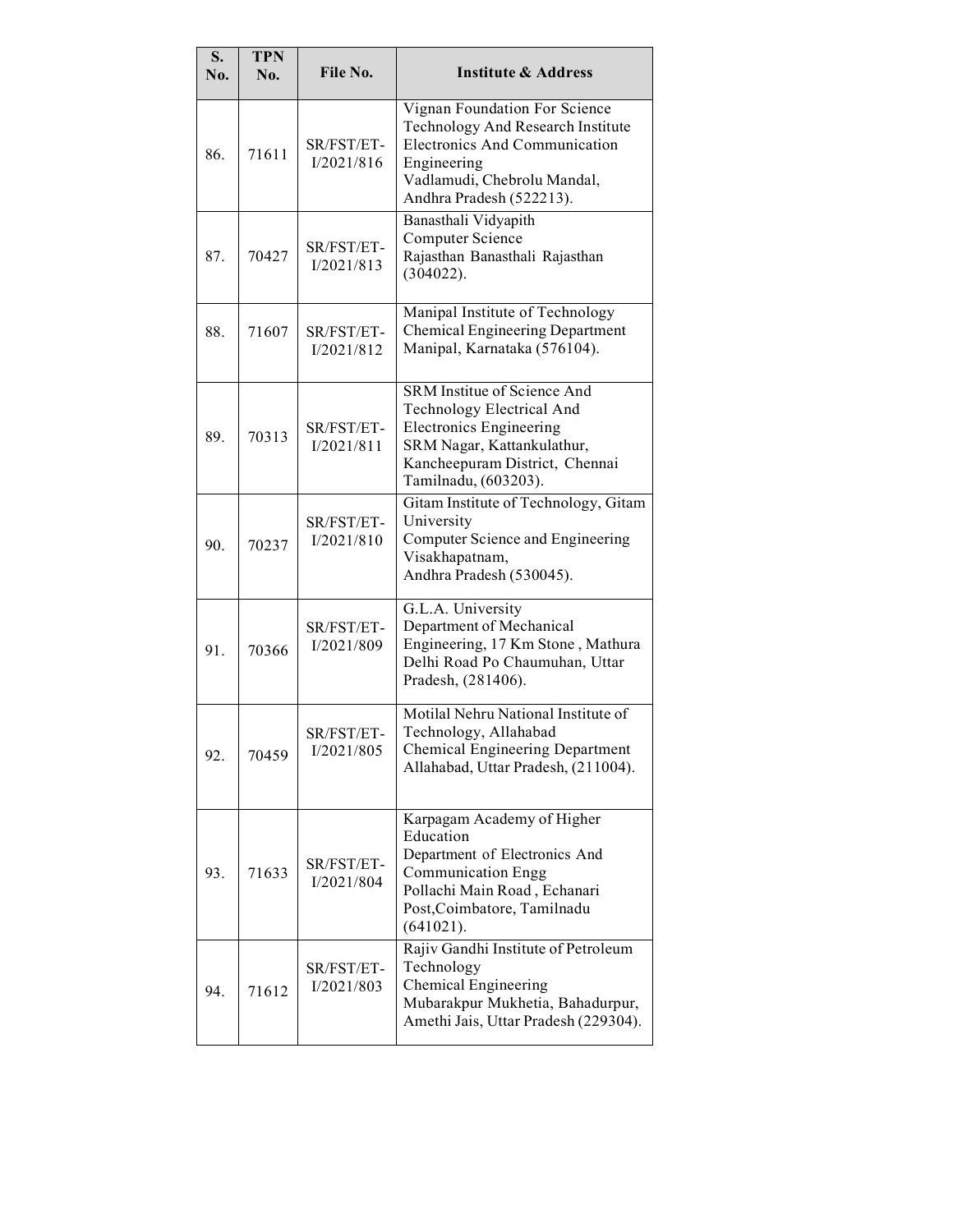| S.<br>No. | <b>TPN</b><br>No. | File No.                 | <b>Institute &amp; Address</b>                                                                                                                                                               |
|-----------|-------------------|--------------------------|----------------------------------------------------------------------------------------------------------------------------------------------------------------------------------------------|
| 95.       | 71619             | SR/FST/ET-<br>I/2021/802 | Indian Institute of Information<br>Technology Chittoor, Sricity<br>ECE/IT<br>Sri City, Satyavedu Mandal, Chittoor<br>District Andhra Pradesh - 517646.                                       |
| 96.       | 70359             | SR/FST/ET-<br>I/2021/800 | SRM Institute of Science And<br>Technology<br>School of Computing<br>Techpark, Srm Institute of Science<br>And Technology, Kattankulathur,<br>Tamilnadu, (603203).                           |
| 97.       | 70120             | SR/FST/ET-<br>I/2021/798 | Punjabi University, Patiala<br>Electronics &Amp Communication<br>Engg.<br>Nh 64, Urban Estate Phase Ii, Patiala<br>Punjab(147002).                                                           |
| 98.       | 71676             | SR/FST/ET-<br>I/2021/797 | National Institute of Technology,<br>Meghalaya<br>Computer Science And Engineering<br>Bijni Complex, Laitumkhrah<br>Shillong Meghalaya, (793003).                                            |
| 99.       | 71628             | SR/FST/ET-<br>I/2021/796 | Chitkara University, Punjab<br>Chitkara University Research And<br><b>Innovation Networ</b><br>Chandigarh-Patiala National<br>Highway (Nh- 64), Village Jhansla,<br>Rajpura Punjab (140401). |
| 100.      | 70347             | SR/FST/ET-<br>I/2021/795 | Technomain Salt Lake,<br>Food Technology<br>Em 4/1, Sector-V, Salt Lake, Kolkata<br>West Bengal (700091).                                                                                    |
| 101.      | 71574             | SR/FST/ET-<br>I/2021/791 | Manipal Institute of Technology<br><b>Electronics And Communication</b><br>Engineering<br>Udupi, Manipal, Karnataka 576104                                                                   |
| 102.      | 71677             | SR/FST/ET-<br>I/2021/790 | Indira Gandhi Delhi Technical<br>University For Women<br><b>Information Technology</b><br>Kashmere Gate New Delhi - 110006                                                                   |
| 103.      | 70929             | SR/FST/ET-<br>I/2021/788 | Hindustan Institute of Technology<br>And Science<br><b>Engineering And Technology</b><br>Padur, Kelambakkam, Chennai<br>Tamilnadu (603103).                                                  |
| 104.      | 71683             | SR/FST/ET-<br>I/2021/786 | Indian Institute of Information<br>Technology, Vadodara<br>Computer Science Amp Engineering<br>C/O Block No.9, Government<br>Engineering College, Sector-28,<br>Gandhinagar, (382028).       |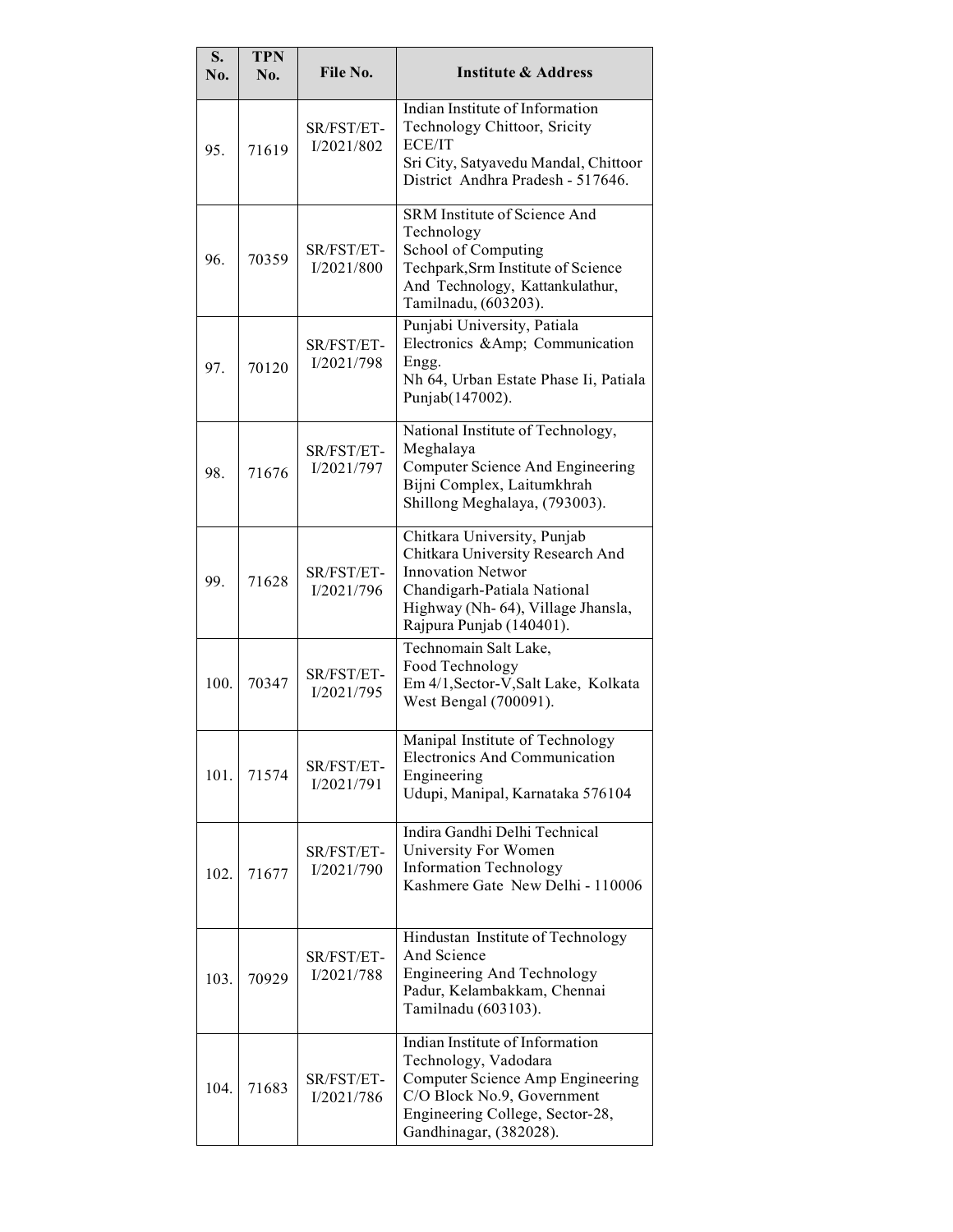| S.<br>No. | <b>TPN</b><br>No. | File No.                 | <b>Institute &amp; Address</b>                                                                                                                   |
|-----------|-------------------|--------------------------|--------------------------------------------------------------------------------------------------------------------------------------------------|
| 105.      | 71679             | SR/FST/ET-<br>I/2021/784 | <b>KLE Technological University</b><br><b>Electronics And Communications</b><br>Vidya Nagar, Hubballi Karnataka<br>(580031).                     |
| 106.      | 69153             | SR/FST/ET-<br>I/2021/783 | Aligarh Muslim University<br>Interdisciplinary Nanotechnology<br>Unit<br>Aligarh, Uttar Pradesh (202002).                                        |
| 107.      | 70054             | SR/FST/ET-<br>I/2021/782 | VIT University<br>Centre For Nanotechnology Research<br>Tiruvallam Road Katpadi, Vellore<br>Katpadi, Tamilnadu, (632014).                        |
| 108.      | 71661             | SR/FST/ET-<br>I/2021/781 | Osmania University College of<br>Engineering<br><b>Computer Science</b><br>Tarnaka, Hyderabad Telangana<br>(500007).                             |
| 109.      | 70446             | SR/FST/ET-<br>I/2021/779 | Punjabi University South Campus,<br>Yadavindra Department of<br>Engineering<br>Raman Road Talwandi Sabo Punjab<br>(151302).                      |
| 110.      | 71462             | SR/FST/ET-<br>I/2021/777 | Sres Sanjivani College of<br>Engineering<br>Mechanical Engineering<br>Shingnapur; Kopargaon;<br>Ahmednagar; Maharashtra<br>Maharashtra (423601). |
| 111.      | 71653             | SR/FST/ET-<br>I/2021/776 | National Institute of Technology,<br>Electronics and Communication<br>Engineering<br>Tiruvettakudy Village, Karaikal,<br>Pondicherry (609609).   |
| 112.      | 71688             | SR/FST/ET-<br>I/2021/775 | Department of Mechanical<br>Engineering, Vellore Institute of<br>Technology (VIT) Chennai,<br>Tamilnadu                                          |
| 113.      | 71422             | SR/FST/ET-<br>I/2021/774 | J C Bose University of Science And<br>Technology, YMCA<br>Electrical<br>Nh-2, Sector-6, Mathura Road,<br>Faridabad Haryana (121006).             |
| 114.      | 71682             | SR/FST/ET-<br>I/2021/772 | Manipal Institute of Technology<br>Civil Engineering<br>Manipal Udupi District, Karnataka<br>Manipal, Karnataka, (576104).                       |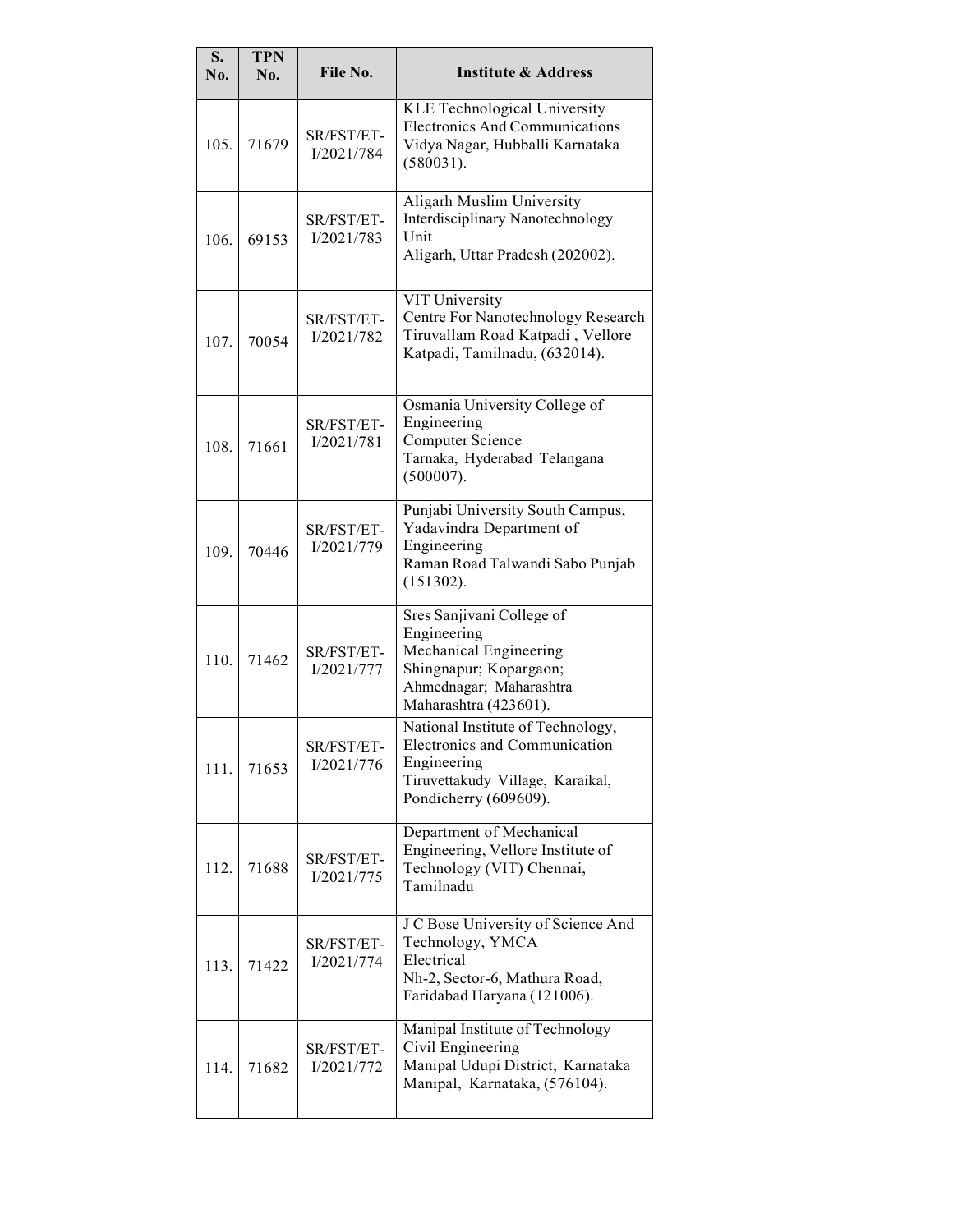| S.<br>No. | <b>TPN</b><br>No. | File No.                 | <b>Institute &amp; Address</b>                                                                                                                                                              |
|-----------|-------------------|--------------------------|---------------------------------------------------------------------------------------------------------------------------------------------------------------------------------------------|
| 115.      | 71687             | SR/FST/ET-<br>I/2021/771 | Dr. Panjabrao Deshmukh Krishi<br>Vidyapeeth Akola<br>Soil And Water Conservation<br>Engineering<br>Krishinagar, Akola Maharashtra<br>(444104).                                              |
| 116.      | 70340             | SR/FST/ET-<br>I/2021/769 | Institute of Technology, Nirma<br>Univeristy<br>Mechanical Engineering Department<br>Sarkhej Gandhinagay Highway,<br>Road, Chharodi, Ahmedabad<br>Gujarat, (382481).                        |
| 117.      | 71549             | SR/FST/ET-<br>I/2021/768 | Sres Sanjivani College of<br>Engineering, Kopargaon Maharashtra<br>Mechanical Engineering<br>Sahajanandnagar; Shingnapur;<br>Kopargaon; Ahmednagar;<br>Maharashtra (423601).                |
| 118.      | 71472             | SR/FST/ET-<br>I/2021/767 | Guru Gobind Singh Indraprastha<br>University<br>University School of Chemical<br>Technology<br>Sector-16C, Dwarka New Delhi<br>(110078).                                                    |
| 119.      | 70372             | SR/FST/ET-<br>I/2021/766 | Koneru Lakshmaiah Education<br>Foundation Deemed To Be<br>University<br>Civil Engineering<br>Green Fields, Vaddeswaram, Guntur<br>Vijayawada, Andhra Pradesh<br>(522502).                   |
| 120.      | 71701             | SR/FST/ET-<br>I/2021/765 | National Institute of Technology,<br>Calicut<br><b>Electrical Engineering</b><br>Administrative Block, Nit Campus<br>P.O., Kozhikod, Calicut, Kerala<br>(673601).                           |
| 121.      | 71649             | SR/FST/ET-<br>I/2021/764 | Sanjivani Education Society'S<br>Sanjivani College of Engineering<br>Mechanical Engineering<br>At Post- Sahajanadnagar, Sanjivaani<br>Factory, Singnapur, Kopargaon,<br>Maharashtra 423603. |
| 122.      | 71663             | SR/FST/ET-<br>I/2021/763 | Manipal Institute of Technology<br><b>Electrical And Electronics</b><br>Engineering<br>Manipal Udupi District, Karnataka<br>Manipal, Karnataka (576104).                                    |
| 123.      | 71548             | SR/FST/ET-<br>I/2021/761 | Sres Sanjivani College of<br>Engineering<br>Mechanical Engineering<br>Shingnapur; Kopargaon;<br>Ahmednagar; Maharashtra (423601).                                                           |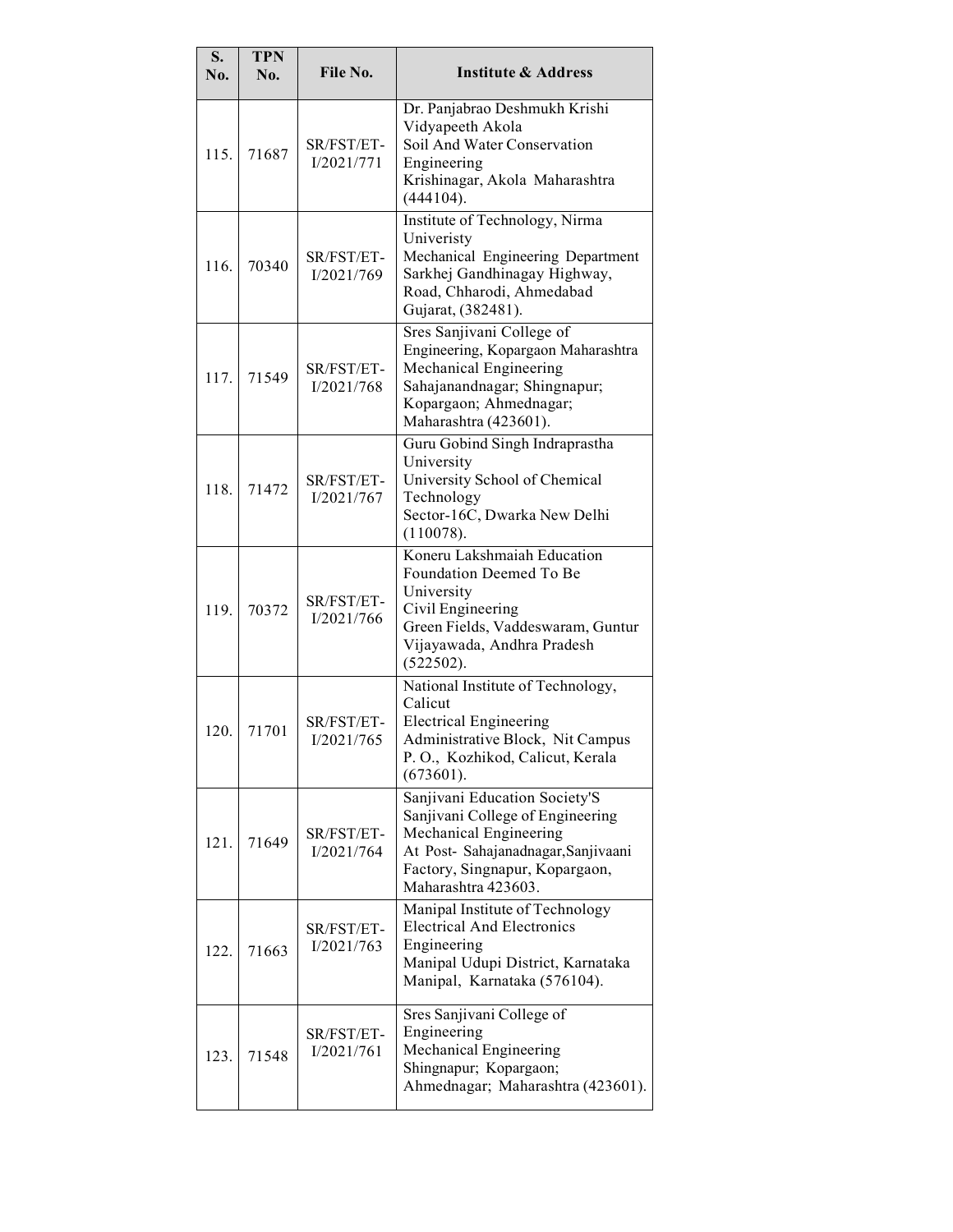| S.<br>No. | <b>TPN</b><br>No. | File No.                  | <b>Institute &amp; Address</b>                                                                                                                                                                              |
|-----------|-------------------|---------------------------|-------------------------------------------------------------------------------------------------------------------------------------------------------------------------------------------------------------|
| 124       | 69907             | SR/FST/ET-<br>I/2021/760  | Vignan Foundation For Science<br><b>Technology And Research</b><br><b>Electrical And Electronics</b><br>Engineering<br>Vadlamudi, Andhra Pradesh,<br>(522213).                                              |
| 125.      | 71708             | SR/FST/ET-<br>I/2021/759  | Indian Institute of Information<br>Technology, Sri City Chittoor<br>Department of Computer Science<br>And Engineering<br>630, Gnan Marg, Sri City, Satyaved<br>Sri City Andhra Pradesh (517646).            |
| 126.      | 69810             | SR/FST/ET-<br>I/2021/758  | Galgotias University<br><b>Computer Applications</b><br>Plot No.2, Sector 17-A Yamuna<br>Expressway, Greater Noida, Gautam<br>Buddh Nagar, Uttar Pradesh, India<br>Greater Noida Uttar Pradesh<br>(201307). |
| 127.      | 71703             | SR/FST/ET-<br>I/2021/757  | University College of Engineering,<br>Osmania University<br><b>Electrical Engineering</b><br>Jamai Osmania, Hyderabad<br>Telangana (500007).                                                                |
| 128.      | 71718             | SR/FST/ET-<br>I/2021/756  | Laxminarayan Institute of<br>Technology, Rashtrasant Tukadoji<br>Maharaj Nagpur University,<br>Chemical Engineering<br>Opposite of Bharat Nagar, Amravati<br>Road, Nagpur, Maharashtra<br>(440033).         |
| 129.      | 69244             | SR/FST/PSI/<br>2021/186   | Avianshilingam Institute For Home<br>Science And Higher Education For<br>Women,<br>Department of Computer Science<br>Coimbatore, Tamilnadu- 641038                                                          |
| 130.      | 70363             | SR/FST/PSI/<br>2021/182   | Shivaji University, Vidyanagar,<br>Kolhapur<br>Department of Electronics<br>Kolhapur, Maharashtra- 416004                                                                                                   |
| 131.      | 70003             | SR/FST/CS-<br>I/2021/220  | Andhra University College of<br>Engineering,<br><b>Chemical Engineering</b><br>Auce Road, Visakhapatnam, Andhra<br>Pradesh -530003                                                                          |
| 132.      | 70149             | SR/FST/ET-<br>II/2021/939 | National Institute of Technology,<br>Rourkela<br>Mechanical Engineering Department<br>Sundargarh Rourkela, Orissa.<br>(769008).                                                                             |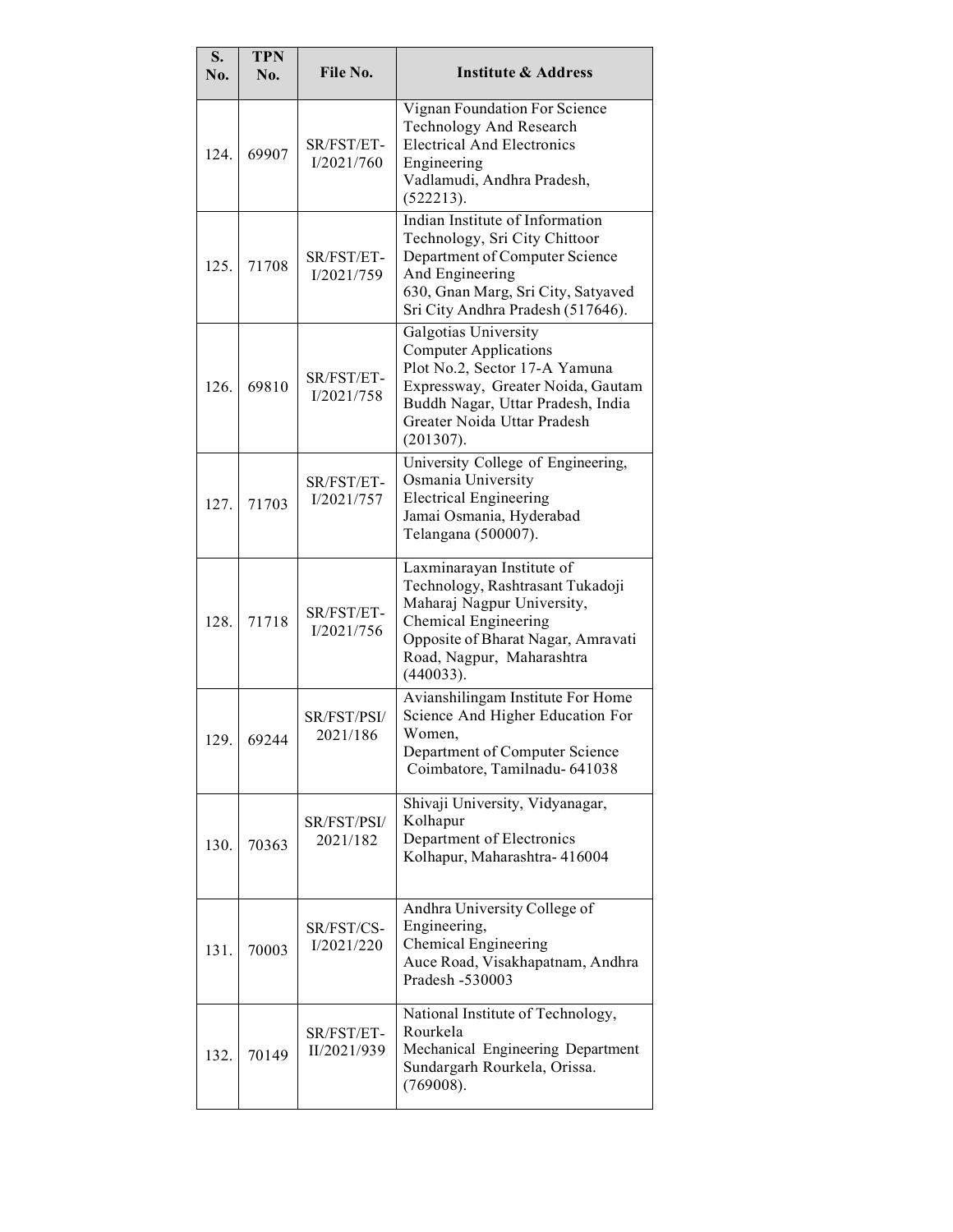| S.<br>No. | <b>TPN</b><br>No. | File No.                  | <b>Institute &amp; Address</b>                                                                                                                                                                              |
|-----------|-------------------|---------------------------|-------------------------------------------------------------------------------------------------------------------------------------------------------------------------------------------------------------|
| 133.      | 70336             | SR/FST/ET-<br>II/2021/938 | Dr B R Ambedkar National Institute<br>of Technology, Jalandhar<br><b>Textile Technology</b><br>N.I.T. Post Office, Jalandhar,<br>(Punjab) - 144 011, India.                                                 |
| 134.      | 70444             | SR/FST/ET-<br>II/2021/924 | National Institute of Technology,<br>Tiruchirappalli<br><b>Electronics And Communication</b><br>Engineering<br>Thuvakudy, National Highway 67,<br>Tanjore Main Road, Tiruchirappalli<br>Tamilnadu (620015). |
| 135.      | 70435             | SR/FST/ET-<br>II/2021/914 | Vellore Institue of Technology<br>Mechanical Engineering<br>Ranipet Katpadi Road Vellore,<br>Tamilnadu (632014).                                                                                            |
| 136.      | 70312             | SR/FST/ET-<br>II/2021/909 | Indian Institute of Technology<br>(BHU), Mechanical Engineering<br>Banaras Hindu University Campus,<br>Varanasi Varanasi Uttar Pradesh<br>(221005).                                                         |
| 137.      | 69360             | SR/FST/ET-<br>II/2021/905 | National Institute of Technology,<br>Warangal<br>Metallurgical And Materials<br>Engineering<br>Warangal, Telangana (506004).                                                                                |
| 138.      | 70493             | SR/FST/ET-<br>II/2021/903 | Indian Institute of Technology,<br>Roorkee<br>Hydrology, Department of<br>Chemistry, Indian Institute of<br>Technology, Roorkee Uttarakhand<br>(247667).                                                    |
| 139.      | 69945             | SR/FST/ET-<br>II/2021/902 | <b>Tezpur University</b><br>Energy<br>Napaam, Tezpur, Dist-Sontiprur,<br>Assam (784028).                                                                                                                    |
| 140.      | 70409             | SR/FST/ET-<br>II/2021/901 | Birla Institute of Technology, Mesra,<br>Ranchi<br><b>Electronics And Communication</b><br>Engineering<br>Department of Chemistry Ranchi<br>Jharkhand (835215).                                             |
| 141.      | 70480             | SR/FST/ET-<br>II/2021/898 | Veer Surendrasai University of<br>Technology<br>Mechanical Engineering<br>Department of Mme, Veer Surendra<br>Sai University of Technology, Burla<br>Sambalpur-768018.                                      |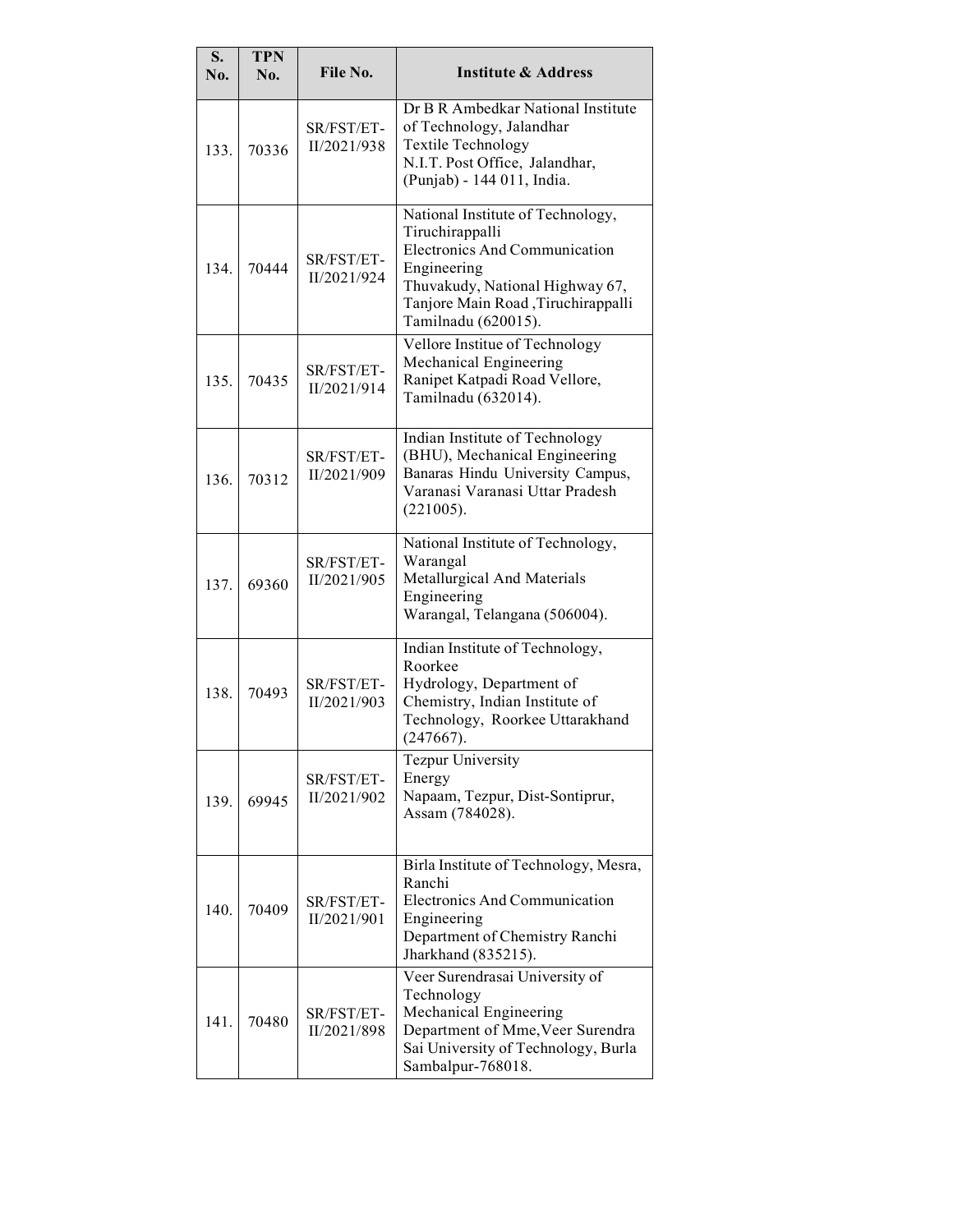| S.<br>No. | <b>TPN</b><br>No. | File No.                  | <b>Institute &amp; Address</b>                                                                                                                                                          |
|-----------|-------------------|---------------------------|-----------------------------------------------------------------------------------------------------------------------------------------------------------------------------------------|
| 142.      | 70314             | SR/FST/ET-<br>II/2021/897 | Department of Electrical<br>Engineering, National Institute of<br>Technology, Silchar, Assam                                                                                            |
| 143.      | 69846             | SR/FST/ET-<br>II/2021/894 | Delhi Technological University<br>Shahbad Daulatpur, Main Bawana<br>Road, Delhi-110042.                                                                                                 |
| 144.      | 70203             | SR/FST/ET-<br>II/2021/893 | Andhra University College of<br>Engineering<br>Mechanical Engineering<br>Auce Road, Andhra University North<br>Campus, Andhra University,<br>Visakhapatnam, Andhra Pradesh<br>(530003). |
| 145.      | 70482             | SR/FST/ET-<br>II/2021/890 | Indian Institute of Technology<br>Roorkee, Uttarakhand<br>Metallurgical And Materials<br>Engineering<br>Roorkee, Uttarakhand-247667.                                                    |
| 146.      | 70441             | SR/FST/ET-<br>II/2021/886 | Department of Mechanical And<br>Industrial Engineering, Indian<br>Institute of Technology, Roorkee,<br>Uttarakhand.                                                                     |
| 147.      | 70212             | SR/FST/ET-<br>II/2021/885 | Amrita School of Engineering,<br>Amritapuri<br><b>Computer Science</b><br>Amritapuri Campus, Clappana PO<br>Kollam, Kerala. Karunagappally<br>Kerala (690525).                          |
| 148.      | 70389             | SR/FST/ET-<br>II/2021/879 | Aligarh Muslim University<br>Civil Engineering Department<br>Aligarh, Uttar Pradesh (202002)                                                                                            |
| 149.      | 69824             | SR/FST/ET-<br>II/2021/874 | Indian Institute of Technology, Ropar<br>Chemical Engineering<br>Nangal Rd, Hussainpur, Rupnagar,<br>Punjab 140001.                                                                     |
| 150.      | 69819             | SR/FST/ET-<br>II/2021/873 | Indian Institute of Science, Bangalore<br>Centre For Sustainable Technologies<br>Bangalore, Karnataka, (560012).                                                                        |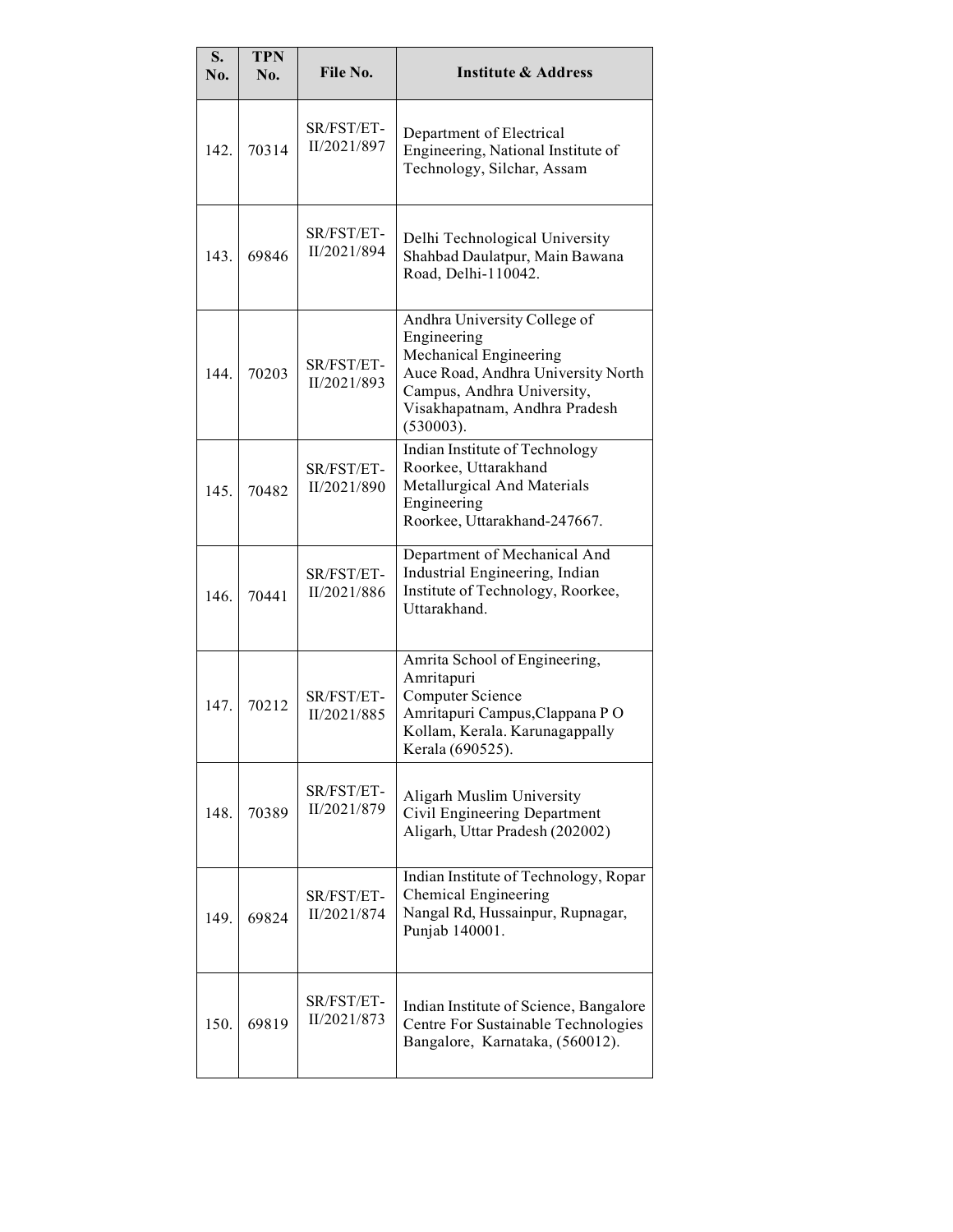| S.<br>No. | <b>TPN</b><br>No. | File No.                  | <b>Institute &amp; Address</b>                                                                                                                                                               |
|-----------|-------------------|---------------------------|----------------------------------------------------------------------------------------------------------------------------------------------------------------------------------------------|
| 151.      | 70306             | SR/FST/ET-<br>II/2021/869 | Aligarh Muslim University<br>Mechanical Engineering<br>Aligarh, Uttar Pradesh (202002).                                                                                                      |
| 152.      | 69901             | SR/FST/ET-<br>II/2021/856 | Indian Institute of Technology,<br>Kharagpur<br><b>Industrial And Systems Engineering</b><br>Kharagpur, West Midnapur,<br>West Bengal 721302.                                                |
| 153.      | 69921             | SR/FST/ET-<br>II/2021/847 | Mahatma Gandhi University,<br>Meghalaya<br>Management13Th Mile Gs Road<br>Khanapara, Dist.: Ri-Bhoi,<br>Meghalaya (793101).                                                                  |
| 154.      | 70046             | SR/FST/ET-<br>II/2021/843 | Galgotias University<br>School of Computing Science And<br>Engineering<br>Plot No.2, Sector 17-A Yamuna<br>Expressway, Greater Noida, Gautam<br>Buddh Nagar, Uttar Pradesh,<br>(201307).     |
| 155.      | 69905             | SR/FST/ET-<br>II/2021/838 | Indian Institute of Technology<br>Roorkee, Uttarakhand<br>Civil Engineering<br>Roorkee, Uttarakhand-247667, India.                                                                           |
| 156.      | 71634             | SR/FST/ET-<br>II/2021/808 | Thapar Institute of Engineering And<br>Technology, Patiala<br><b>Electronics And Communication</b><br>Engineering<br>Bhadson Road, Patiala Punjab<br>(147004).                               |
| 157.      | 70206             | SR/FST/ET-<br>II/2021/793 | Department of Electrical<br>Engineering, Visvesvaraya National<br>Institute of Technology, Nagpur,<br>Maharashtra                                                                            |
| 158.      | 71550             | SR/FST/ET-<br>II/2021/792 | Amrita School of Engineering,<br>Amritapuri<br>Department of Computer Science<br>Amrita University, Amritapuri<br>Campus, Clappana P O Kollam,<br>Kerala, Karunagappally Kerala<br>(690525). |
| 159.      | 70299             | SR/FST/ET-<br>II/2021/789 | National Institute of Technology,<br>Durgapur<br><b>CSE</b><br>Durgapur, Mahatma Gandhi Avenue,<br>Durgapur-713209, West Bengal.                                                             |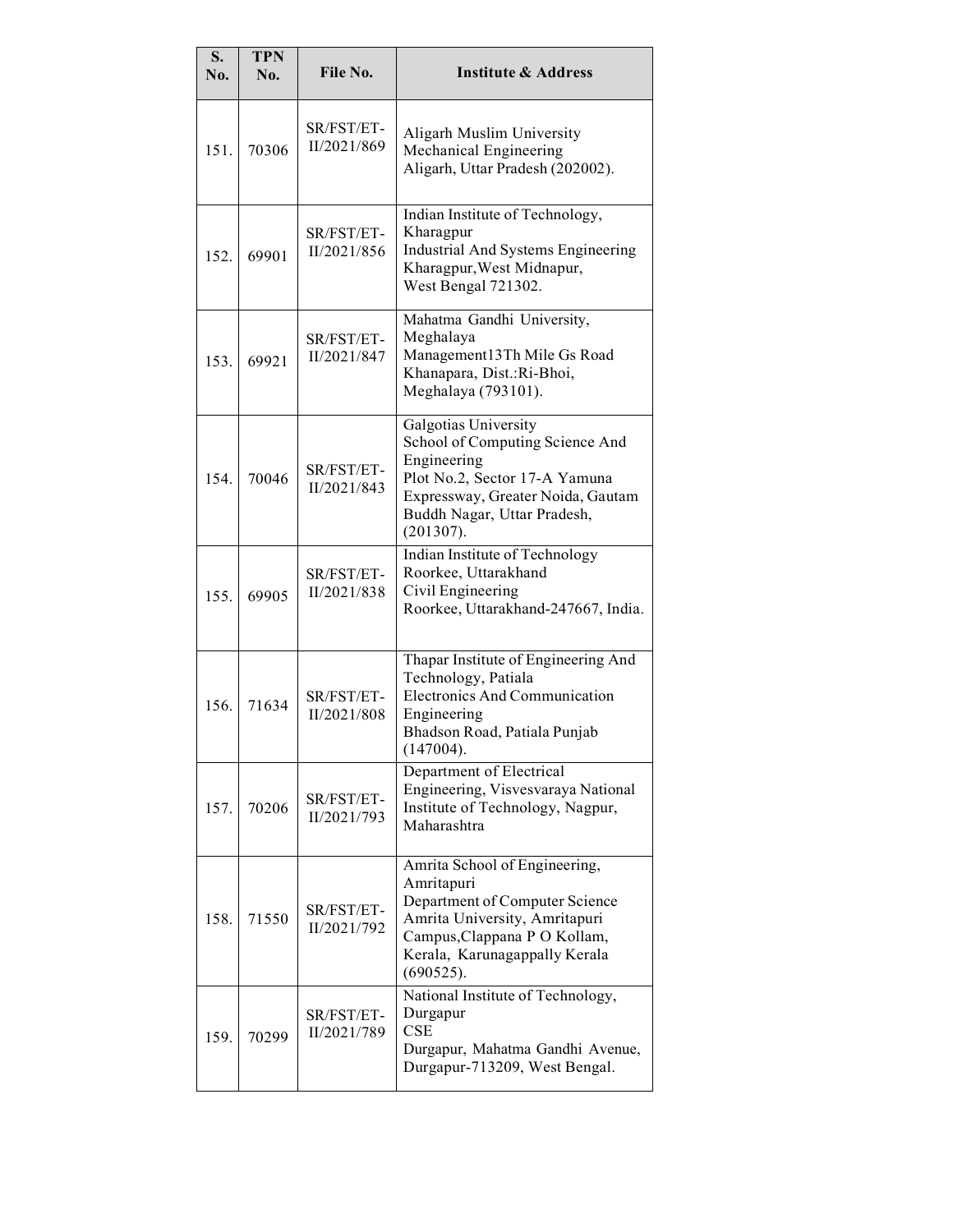| S.<br>No. | <b>TPN</b><br>No. | File No.                   | <b>Institute &amp; Address</b>                                                                                                                 |
|-----------|-------------------|----------------------------|------------------------------------------------------------------------------------------------------------------------------------------------|
| 160.      | 71523             | SR/FST/ET-<br>III/2021/936 | Indian Institute of Science, Bangalore<br>Centre For Product Design And<br>Manufacturing<br>C. V. Raman Road, Bangalore<br>Karnataka (560012). |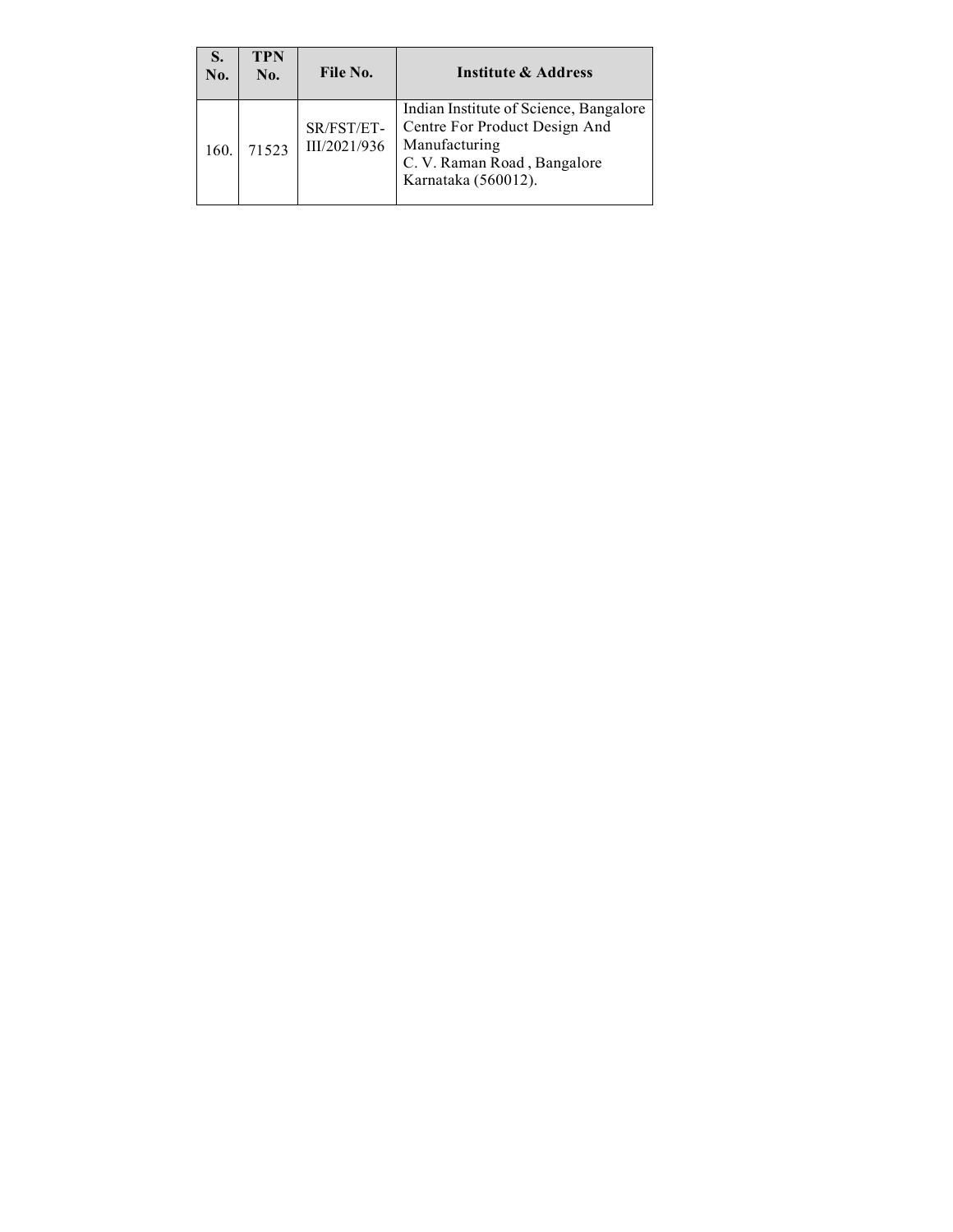#### Proposals Not-Recommended for Support (Earth and Atmospheric Sciences-2021)

| S.<br>No. | <b>TPN</b><br>No. | File No.                 | <b>Institute &amp; Address</b>                                                                                                                       |
|-----------|-------------------|--------------------------|------------------------------------------------------------------------------------------------------------------------------------------------------|
| 1.        | 70378             | SR/FST/ES-<br>I/2021/87  | Department of Petroleum and Geo<br>Engineering, Rajiv Gandhi Institute<br>of Petroleum Technology<br>Mubarakpur, Amethi, Uttar Pradesh<br>229304     |
| 2.        | 70415             | SR/FST/ES-<br>I/2021/91  | Department of Geography<br>Shivaji University, Vidyanagar<br>Kolhapur, Maharashtra - 416004                                                          |
| 3.        | 69992             | SR/FST/ES-<br>I/2021/92  | Water Resources and Ocean<br>Engineering, National Institute of<br>Technology Karnataka,<br>Srinavasnagar, Surathkal, Mangalore,<br>Karnataka 575025 |
| 4.        | 70193             | SR/FST/ES-<br>I/2021/93  | Department of Earth Science and<br>Atmospheric Science, Central<br>University of Tamil Nadu, Nilakudi,<br>Tiruvarur, Tamilnadu 610005                |
| 5.        | 70403             | SR/FST/ES-<br>I/2021/94  | Department of Geology, Mizoram<br>University, Aizawl 796004                                                                                          |
| 6.        | 70243             | SR/FST/ES-<br>I/2021/96  | Department of Environmental<br>Sciences, Central University of<br>Himachal Pradesh, Shahpur Campus,<br>Shahpur, Himachal Pradesh 176206              |
| 7.        | 70426             | SR/FST/ES-<br>I/2021/89  | Department of Environmental<br>Science, Periyar University Salem -<br>636 011, Tamil Nadu                                                            |
| 8.        | 69847             | SR/FST/ES-<br>I/2021/98  | Department of Petroleum<br>Technology Dibrugarh<br>University Dibrugarh Assam 786004                                                                 |
| 9.        | 71648             | SR/FST/ES-<br>II/2021/86 | Department of Earth Sciences, Indian<br>Institute of Technology<br>Kanpur, Uttar Pradesh -208016                                                     |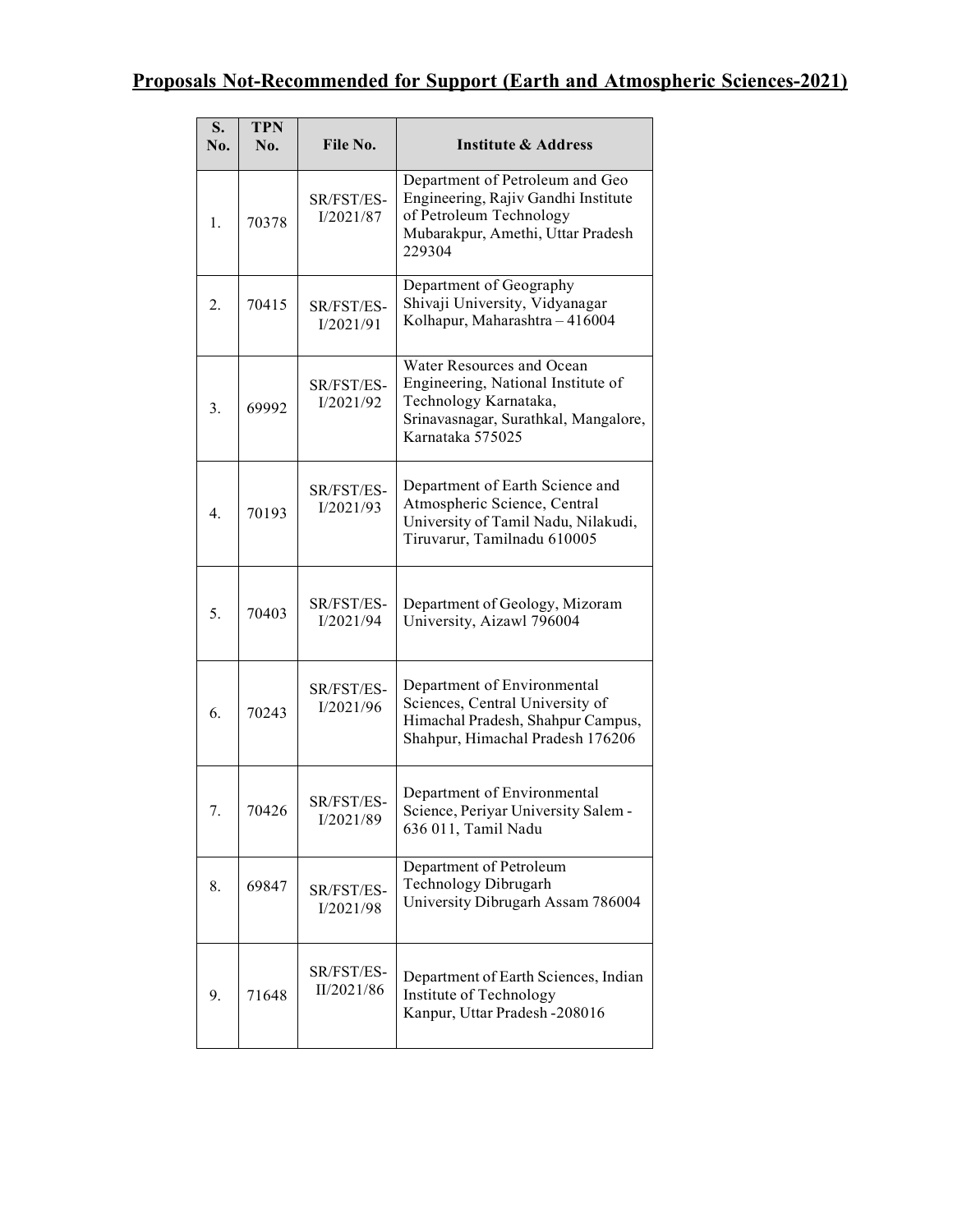| S.<br>No. | <b>TPN</b><br>No. | File No.                 | Institute & Address                                                                                         |
|-----------|-------------------|--------------------------|-------------------------------------------------------------------------------------------------------------|
| 10.       | 70266             | SR/FST/ES-<br>II/2021/97 | Department of Environmental<br>Studies, Cochin University of<br>Science and Technology, Kerala -<br>682 022 |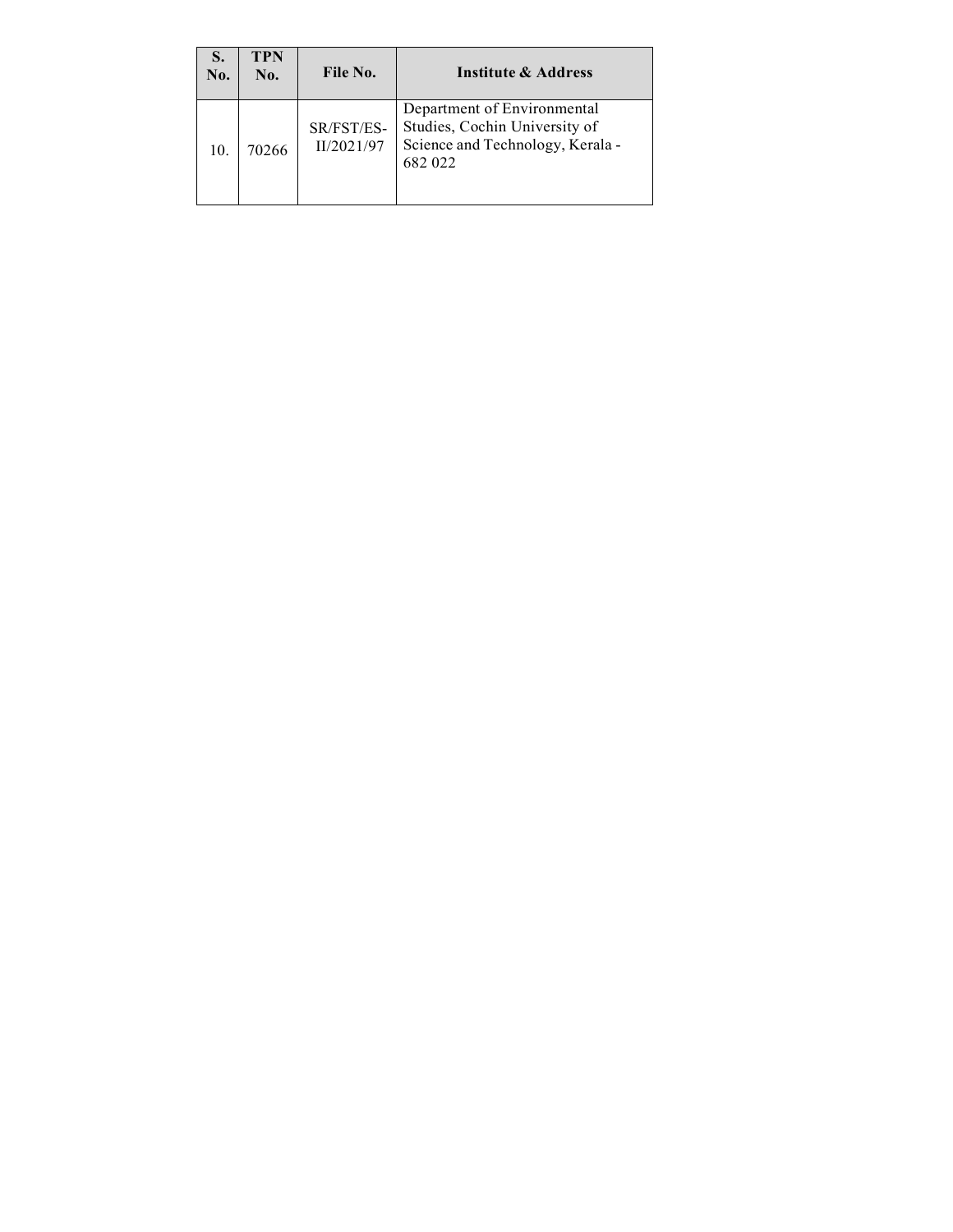#### Proposals Not-Recommended for Support (Mathematical Sciences - 2021)

| S.<br>No.        | <b>TPN</b><br>No. | File No.                         | <b>Institute &amp; Address</b>                                                                                                                              |
|------------------|-------------------|----------------------------------|-------------------------------------------------------------------------------------------------------------------------------------------------------------|
| 1.               | 68612             | <b>SR/FST/MS</b><br>$-I/2021/99$ | Department of Mathematics,<br>University of North Bengal, Raja<br>Rammohunpur, Dist. Darjeeling,<br>Siliguri, West Bengal-734014                            |
| 2.               | 69451             | SR/FST/MS<br>$-I/2021/94$        | Centre for Interdisciplinary<br>Mathematical Sciences, Banaras<br>Hindu University, Varanasi,<br>Uttar Pradesh - 221005                                     |
| 3.               | 69690             | <b>SR/FST/MS</b><br>$-I/2021/90$ | Department of Mathematics, Guru<br>Ghasidas Central University, Koni,<br>Bilaspur, Chhattisgarh - 495009                                                    |
| $\overline{4}$ . | 69985             | SR/FST/MS-<br>I/2021/96          | School of Mathematical and<br>Computational Sciences, University<br>of Calicut, Malapuram, Thenjipalam,<br>Kerala - 673635                                  |
| 5.               | 70018             | SR/FST/MS<br>$-I/2021/100$       | Department of Mathematics, The<br>Gandhigram Rural Institute<br>Gandhigram, Dindigul District,<br>Tamilnadu $-624302$                                       |
| 6.               | 70049             | <b>SR/FST/MS</b><br>$-I/2021/98$ | Department of Mathematics, Punjabi<br>University, Patiala, Punjab-147001                                                                                    |
| 7.               | 70060             | SR/FST/MS<br>$-I/2021/95$        | Department of Statistics, Shivaji<br>University, Kolhapur, Maharashtra-<br>416004                                                                           |
| 8.               | 71522             | SR/FST/MS<br>$-I/2021/89$        | Department of Mathematics, Shivaji<br>University, Kolhapur, Maharashtra-<br>416004                                                                          |
| 9.               | 71657             | SR/FST/MS<br>$-I/2021/91$        | Department of Mathematics,<br>Kalasalingam Academy of Research<br>and Education, Kalasalingam<br>University, Anand Nagar,<br>Krishnankoil, Tamilnadu-626126 |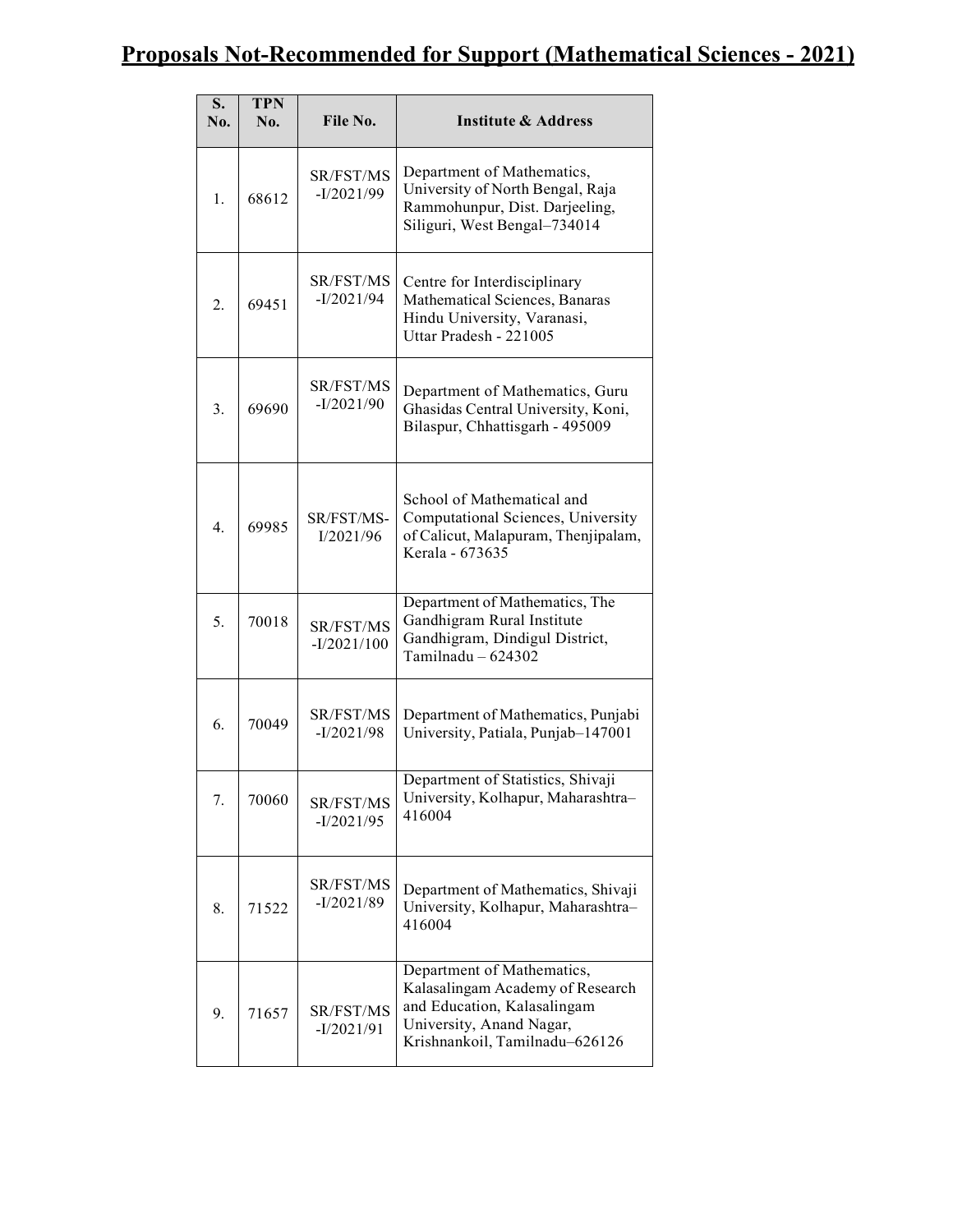| S.<br>No. | <b>TPN</b><br>No. | File No.                    | Institute & Address                                                                                             |
|-----------|-------------------|-----------------------------|-----------------------------------------------------------------------------------------------------------------|
| 10.       | 69879             | SR/FST/MS<br>$-II/2021/105$ | Department of Mathematics, Faculty<br>of Science,<br>Aligarh Muslim University Aligarh,<br>Uttar Pradesh-202002 |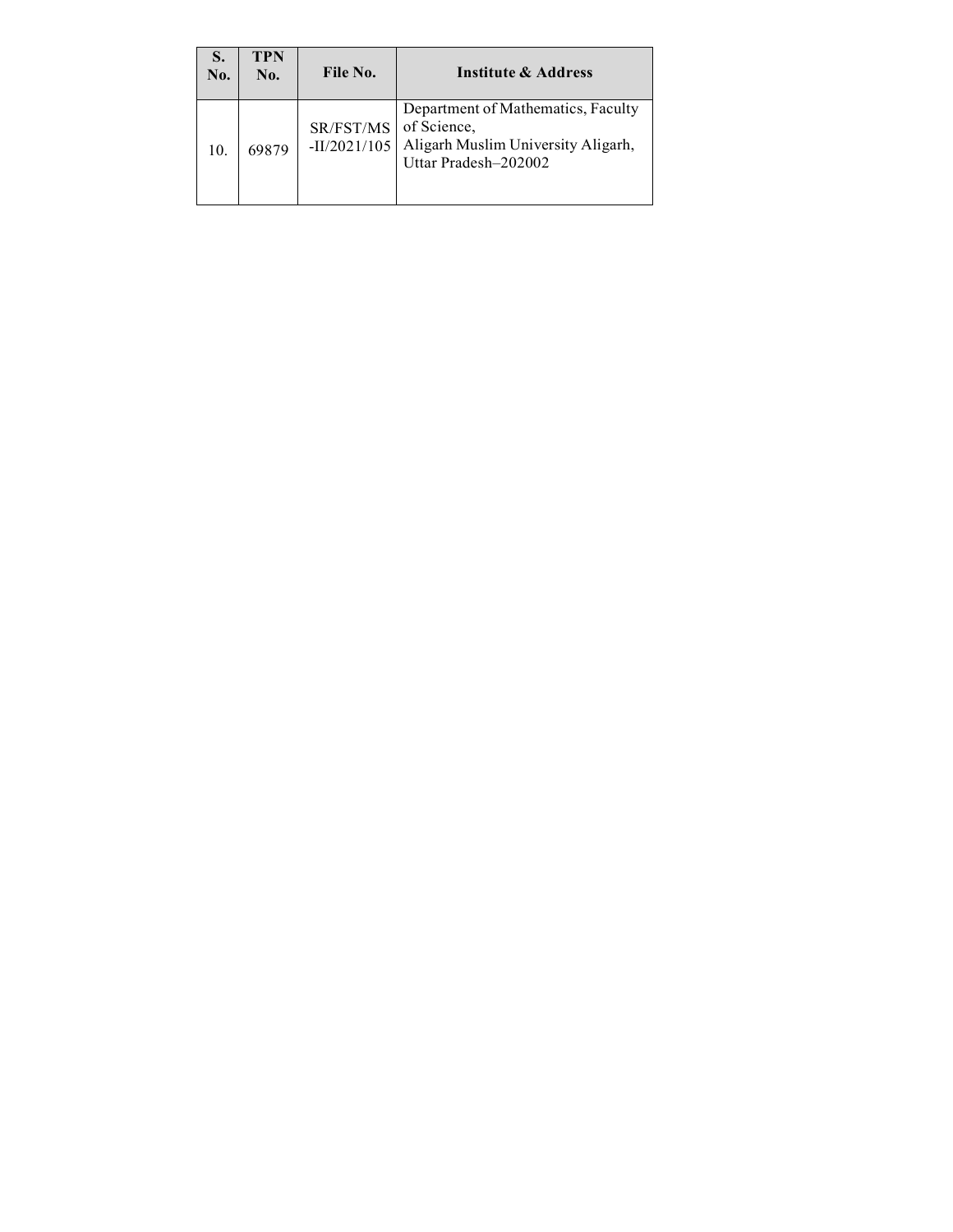# Proposals Not-Recommended for Support (PG Colleges - 2021)

| S.<br>No.        | <b>TPN</b><br>No. | File No.                            | <b>Institute &amp; Address</b>                                                                                                             |
|------------------|-------------------|-------------------------------------|--------------------------------------------------------------------------------------------------------------------------------------------|
| 1.               | 52960             | SR/FST/CO<br>LLEGE-<br>/2021/1120   | P. R. Govt. College(A) Kakinada,<br>East Godavari Dt., Kakinada, Andhra<br>Pradesh - 533001                                                |
| 2.               | 69095             | SR/FST/CO<br>LLEGE-<br>II/2021/1160 | Govt. College For Women,<br>Vazhuthacaud, Thiruvananthapuram,<br>Kerala - 695014                                                           |
| 3.               | 69131             | SR/FST/CO<br>LLEGE-<br>/2021/1175   | Sri Ramakrishna College of Arts and<br>Science (formerly SNR Sons<br>College), Avinasi road, Nava India,<br>Coimbatore, Tamilnadu - 641006 |
| $\overline{4}$ . | 69135             | SR/FST/CO<br>LLEGE-<br>/2021/1111   | Ramachandra College Of<br>Engineering, NH16 Bypass Road,<br>Vatluru (V), Eluru, Andhra Pradesh -<br>534007                                 |
| 5.               | 69154             | SR/FST/CO<br>LLEGE-<br>/2021/1171   | Shri Shivaji Mahavidyalaya,<br>Shivajina gar, Barshi, Tal. Barshi,<br>Dist. Solapur - 413411, Maharashtra                                  |
| 6.               | 69166             | SR/FST/CO<br>LLEGE-<br>/2021/1141   | St Berchmans College,<br>Changanassery, Kottayam, Kerala -<br>686101                                                                       |
| 7.               | 69172             | SR/FST/CO<br>LLEGE-<br>/2021/1177   | Acharya Brojendra Nath Seal<br>College, J N Road, Post and District<br>CoochBehar, West Bengal-736101                                      |
| 8.               | 69189             | SR/FST/CO<br>LLEGE-<br>/2021/1132   | St. Xavier's College (Autonomous),<br>5-Mahapalika Marg, Mumbai<br>Maharashtra - 400001                                                    |
| 9.               | 69201             | SR/FST/CO<br>LLEGE-<br>/2021/1176   | Mugberia Gangadhar<br>Mahavidyalaya, Bhupatinagar, Purba<br>Medinipur, West Bengal - 721425                                                |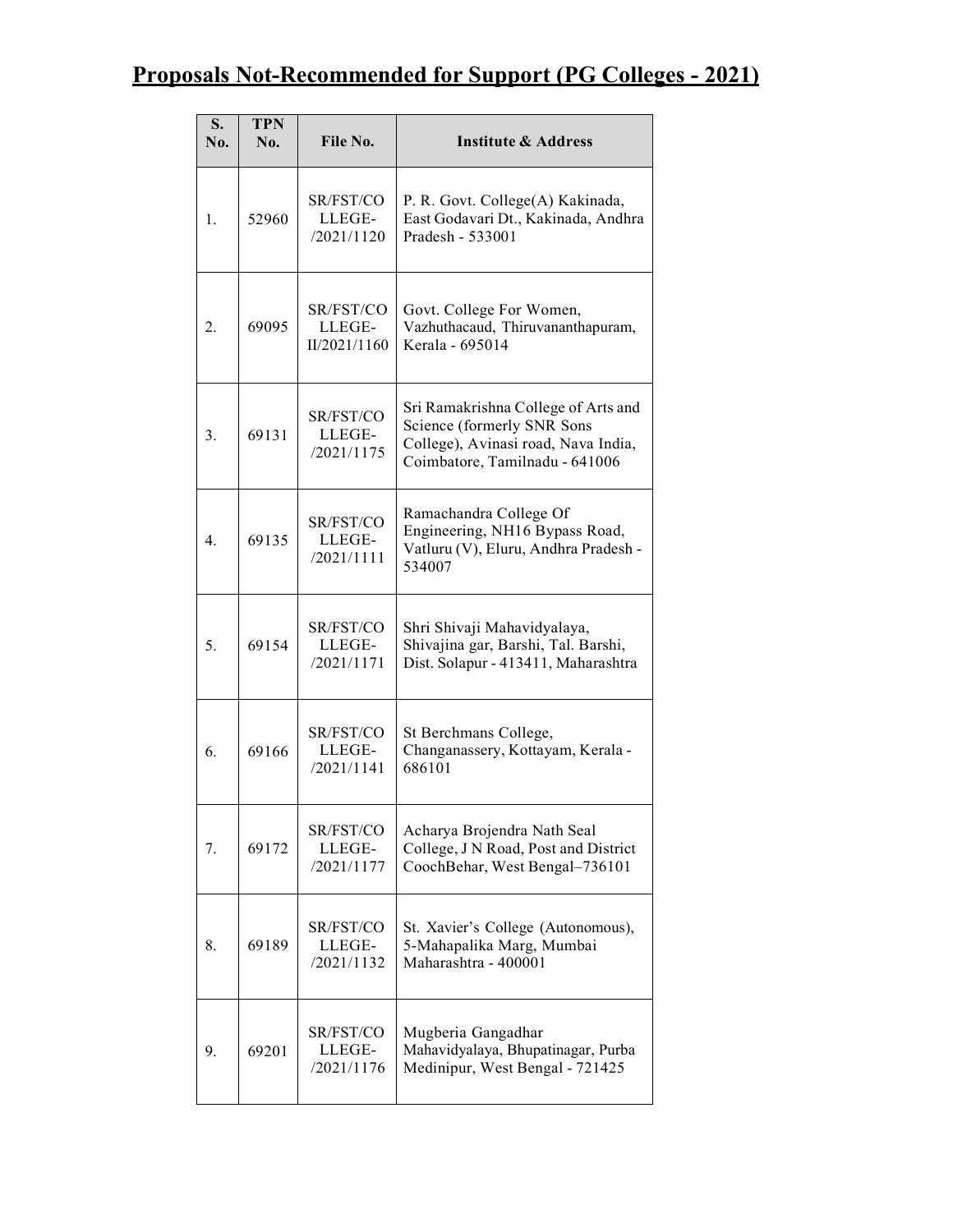| S.<br>No. | <b>TPN</b><br>No. | File No.                           | <b>Institute &amp; Address</b>                                                                                                     |
|-----------|-------------------|------------------------------------|------------------------------------------------------------------------------------------------------------------------------------|
| 10.       | 69229             | SR/FST/CO<br>LLEGE-<br>/2021/1125  | RV College of Engineering, 8th Mile,<br>R.V. Vidyaneketan Post, Mysore<br>Road, Bengaluru, Karnataka -<br>560059                   |
| 11.       | 69239             | SR/FST/CO<br>LLEGE-<br>/2021/1091  | Saveetha Engineering College,<br>Saveetha Nagar, Thandalam,<br>Chennai, Tamilnadu - 602105                                         |
| 12.       | 69252             | SR/FST/CO<br>LLEGE-<br>/2021/1163  | GLA University, Mathura NH19,<br>Ajhai, Chaumuha Mathura, Uttar<br>Pradesh - 281406                                                |
| 13.       | 69255             | SR/FST/CO<br>LLEGE-<br>I/2021/1155 | Jaysingpur College, Jaysingpur,<br>Tal. Shirol, Dist. Kolhapur,<br>Maharashtra $-416101$                                           |
| 14.       | 69283             | SR/FST/CO<br>LLEGE-<br>/2021/1152  | Siddharth Institute of Engineering<br>And Technology, Narayanavanam<br>Road, Puttur, Chittoor District,<br>Andhra Pradesh - 517583 |
| 15.       | 69334             | SR/FST/CO<br>LLEGE-<br>/2021/1174  | Bangalore Institute of Technology,<br>K.R. Road, V.V. Puram, Bangalore,<br>Karnataka - 560004                                      |
| 16.       | 69442             | SR/FST/CO<br>LLEGE-<br>/2021/1106  | Career College Bhopal, Govindpura<br>BHEL, Bhopal, Madhya Pradesh -<br>462023                                                      |
| 17.       | 69447             | SR/FST/CO<br>LLEGE-<br>/2021/1140  | Aditya Engineering College, Aditya<br>Nagar, East Godavari, Surampalem,<br>Andhra Pradesh - 533437                                 |
| 18.       | 69579             | SR/FST/CO<br>LLEGE-<br>/2021/1130  | Anurag University Venkatapur,<br>Ghatkesar(M), Medchal Dist.<br>Hyderabad, Telangana - 500088                                      |
| 19.       | 69698             | SR/FST/CO<br>LLEGE-<br>/2021/1158  | ADM College For women,<br>(Autonomous), No.1, Cooks Road,<br>Velippalayam, Nagapattinam,<br>Tamilnadu - 611001                     |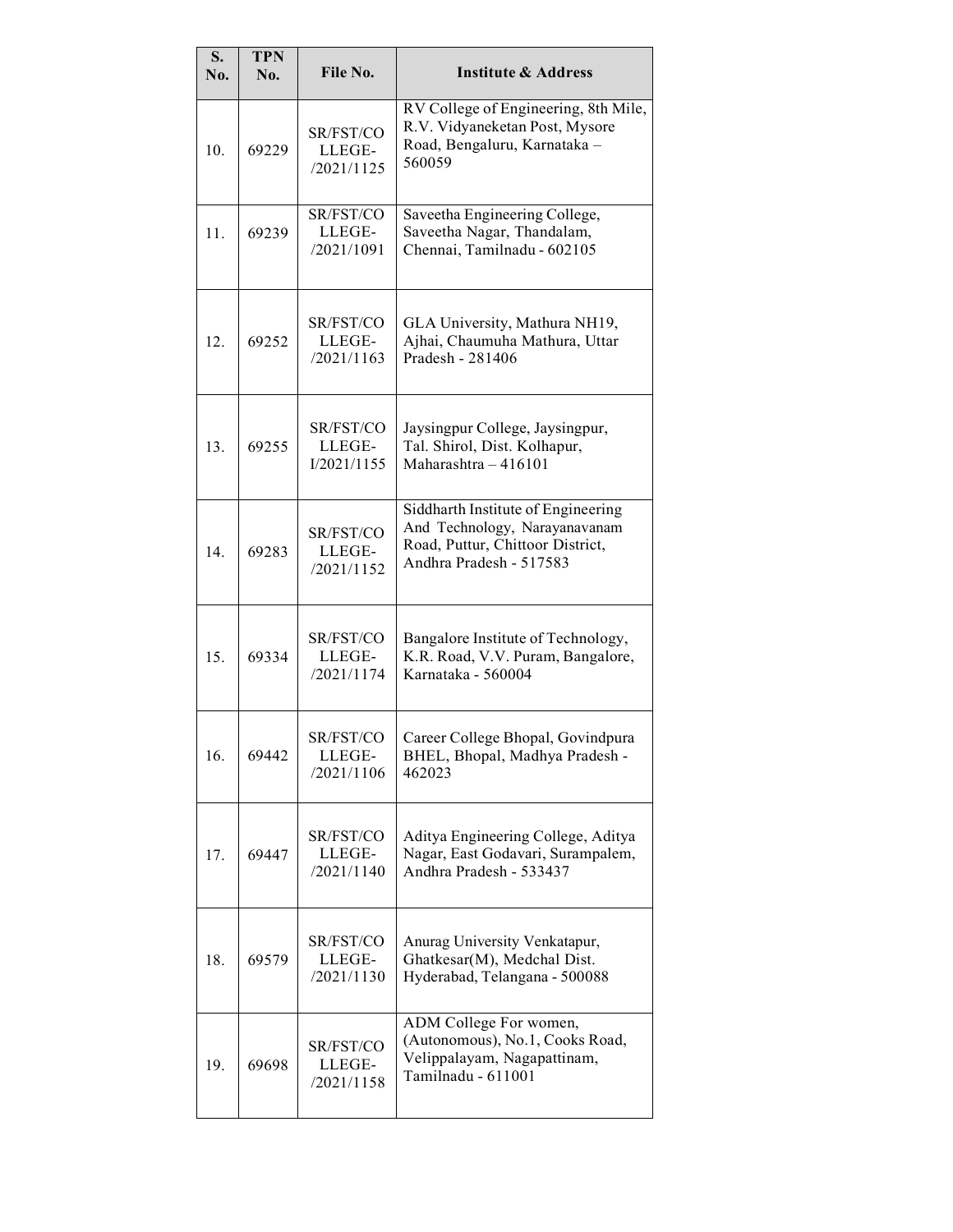| S.<br>No. | <b>TPN</b><br>No. | File No.                          | <b>Institute &amp; Address</b>                                                                                               |
|-----------|-------------------|-----------------------------------|------------------------------------------------------------------------------------------------------------------------------|
| 20.       | 69750             | SR/FST/CO<br>LLEGE-<br>/2021/1105 | Sir Syed College, Taliparamba,<br>Kannur, Kerala - 670142                                                                    |
| 21.       | 69801             | SR/FST/CO<br>LLEGE-<br>/2021/1169 | Bharath Institute Of Higher<br>Education And Research, 173,<br>Agaram Road, SelaiyuR, Chennai,<br>Tamilnadu - 600073         |
| 22.       | 69807             | SR/FST/CO<br>LLEGE-<br>/2021/1098 | Sardar Patel College Of Engineering,<br>Bhavan's Campus, Munshi Nagar,<br>Andheri (West), Mumbai,<br>Maharashtra - 400058    |
| 23.       | 69808             | SR/FST/CO<br>LLEGE-<br>/2021/1154 | Christian Medical College Vellore,<br>Ida Scudder Road, Vellore,<br>Tamilnadu - 632004                                       |
| 24.       | 69813             | SR/FST/CO<br>LLEGE-<br>/2021/1161 | MLR Institute Of Technology,<br>Laxman Reddy Avenue, Dundigal,<br>Quthbullapur Mandal, Hyderabad,<br>Telangana - 500043      |
| 25.       | 69818             | SR/FST/CO<br>LLEGE-<br>/2021/1136 | College of Engineering Kidangoor,<br>Kidangoor South P O., Kidangoor,<br>Kottayam, Kerala - 686583                           |
| 26.       | 69838             | SR/FST/CO<br>LLEGE-<br>/2021/1122 | College of Forestry Kerala<br>Agricultural University,<br>P O Thrissur, Kerala - 680656                                      |
| 27.       | 69877             | SR/FST/CO<br>LLEGE-<br>/2021/1144 | <b>Guru Nanak Institutions Technical</b><br>Campus (Autonomous) Khanapur,<br>Ibrahimpatnam, Hyderabad,<br>Telangana - 501506 |
| 28.       | 69881             | SR/FST/CO<br>LLEGE-<br>/2021/1133 | C. U. Shah College Of Pharmacy,<br>SNDT Women's University,<br>Santacruz (W), Mumbai,<br>Maharashtra - 400049                |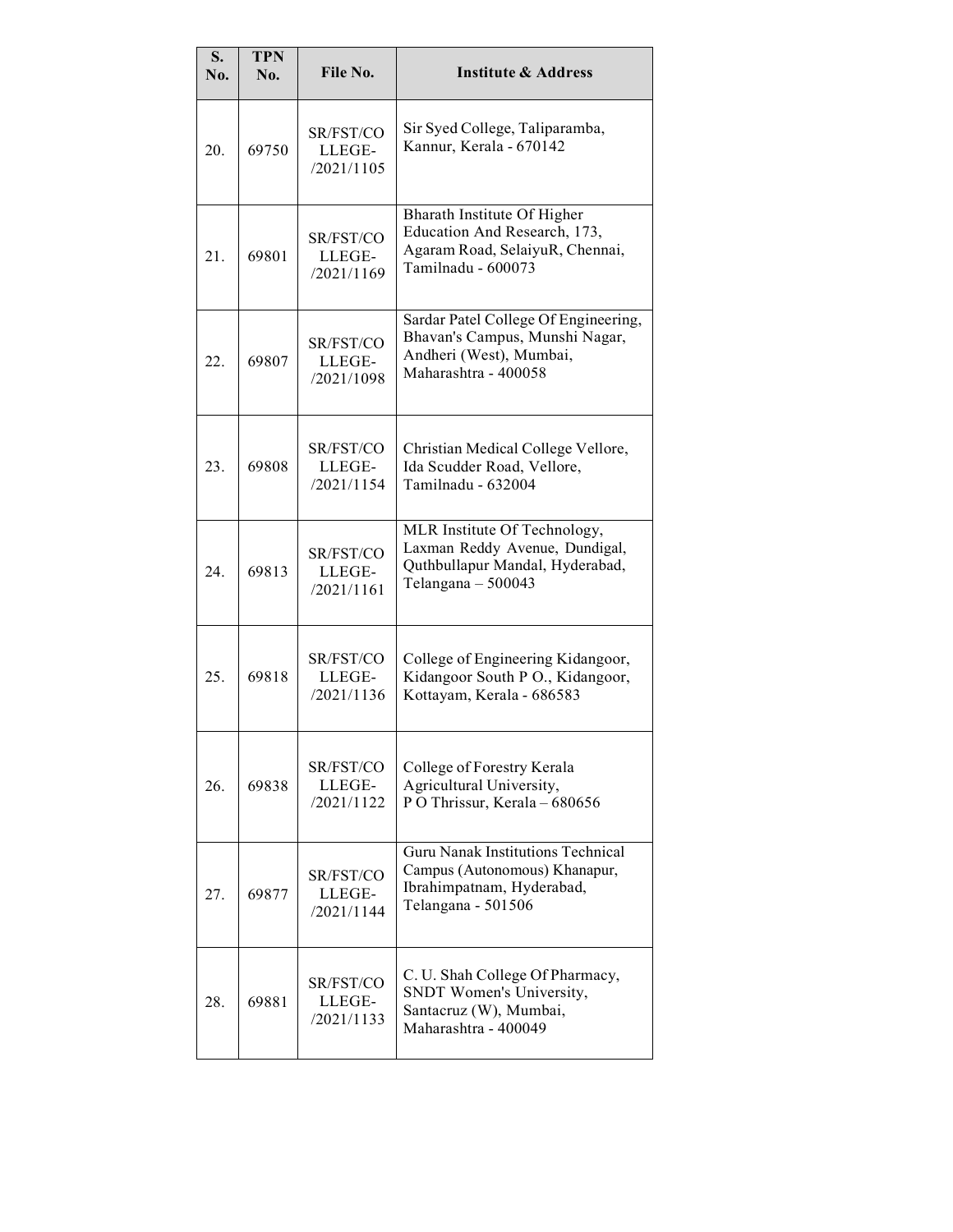| S.<br>No. | <b>TPN</b><br>No. | File No.                          | <b>Institute &amp; Address</b>                                                                                                         |
|-----------|-------------------|-----------------------------------|----------------------------------------------------------------------------------------------------------------------------------------|
| 29.       | 69882             | SR/FST/CO<br>LLEGE-<br>/2021/1068 | E.G.S. Pillay Engineering College<br>(Autonomous) Old Nagore Road,<br>Thethi Village, Nagore Post,<br>Nagapattinam, Tamilnadu - 611002 |
| 30.       | 69883             | SR/FST/CO<br>LLEGE-<br>/2021/1173 | NRI Institue Of Technology,<br>Pothavarappadu (V), Agiripalli (M),<br>Vijayawada Rural, Krishna District,<br>Andhra Pradesh - 521212   |
| 31.       | 69903             | SR/FST/CO<br>LLEGE-<br>/2021/1164 | Rajarshi Chhatrapati Shahu College<br>Kolhapur, Kadamwadi Road, Sadar<br>Bazar Kolhapur, Maharashtra -<br>416003                       |
| 32.       | 69904             | SR/FST/CO<br>LLEGE-<br>/2021/1135 | Dr. Ziauddin Ahmad Dental College<br>& Hospital, Aligarh Muslim<br>University, Aligarh, Uttar Pradesh -<br>202002                      |
| 33.       | 69912             | SR/FST/CO<br>LLEGE-<br>/2021/1148 | Shivraj College Of Arts, Commerce<br>and D. S. Kadam Science College,<br>Vadarge Road, Gadhinglaj,<br>Maharashtra - 416502             |
| 34.       | 69946             | SR/FST/CO<br>LLEGE-<br>/2021/1081 | M.G.M. Institute Of Health Sciences,<br>MGM Medical College, Sector 1,<br>Kamothe, Navi Mumbai,<br>Maharashtra - 410209                |
| 35.       | 69955             | SR/FST/CO<br>LLEGE-<br>/2021/1058 | Dr. B. R. Ambedkar National<br>Institute of Technology Jalandhar,<br>Post Office Jalandhar, Punjab -<br>144011                         |
| 36.       | 69977             | SR/FST/CO<br>LLEGE-<br>/2021/1083 | Raghu Institute of Technology,<br>Dakamarri, Chintalavalasa,<br>Visakhapatnam, Andhra Pradesh -<br>531162                              |
| 37.       | 69989             | SR/FST/CO<br>LLEGE-<br>/2021/1128 | N. G. S. M. Institute of<br>Pharmaceutical Sciences, Paneer,<br>Deralakatte, Mangalore, Karnataka -<br>575018                          |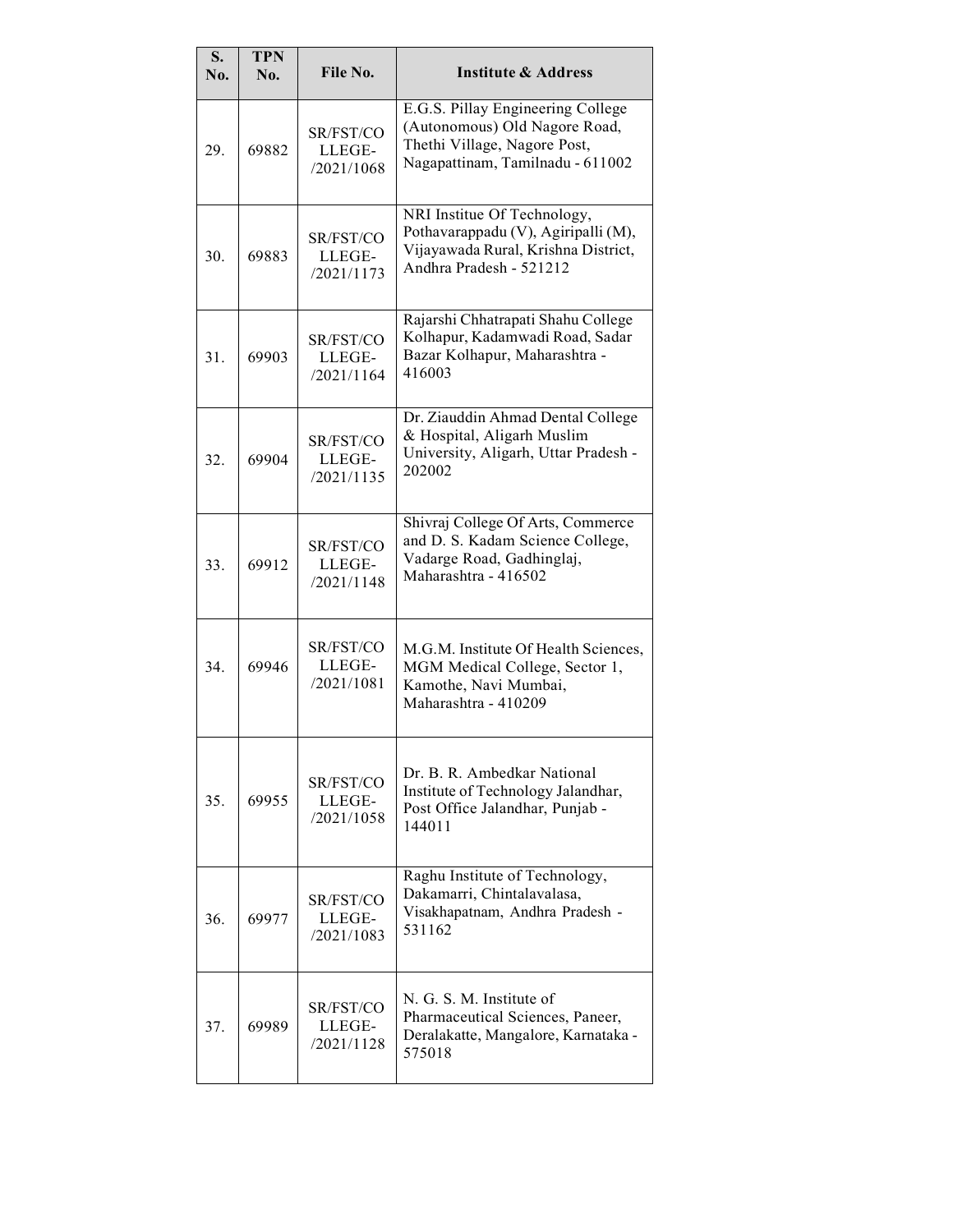| S.<br>No. | <b>TPN</b><br>No. | File No.                          | <b>Institute &amp; Address</b>                                                                                                            |
|-----------|-------------------|-----------------------------------|-------------------------------------------------------------------------------------------------------------------------------------------|
| 38.       | 69999             | SR/FST/CO<br>LLEGE-<br>/2021/1127 | M. G. M Institute of Health Sciences,<br>M. G. M Medical College, Sector 1,<br>Kamothe, Navi Mumbai,<br>Maharashtra - 410209              |
| 39.       | 70025             | SR/FST/CO<br>LLEGE-<br>/2021/1165 | PSGR Krishnammal College For<br>Women, Peelamedu, Coimbatore,<br>Tamilnadu - 641004                                                       |
| 40        | 70029             | SR/FST/CO<br>LLEGE-<br>/2021/1146 | All India Institute of Medical<br>Sciences, Bathinda, Jodhpur Romana<br>Road, Bathinda, Punjab - 151001                                   |
| 41.       | 70033             | SR/FST/CO<br>LLEGE-<br>/2021/1131 | Yashwantrao Chavan Warana<br>Mahavidyalaya, At. Post<br>Warananagar, Tal. Panhala, Dist.<br>Kolhapur, Maharashtra - 416113                |
| 42.       | 70041             | SR/FST/CO<br>LLEGE-<br>/2021/1151 | Kohinoor Arts, Commerce And<br>Science College Khultabad,<br>Khuldabad, Maharashtra - 431101                                              |
| 43.       | 70126             | SR/FST/CO<br>LLEGE-<br>/2021/1116 | International Institute Of Health<br>Management Research Delhi,<br>Plot No 3, Sector - 18 A Dwarka,<br>New Delhi - 110075                 |
| 44.       | 70133             | SR/FST/CO<br>LLEGE-<br>/2021/1166 | V.O. Chidambaram College,<br>Tuticorin, Tamilnadu - 628008                                                                                |
| 45.       | 70146             | SR/FST/CO<br>LLEGE-<br>/2021/1153 | KPR Institute Of Engineering And<br>Technology,<br>S.F.No. 204/2 & 204/4,<br>Kollupalayam PO, Arasur,<br>Coimbatore, Tamilnadu - 641407   |
| 46.       | 70155             | SR/FST/CO<br>LLEGE-<br>/2021/1168 | Sri Ramakrishna College of Arts and<br>Science (Formerly SNR Sons<br>College) Avinasi Road, Nava India,<br>Coimbatore - 641006, Tamilnadu |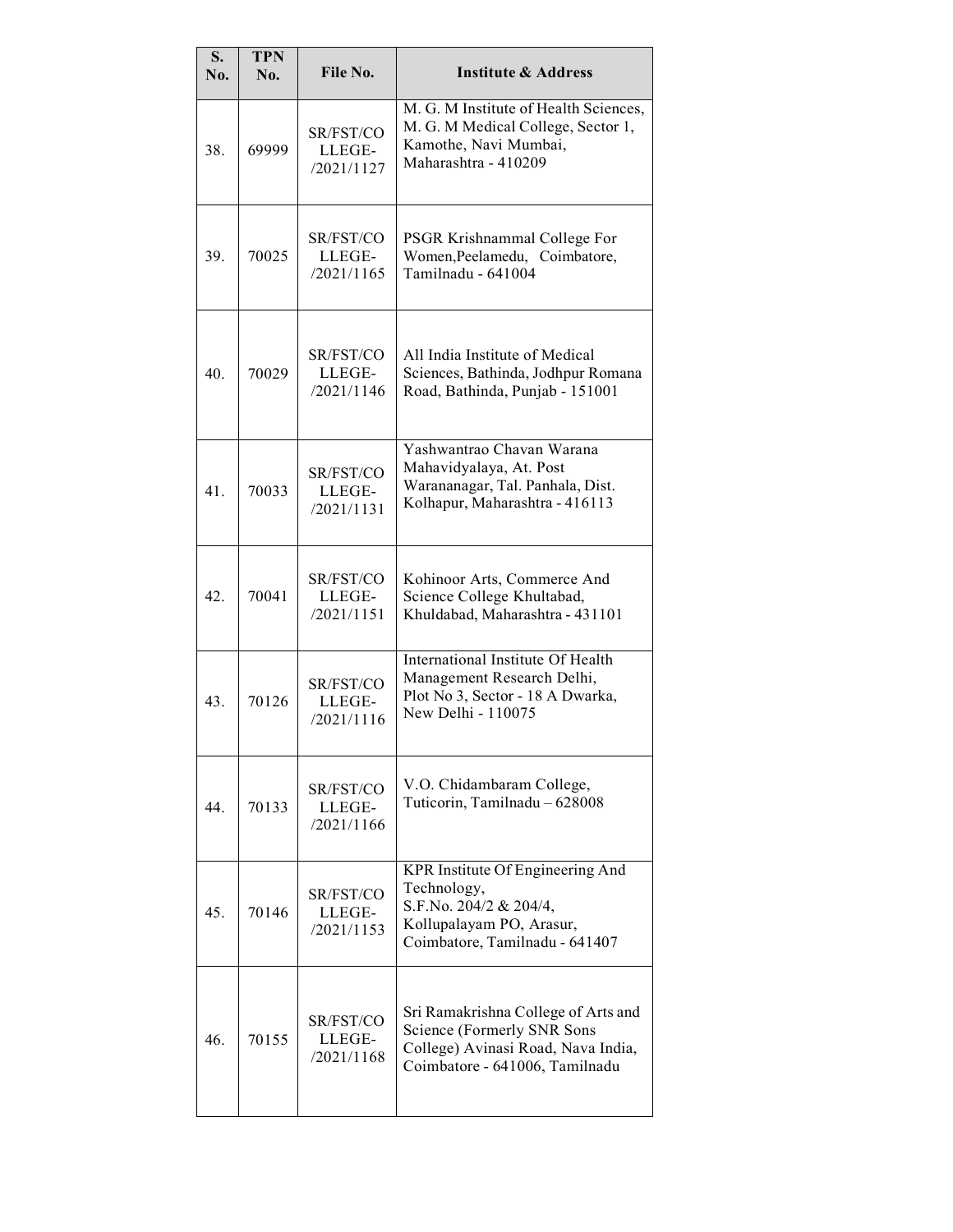| S.<br>No. | <b>TPN</b><br>No. | File No.                          | <b>Institute &amp; Address</b>                                                                                                                                                 |
|-----------|-------------------|-----------------------------------|--------------------------------------------------------------------------------------------------------------------------------------------------------------------------------|
| 47.       | 70162             | SR/FST/CO<br>LLEGE-<br>/2021/1170 | Vemu Institute Of Technology<br>Chittoor, P. Kothakota Post, Near<br>Pakala, Chitoor, Andhra Pradesh -<br>517112                                                               |
| 48.       | 70166             | SR/FST/CO<br>LLEGE-<br>/2021/1096 | Vivekanandha College Of Arts And<br>Sciences For Women (Autonomous),<br>Elayampalayam Post, Tiruchengode<br>Taluk, Namakkal District, Tamilnadu<br>$-637205$                   |
| 49.       | 70174             | SR/FST/CO<br>LLEGE-<br>/2021/1114 | Kamineni Institute of Medical<br>Sciences, Akkenepallyvarilingotam,<br>Narketpalle, Telangana - 508254                                                                         |
| 50.       | 70190             | SR/FST/CO<br>LLEGE-<br>/2021/1126 | College of Veterinary Science and<br>A.H., Kuthulia, Rewa, Madhya<br>Pradesh - 486001                                                                                          |
| 51.       | 70196             | SR/FST/CO<br>LLEGE-<br>/2021/1162 | Sreenidhi Institute of Science and<br>Technology, Yamnampet, Ghatkesar,<br>Hyderabad, Telangana - 501301                                                                       |
| 52.       | 70200             | SR/FST/CO<br>LLEGE-<br>/2021/1071 | Hindusthan College of Arts And<br>Science, Hindusthan Gardens,<br>Behind NavaIndia, Coimbatore,<br>Tamilnadu - 641028                                                          |
| 53.       | 70205             | SR/FST/CO<br>LLEGE-<br>/2021/1167 | Hazarimal Somani College of Arts &<br>Science Jayaramdas Patel College Of<br>Commerce & Management<br>Studies, K.M. Munshi Marg,<br>Chowpatty, Mumbai, Maharashtra -<br>400007 |
| 54.       | 70210             | SR/FST/CO<br>LLEGE-<br>/2021/1108 | Annamacharya College of Pharmacy,<br>New Boyanapalli, Kadapa, Rajampet,<br>Andhra Pradesh - 516126                                                                             |
| 55.       | 70230             | SR/FST/CO<br>LLEGE-<br>/2021/1159 | Yeshwantrao Chavan College of<br>Engineering, Wanadogri, Nagpur,<br>Maharashtra - 441110                                                                                       |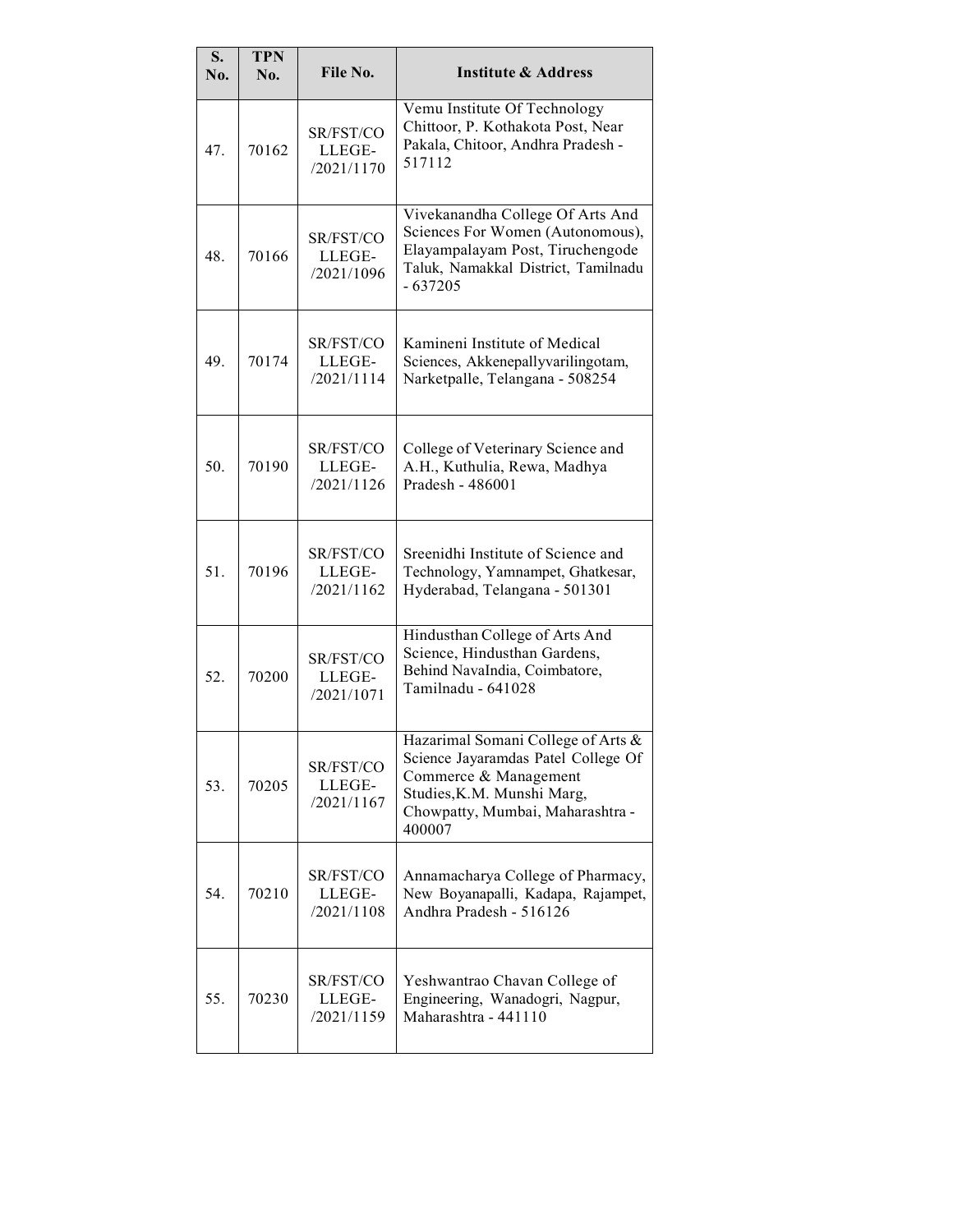| S.<br>No. | <b>TPN</b><br>No. | File No.                          | <b>Institute &amp; Address</b>                                                                                                       |
|-----------|-------------------|-----------------------------------|--------------------------------------------------------------------------------------------------------------------------------------|
| 56.       | 70234             | SR/FST/CO<br>LLEGE-<br>/2021/1157 | Willingdon College, Vishrambag,<br>Sangli, Maharashtra - 416415                                                                      |
| 57.       | 70241             | SR/FST/CO<br>LLEGE-<br>/2021/1150 | Dr. N.G.P. Arts And Science<br>College, Dr. N.G.P. Nagar, Kalapatti<br>Road, Kalapatti, Coimbatore,<br>Tamilnadu $-641048$           |
| 58.       | 70249             | SR/FST/CO<br>LLEGE-<br>/2021/1084 | St. Xavier's Catholic College Of<br>Engineering, Chunkankadai,<br>Nagercoil, Tamilnadu - 629003                                      |
| 59.       | 70251             | SR/FST/CO<br>LLEGE-<br>/2021/1123 | Bharati Vidyapeeth Deemed To Be<br>University College Of Engineering,<br>Pune-Satara Road, Dhankawadi,<br>Pune, Maharashtra - 411043 |
| 60.       | 70252             | SR/FST/CO<br>LLEGE-<br>/2021/1119 | Sri Krishna College Of Engineering<br>And Technology, Kuniamuthur,<br>Coimbatore, Tamilnadu - 641008                                 |
| 61.       | 70275             | SR/FST/CO<br>LLEGE-<br>/2021/1089 | Mahatma Gandhi College,<br>Kesavadasapuram,<br>Thiruvananthapuram, Kerala -<br>695004                                                |
| 62.       | 70309             | SR/FST/CO<br>LLEGE-<br>/2021/1112 | Ramachandra College of<br>Engineering, Vatluru (V), Eluru,<br>Eluru rural, Andhra Pradesh - 534007                                   |
| 63.       | 70322             | SR/FST/CO<br>LLEGE-<br>/2021/1124 | Seven Hills College of Pharmacy,<br>Venkatramapuram, Tirupati, Andhra<br>Pradesh - 517561                                            |
| 64.       | 70328             | SR/FST/CO<br>LLEGE-<br>/2021/1095 | College Of Engineering Vadakara,<br>Mandarathur (PO) Vadakara, Kerala<br>$-673105$                                                   |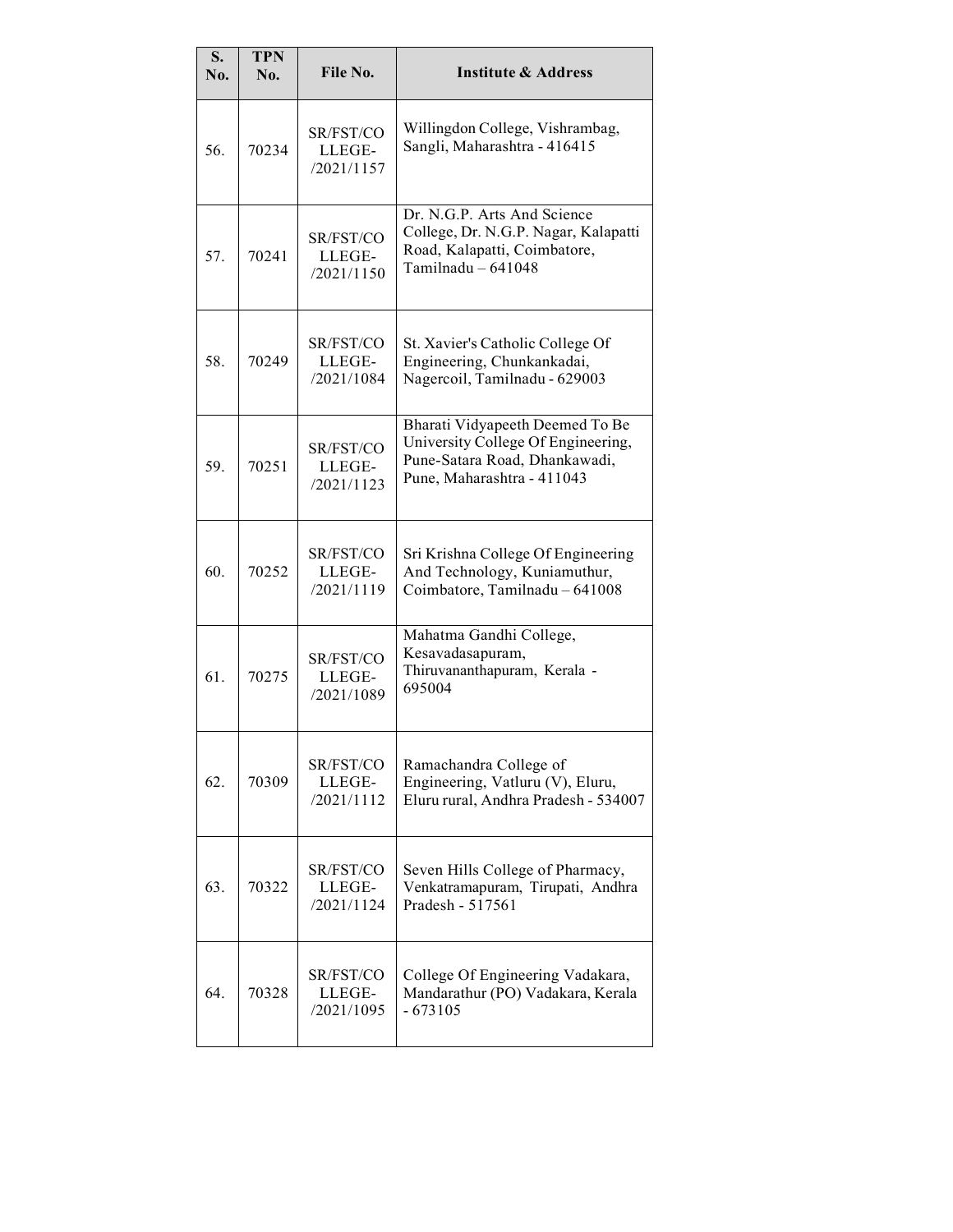| S.<br>No. | <b>TPN</b><br>No. | File No.                          | <b>Institute &amp; Address</b>                                                                                                                        |
|-----------|-------------------|-----------------------------------|-------------------------------------------------------------------------------------------------------------------------------------------------------|
| 65.       | 70338             | SR/FST/CO<br>LLEGE-<br>/2021/1134 | Geethanjali College of Engineering<br>And Technology, Cheerya Village,<br>Keesara Medchal Dist., Telangana -<br>501301                                |
| 66.       | 70341             | SR/FST/CO<br>LLEGE-<br>/2021/1137 | Sri Krishna College of Engineering<br>And Technology, Kuniamuthur,<br>Coimbatore, Tamilnadu - 641008                                                  |
| 67.       | 70344             | SR/FST/CO<br>LLEGE-<br>/2021/1099 | University College For Women,<br>Koti, Hyderabad, Telangana -<br>500095                                                                               |
| 68.       | 70351             | SR/FST/CO<br>LLEGE-<br>/2021/1101 | New Arts Commerce And Science<br>College Shevgaon, Dist.<br>Ahmednagar, Shevgaon, Maharashtra<br>- 414502                                             |
| 69.       | 70357             | SR/FST/CO<br>LLEGE-<br>/2021/1147 | G Pullaiah College Of Engineering<br>And Technology, Near<br>Venkayapalle, Pasupula Village,<br>Nandikotkur Road, Kurnool, Andhra<br>Pradesh - 518452 |
| 70.       | 70360             | SR/FST/CO<br>LLEGE-<br>/2021/1143 | NSS Engineering College,<br>Akathethara, Malampuzha, Palakkad,<br>Kerala - 678008                                                                     |
| 71.       | 70377             | SR/FST/CO<br>LLEGE-<br>/2021/1129 | Osmania University College Of<br>Engineering, Tarnaka, Hyderabad,<br>Telangana - 500007                                                               |
| 72.       | 70382             | SR/FST/CO<br>LLEGE-<br>/2021/1145 | Sri Krishna College Of Engineering<br>And Technology, Kuniamuthur,<br>Coimbatore, Tamilnadu - 641008                                                  |
| 73.       | 70383             | SR/FST/CO<br>LLEGE-<br>/2021/1104 | St. Joseph's College Of Engineering,<br>Old Mamallapuram Road,<br>Semmencherry, Chennai, Tamilnadu<br>$-600119$                                       |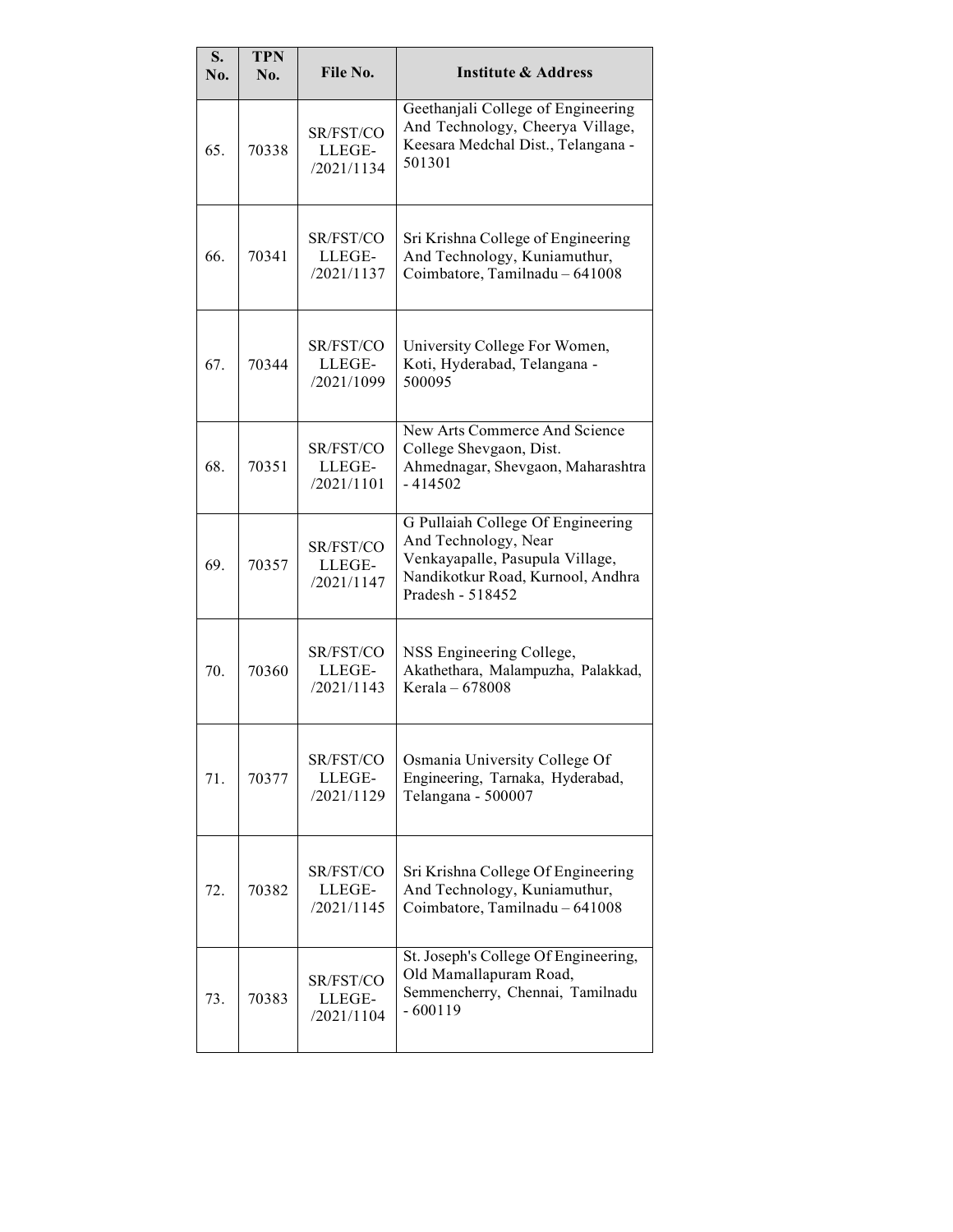| S.<br>No. | <b>TPN</b><br>No. | File No.                          | <b>Institute &amp; Address</b>                                                                                                                   |
|-----------|-------------------|-----------------------------------|--------------------------------------------------------------------------------------------------------------------------------------------------|
| 74.       | 70384             | SR/FST/CO<br>LLEGE-<br>/2021/1149 | Belda College, Belda, Dist-Paschim<br>Medinipore, West Bengal - 721424                                                                           |
| 75.       | 70394             | SR/FST/CO<br>LLEGE-<br>/2021/1142 | Raghu Engineering College<br>Dakamarri, Bheemunipatnam (m)<br>Visakhapatnam, Andhra Pradesh -<br>531162                                          |
| 76.       | 70401             | SR/FST/CO<br>LLEGE-<br>/2021/1085 | Aarupadai Veedu Medical College<br>And Hospital, Pondy Cuddalore<br>Main Road, Kirumampakkambahour<br>commune Panchayat, Pondicherry -<br>607402 |
| 77.       | 70414             | SR/FST/CO<br>LLEGE-<br>/2021/1059 | Multani Mal Modi College, Patiala,<br>Near Sunami Gate, Lower Mall<br>Patiala, Punjab - 147001                                                   |
| 78.       | 70442             | SR/FST/CO<br>LLEGE-<br>/2021/1117 | P.K.R. Arts College For Women<br>(Autonomous), P.B.No.21, 127,<br>Pariyur Road, Gobichettipalayam,<br>Erode (Dt), Tamilnadu - 638476             |
| 79.       | 70454             | SR/FST/CO<br>LLEGE-<br>/2021/1103 | Kamineni Academy of Medical<br>Sciences And Research Centre,<br>LB Nagar, Hyderabad, Telangana -<br>500068                                       |
| 80.       | 70462             | SR/FST/CO<br>LLEGE-<br>/2021/1121 | Bharati Vidyapeeth Deemed To Be<br>University College Of Engineering,<br>Pune-Satara Road, Dhankawadi,<br>Pune, Maharashtra - 411043             |
| 81.       | 70491             | SR/FST/CO<br>LLEGE-<br>/2021/1110 | Nitte Meenakshi Institute Of<br>Technology, P.B. No. 6429,<br>Yelhanka, Bangalore, Karnataka -<br>560064                                         |
| 82.       | 70492             | SR/FST/CO<br>LLEGE-<br>/2021/1094 | Siddartha Institute of Science And<br>Technology<br>Siddharth Nagar, Narayanavanam<br>Road, Puttur, Andhra Pradesh -<br>517583                   |
| 83.       | 70510             | SR/FST/CO<br>LLEGE-<br>/2021/1092 | K S R Institute For Engineering And<br>Technology,<br>K.S.R. Kalvi Nagar, Tiruchengode,<br>Namakkal, Tamilnadu - 637215                          |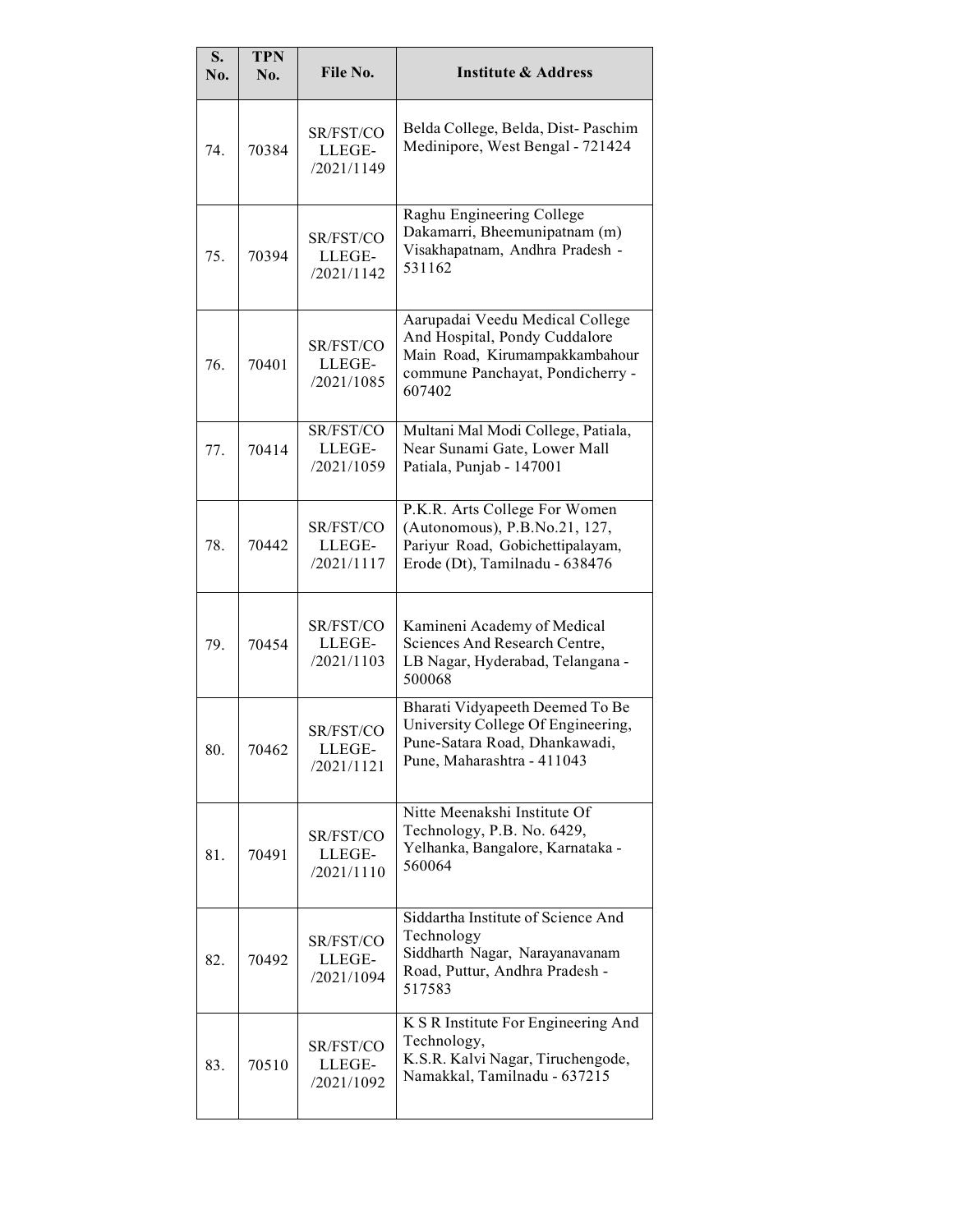| S.<br>No. | <b>TPN</b><br>No. | File No.                          | <b>Institute &amp; Address</b>                                                                                                       |
|-----------|-------------------|-----------------------------------|--------------------------------------------------------------------------------------------------------------------------------------|
| 84.       | 70511             | SR/FST/CO<br>LLEGE-<br>/2021/1118 | Seven Hills College Of Pharmacy,<br>Venkatramapuram, Tirupati, Andhra<br>Pradesh - 517561                                            |
| 85.       | 70512             | SR/FST/CO<br>LLEGE-<br>/2021/1055 | B.M.S College Of Engineering,<br>P.O. Box No.: 1908 Bull Temple<br>Road, Bangalore - 560019,<br>Karnataka                            |
| 86.       | 70550             | SR/FST/CO<br>LLEGE-<br>/2021/1086 | Seven Hills College Of Pharmacy,<br>Venkatramapuram, Tirupati,<br>Andhra Pradesh - 517561                                            |
| 87.       | 70591             | SR/FST/CO<br>LLEGE-<br>/2021/1102 | Anugrah Narayan College, A N<br>College, Boring Road, Patna,<br>Bihar - 800013                                                       |
| 88.       | 70746             | SR/FST/CO<br>LLEGE-<br>/2021/1115 | Bharati Vidyapeeth Deemed To Be<br>University College of Engineering,<br>Pune-Satara Road, Dhankawadi,<br>Pune, Maharashtra - 411043 |
| 89.       | 70876             | SR/FST/CO<br>LLEGE-<br>/2021/1107 | DrAmbedkar College,<br>Deekshabhoomi, Nagpur,<br>Maharashtra - 440010                                                                |
| 90.       | 71158             | SR/FST/CO<br>LLEGE-<br>/2021/1113 | NSS Engineering College,<br>Akathethara, Malampuzha, Palakkad,<br>Kerala - 678008                                                    |
| 91.       | 71171             | SR/FST/CO<br>LLEGE-<br>/2021/1056 | St Josephs College Irinjalakuda,<br>Irinjalakuda, Thrissur, Kerala -<br>680121                                                       |
| 92.       | 71228             | SR/FST/CO<br>LLEGE-<br>/2021/1069 | Biyani Girls College, Jaipur, Sector-<br>3, vidhyadharnagar, Jaipur, Rajasthan<br>$-302039$                                          |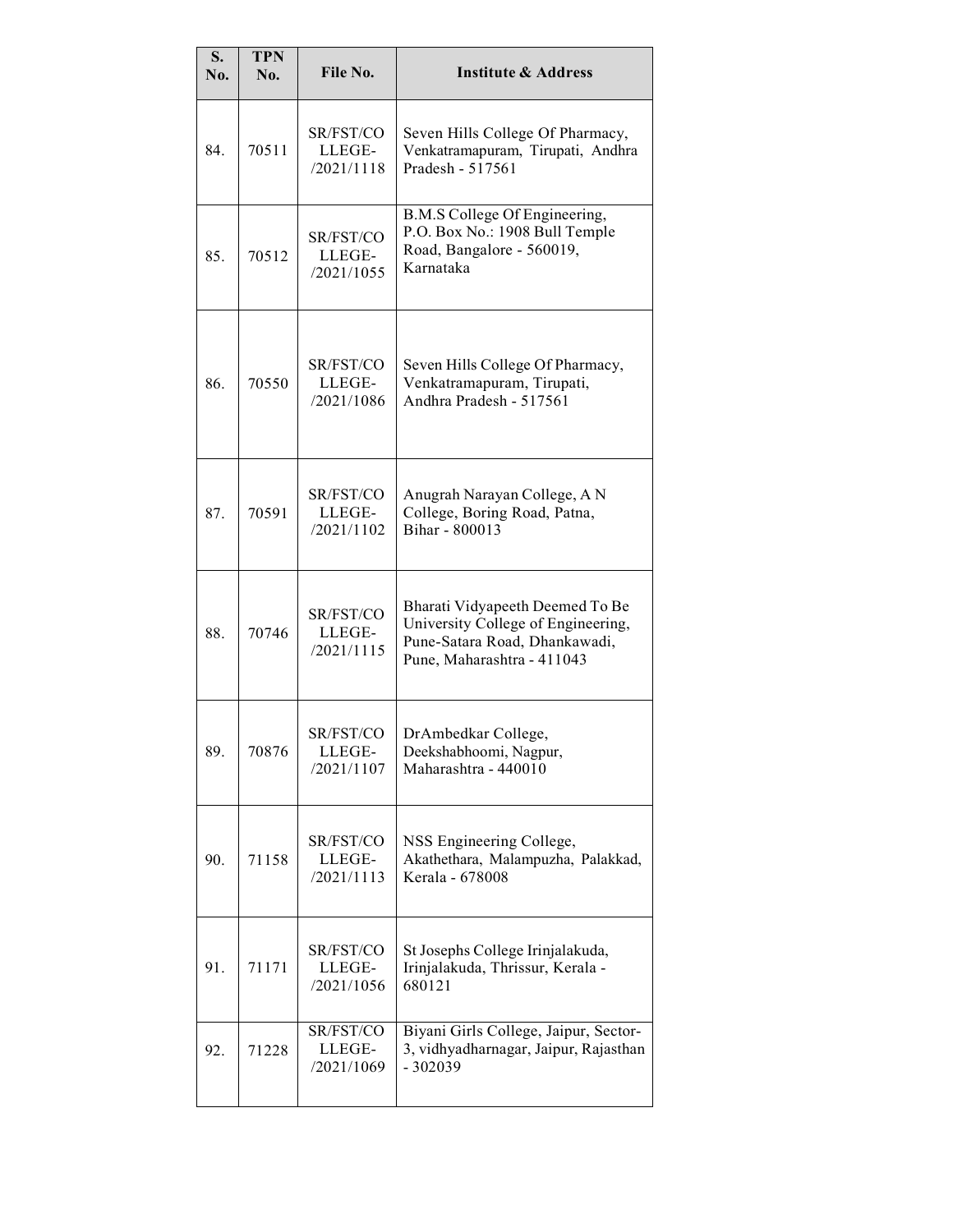| S.<br>No. | <b>TPN</b><br>No. | File No.                          | <b>Institute &amp; Address</b>                                                                                                                      |
|-----------|-------------------|-----------------------------------|-----------------------------------------------------------------------------------------------------------------------------------------------------|
| 93.       | 71317             | SR/FST/CO<br>LLEGE-<br>/2021/1097 | Oriental Institute Of Science And<br>Technology, Opposite Patel Nagar,<br>Raisen Road, Bhopal, Madhya<br>Pradesh - 462022                           |
| 94.       | 71413             | SR/FST/CO<br>LLEGE-<br>/2021/1109 | PSGR Krishnammal College For<br>Women, Peelamedu, Coimbatore,<br>Tamilnadu - 641004 College-<br>025/2010                                            |
| 95.       | 71419             | SR/FST/CO<br>LLEGE-<br>/2021/1100 | Tamil Nadu Agricultural University,<br>Lawly Road, Coimbatore,<br>Tamilnadu $-641003$                                                               |
| 96.       | 71420             | SR/FST/CO<br>LLEGE-<br>/2021/1075 | Malla Reddy Engineering College<br>(Autonomous) Maisammaguda,<br>Dhulapally, (post via Kompally),<br>Secundarabad, Hyderabad,<br>Telangana - 500100 |
| 97.       | 71435             | SR/FST/CO<br>LLEGE-<br>/2021/1063 | Kasturba Medical College, Madhav<br>Nagar Manipal Karnataka - 576104                                                                                |
| 98.       | 71461             | SR/FST/CO<br>LLEGE-<br>/2021/1072 | Amrita School Of Dentistry, Amrita<br>Institute of Medical Sciences and<br>Research Centre PO. AIMS<br>Ponekkara Kochi, Kerala - 682041             |
| 99.       | 71468             | SR/FST/CO<br>LLEGE-<br>/2021/1070 | Manipal College Of Pharmaceutical<br>Sciences, Manipal University,<br>Manipal, Udupi, Karnataka - 576104                                            |
| 100.      | 71495             | SR/FST/CO<br>LLEGE-<br>/2021/1057 | Siddaganga Institute of Technology,<br>B.H. Road, Tumakuru - 572103,<br>Karnataka                                                                   |
| 101.      | 71542             | SR/FST/CO<br>LLEGE-<br>/2021/1078 | National Institute of Technology<br>Agartala, Barjala, Jirania, Agartala,<br>West Tripura, Tripura - 799046                                         |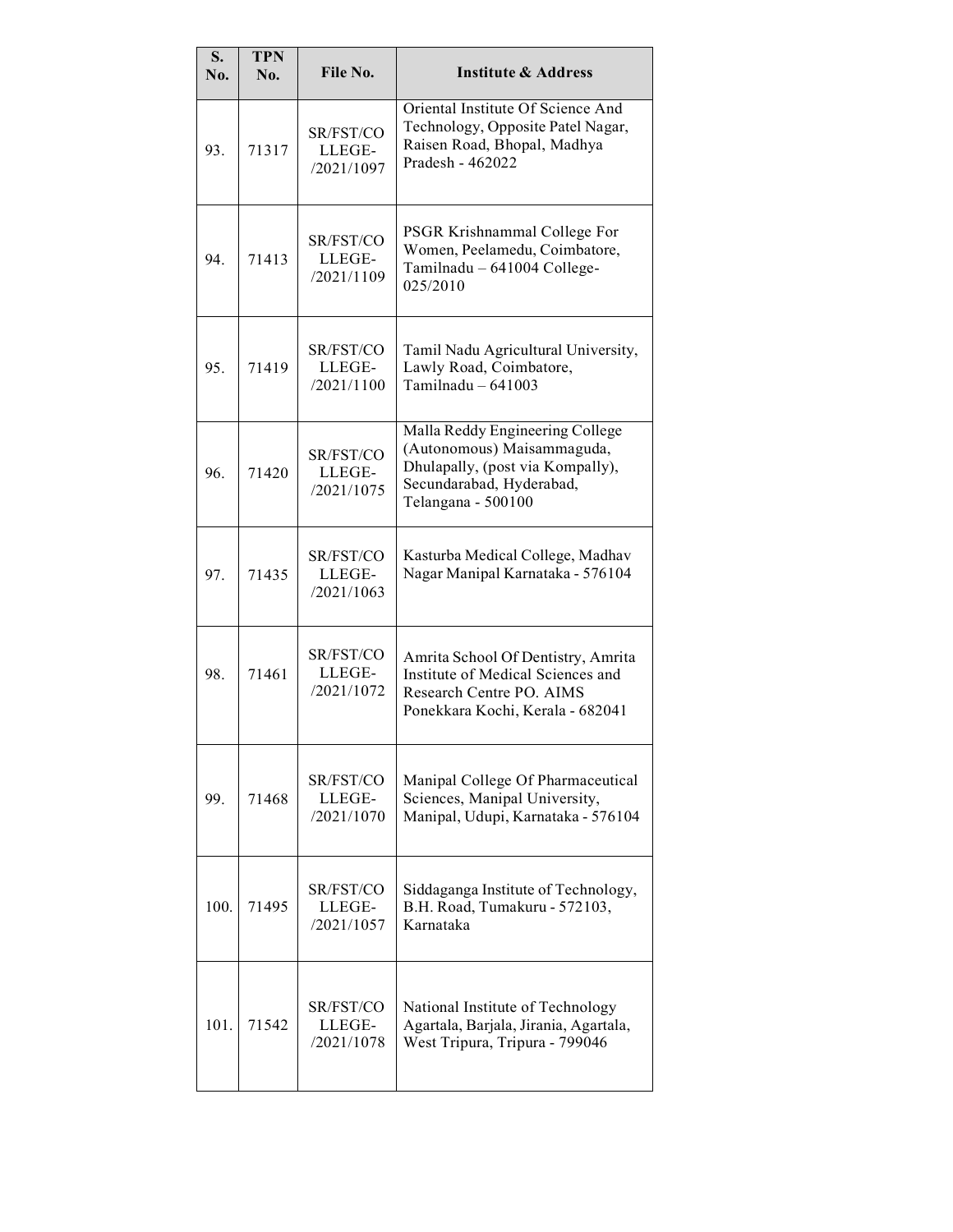| S.<br>No. | <b>TPN</b><br>No. | File No.                          | <b>Institute &amp; Address</b>                                                                                                                                                             |
|-----------|-------------------|-----------------------------------|--------------------------------------------------------------------------------------------------------------------------------------------------------------------------------------------|
| 102.      | 71558             | SR/FST/CO<br>LLEGE-<br>/2021/1054 | Jhulelal Institute Of Technology<br>Off Koradi Road, Lonara, Nagpur,<br>Maharashtra - 441122                                                                                               |
| 103.      | 71577             | SR/FST/CO<br>LLEGE-<br>/2021/1088 | Manipal College Of Pharmaceutical<br>Sciences, Manipal University,<br>Manipal, Udupi, Karnataka - 576104                                                                                   |
| 104.      | 71586             | SR/FST/CO<br>LLEGE-<br>/2021/1077 | Manipal College Of Pharmaceutical<br>Sciences, Manipal University,<br>Manipal, Udupi, Karnataka - 576104                                                                                   |
| 105.      | 71595             | SR/FST/CO<br>LLEGE-<br>/2021/1065 | Manipal College Of Pharmaceutical<br>Sciences, Manipal University,<br>Manipal, Udupi, Karnataka - 576104                                                                                   |
| 106.      | 71596             | SR/FST/CO<br>LLEGE-<br>/2021/1067 | NMAM Institute of Technology,<br>NITTE, Karkala Taluk - 574110,<br>Karnataka                                                                                                               |
| 107.      | 71597             | SR/FST/CO<br>LLEGE-<br>/2021/1080 | Sahakar Maharshi Bhausaheb<br>SantujiThorat College Of Arts,<br>Science And Commerce, Sangamner,<br>Nashik-Pune Highway, Near<br>Sangamner Nagarpalika Water Tank,<br>Maharashtra - 422605 |
| 108.      | 71625             | SR/FST/CO<br>LLEGE-<br>/2021/1066 | Muthayammal Engineering College,<br>Kakkaveri, Rasipuram,<br>Tamilnadu - 637408                                                                                                            |
| 109.      | 71630             | SR/FST/CO<br>LLEGE-<br>/2021/1073 | Madras Christian College<br>(Autonomous), East Tambaram,<br>Chennai, Tamilnadu - 600059                                                                                                    |
| 110.      | 71646             | SR/FST/CO<br>LLEGE-<br>/2021/1087 | <b>Teerthanker Mahaveer Dental</b><br>College And Research Centre,<br>Bagadpur, Delhi Road, Moradabad,<br>Uttar Pradesh - 244102                                                           |